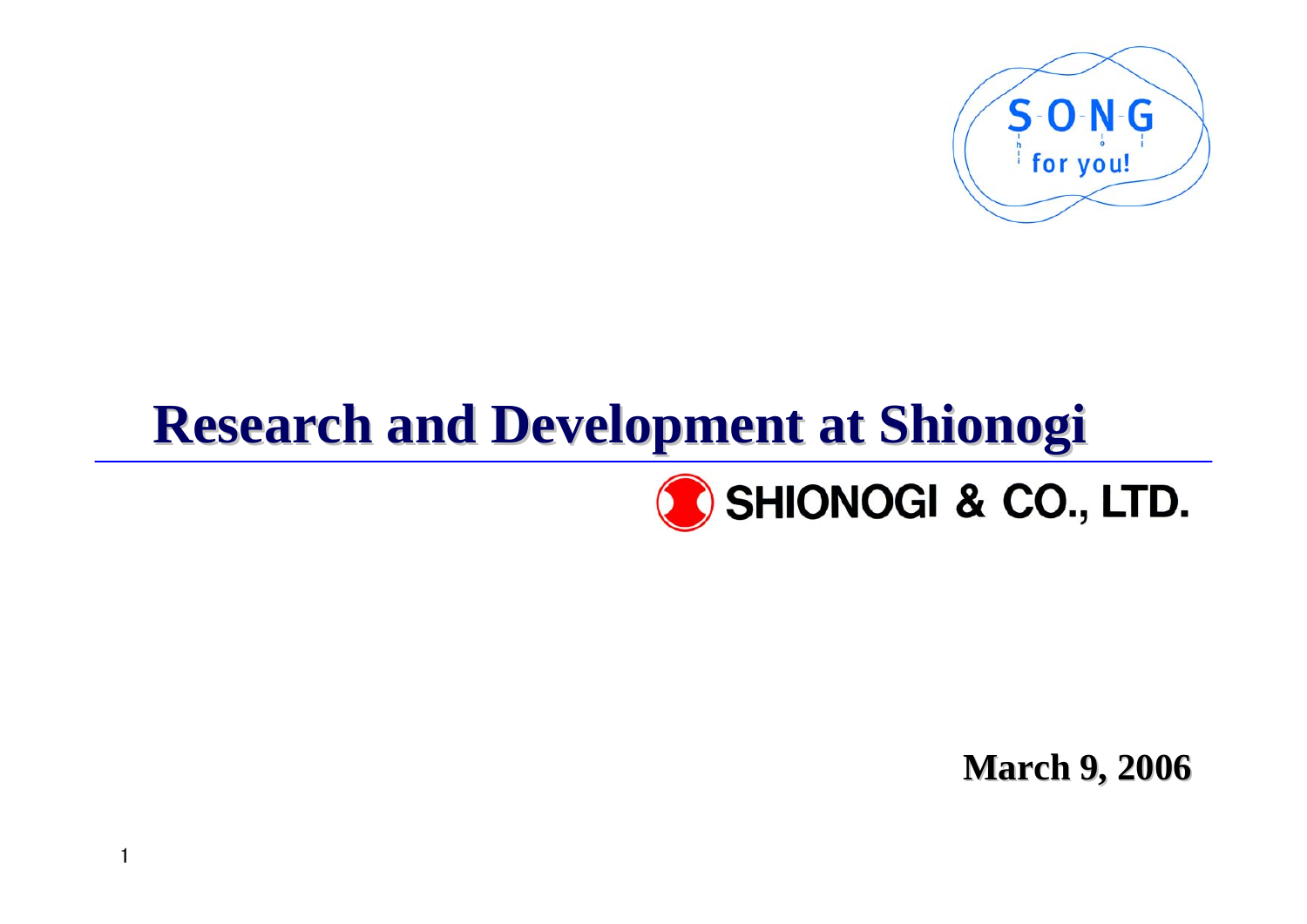

*Speakers Speakers*

**Overview: Overview: IsaoTeshirogi, Ph.D. IsaoTeshirogi, Ph.D. Member of the Board, Executive Corporate Officer Executive General Manager, Pharmaceutical Research & Development Division Research: Hirosato Kondo, Ph.D. Corporate Officer Corporate Officer General Manager, Discovery Research Laboratories General Manager, Discovery Research Laboratories**

#### **Development: Takuko Sawada**

**General Manager, Strategic Development Department General Manager, Strategic Development Department**

### Licensing: **Masaharu Mori**

**General Manager, License Department General License Department**

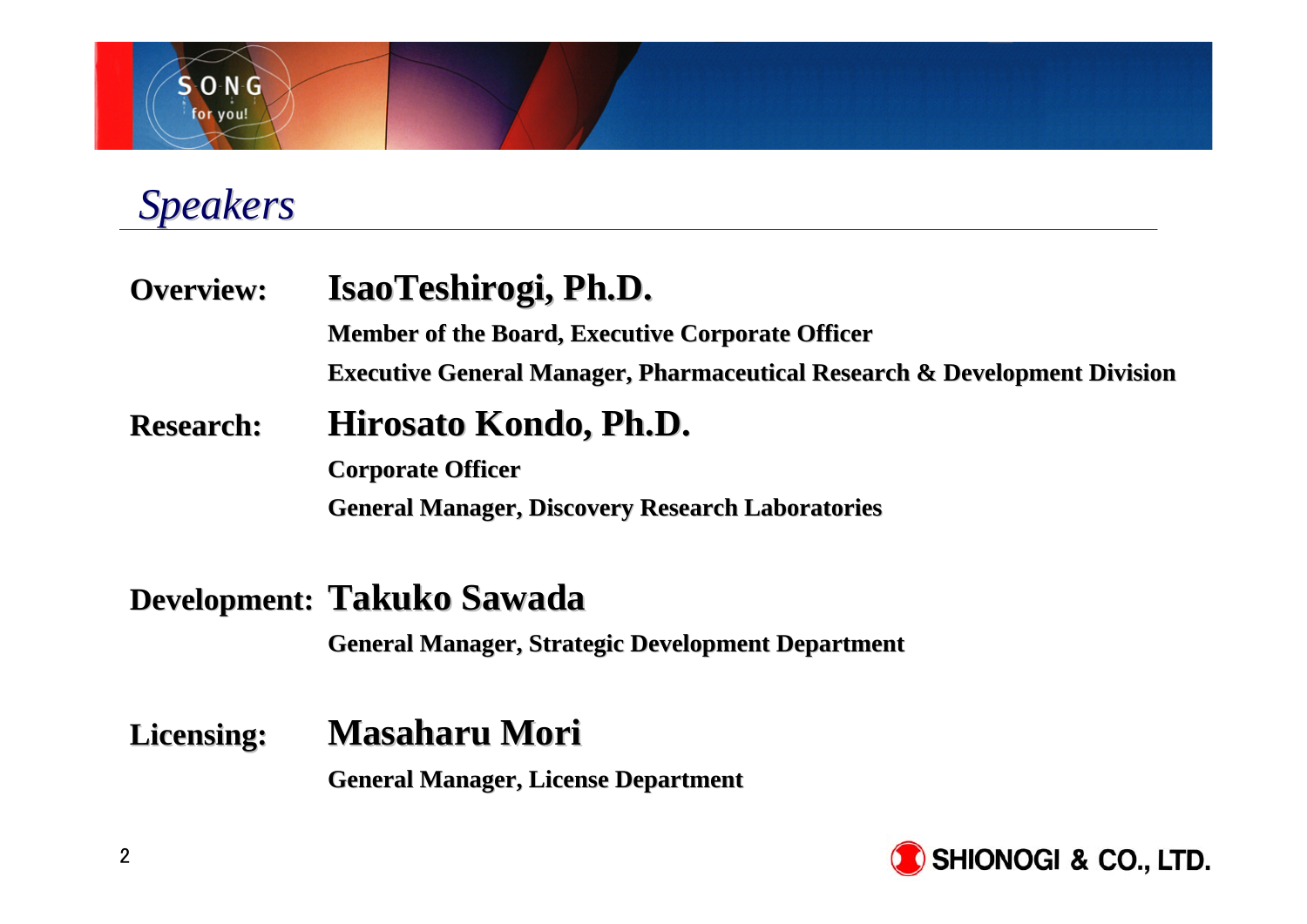### *Achievements in the 1st Year, 2<sup>nd</sup> Medium-Term Management Plan*

#### ♦**Organization Organization**

 $S$  O N G for you!

•**April/05: Reformed research organization based on 3 targeted therapeutic areas (TAs)**

**Established a decision-making system integrating Discovery and Development Research** 

**Laboratories** 

• **July/05: Introduced TA system in development divisions**

**Initiated a new management system integrating Strategic Development and Clinical Research**

#### ♦**Strategies Strategies**

- •**Introduced strategic discussion system through MPDR (Marketing, Production, Development, Research)**
	- **- TA conference :Develop strategies for each TA**
	- **- Pipeline meeting : Review product portfolio**

#### ♦**Policy**

•**Established the Frontier TA for future potential**

#### ♦**R&D Process R&D Process**

- •**Rooted new R&D processes with POC studies targeted**
- •**Initiated a new education program for next-generation leaders**

**Allocate resources to targeted TAs Thorough control of milestones**

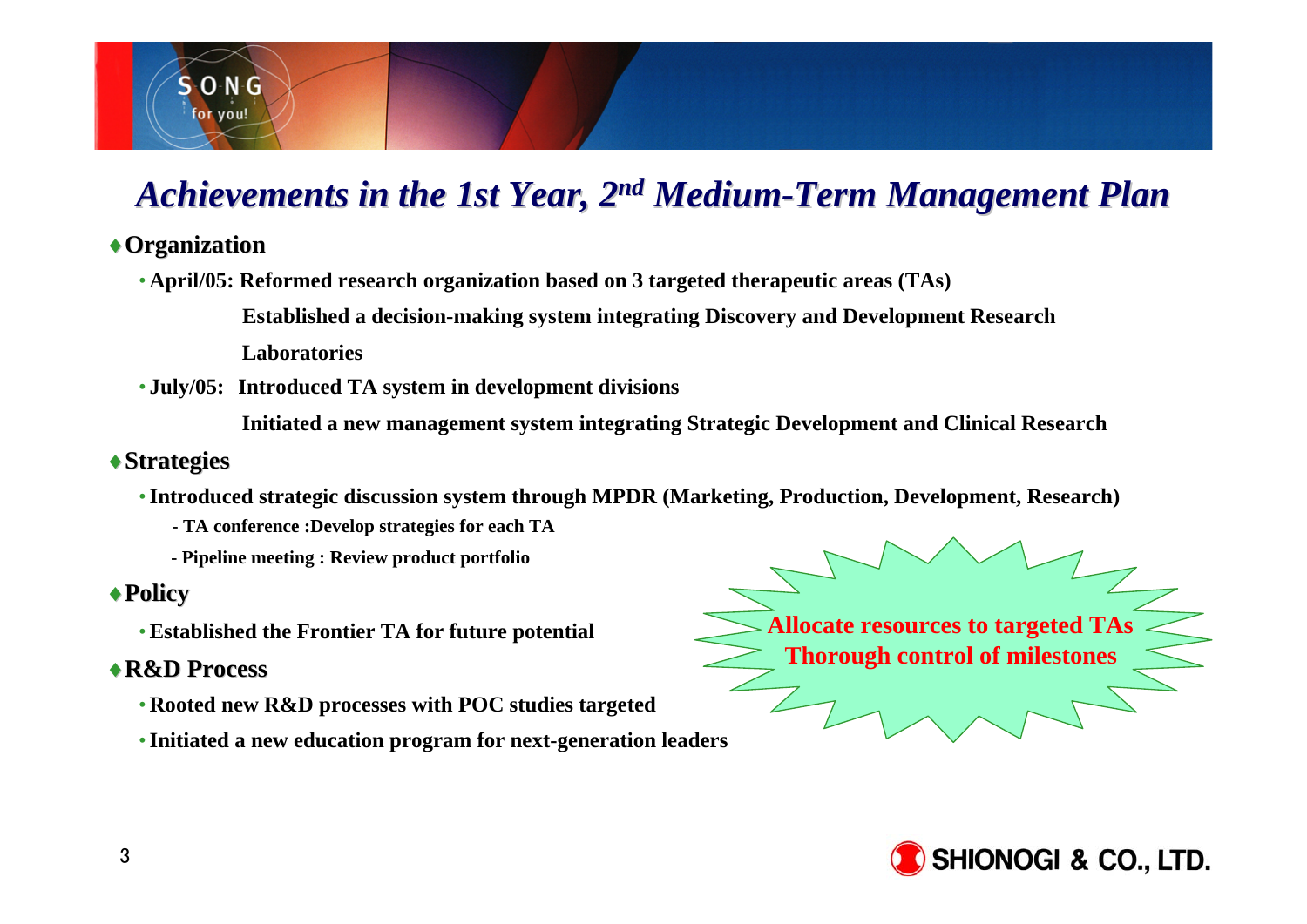

### *Organization Organization*

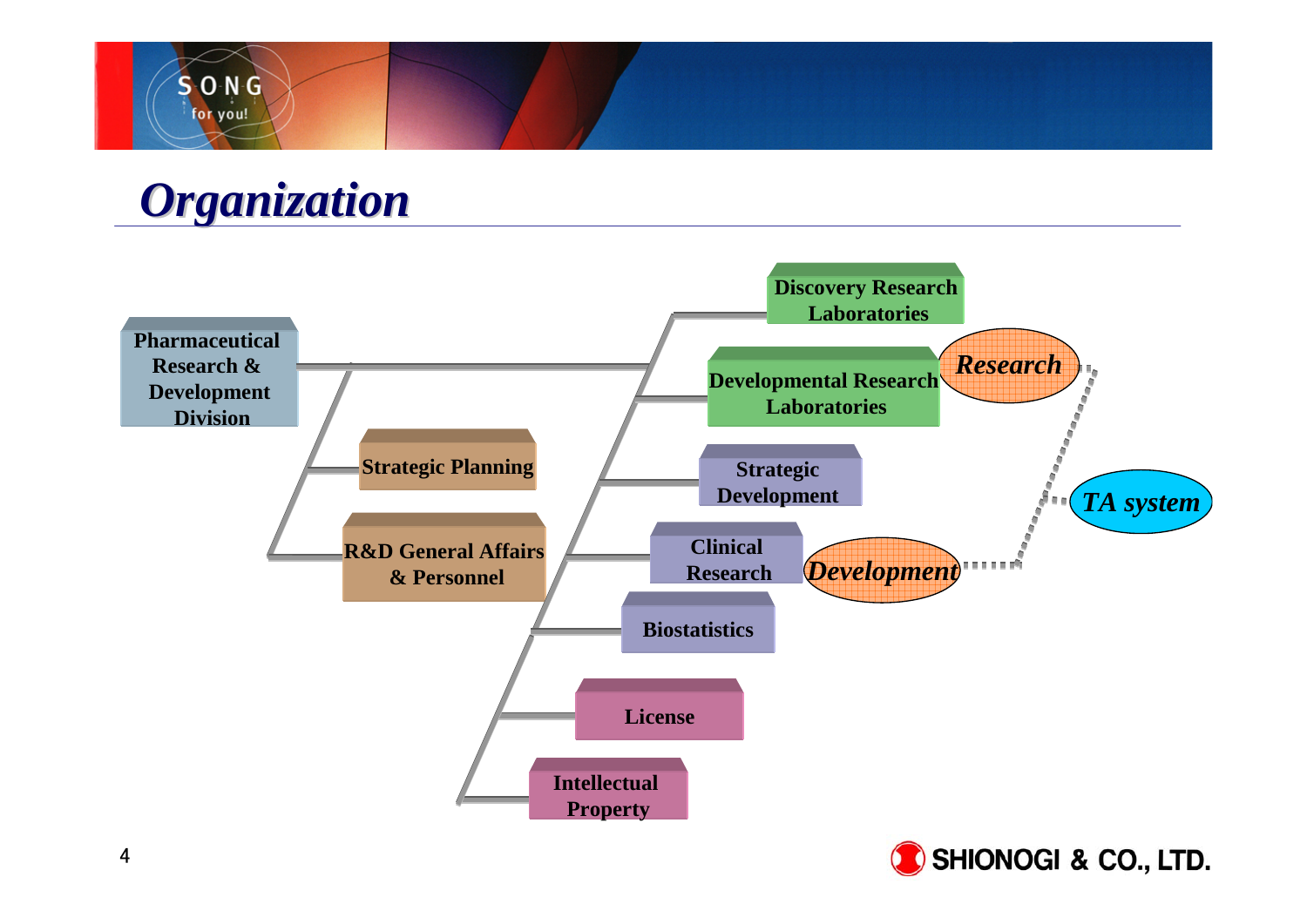## SONG for you!

### *Forecasts of R&D Expenses, Income, and ROE (Consolidated) Forecasts of R&D Expenses, Income, and ROE (Consolidated)*



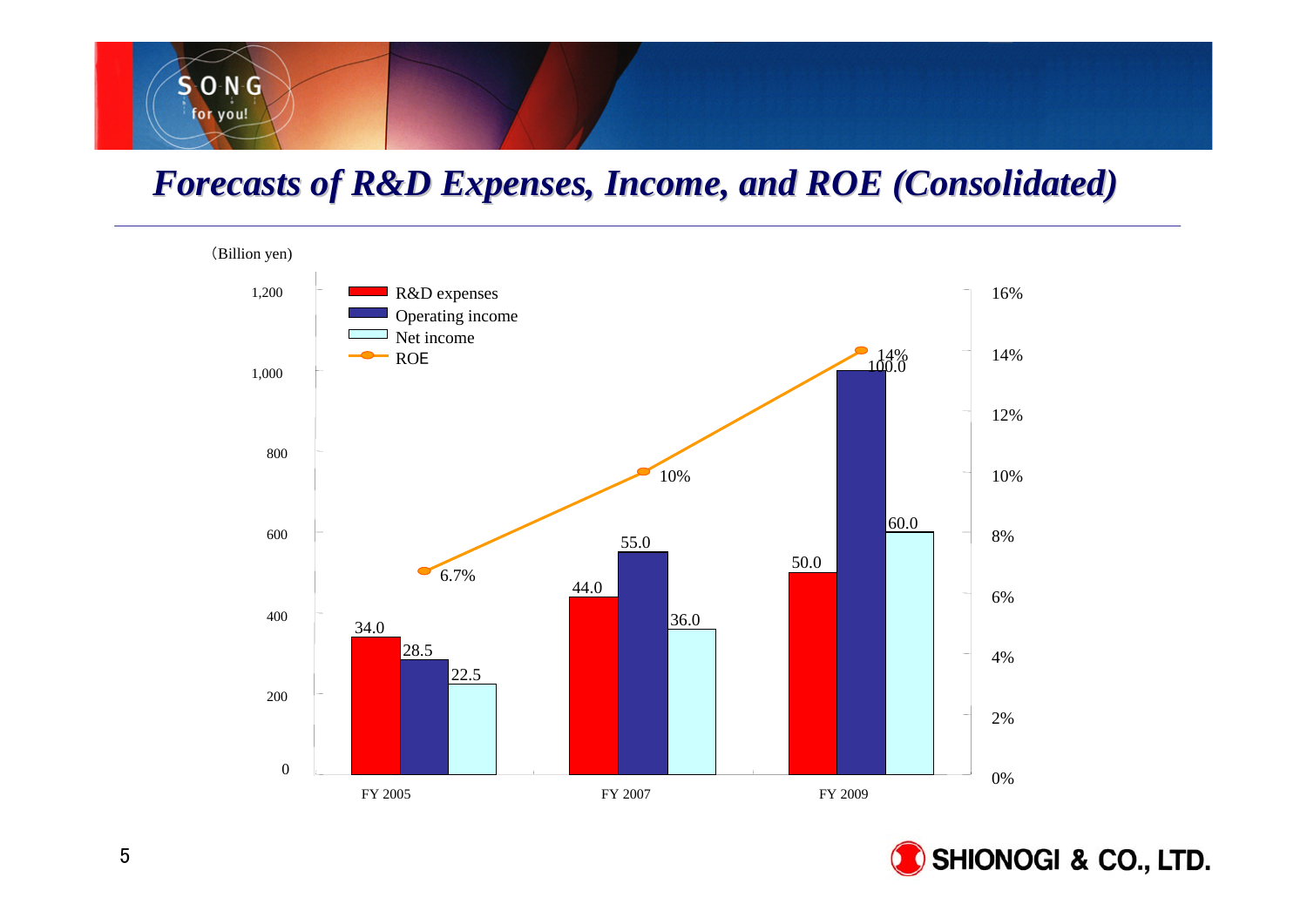

### *Progress in Fiscal 2005 and Milestones for Fiscal 2006 : Infectious Disease Area Infectious Disease Area*

### ◆ Finibax<sup>®</sup>, Avelox<sup>®</sup>, Finibax<sup>®</sup> kit product

- **Launched Finibax® and Avelox® during fiscal 2005 Additional clinical study is under way for Finibal after an approval**
- **Finibax® kit product launch is scheduled for the first half of 2006**

### ♦ **S-013420 (New Macrolide Antibiotic) 013420 (New Macrolide Antibiotic)**

- **Moved to Phase 2a and clinical studies are under way**
- **'Go/No-Go' decision during fiscal 2006**

### ♦ **S-364735 ( 364735 (Anti-HIV)**

- **Reach FTIH (First Trial in Human) during fiscal 2005 (Scheduled for the end of March 2005)**
- **Scheduled Phase 2a during fiscal 2006**

### ♦ **Broad-spectrum cephem antibiotic for injection spectrum cephem antibiotic for injection**

• **Scheduled FTIH during fiscal 2006**

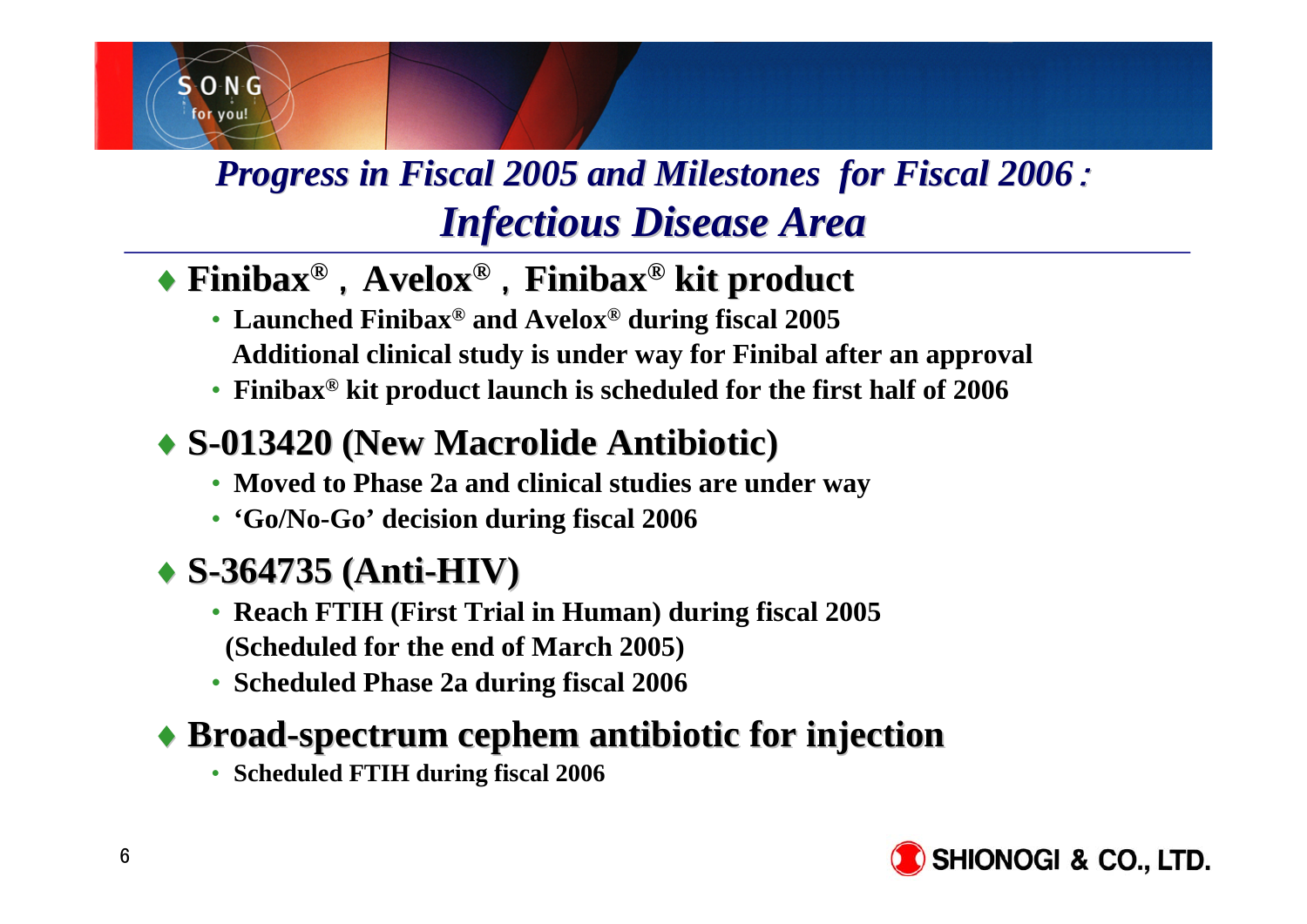

### *Progress in Fiscal 2005 and Milestones for Fiscal 2006 Progress in Fiscal 2005 and Milestones for Fiscal 2006*: *Pain Area Pain Area*

### $\rightarrow$  Oxycodone immediate-release formulation (Cancer pain)

• **Scheduled to launch during fiscal 2006**

### $\rightarrow$  **Duloxetine** (Diabetic neuropathic pain)

- **Started dose-response study in December 2005**
- **Key break is scheduled for the end of fiscal 2006**

### $\blacklozenge$  **Side effects reliever for opioid analgesics** (Emesis and Constipation)

• **Select the best compound and start FTIH during fiscal 2006**

### ♦ **Collaboration with Purdue Pharma L.P. in the USA Collaboration with Purdue Pharma L.P. in the USA**

• **Started collaborative research on novel pain treatments for future global comarketing**

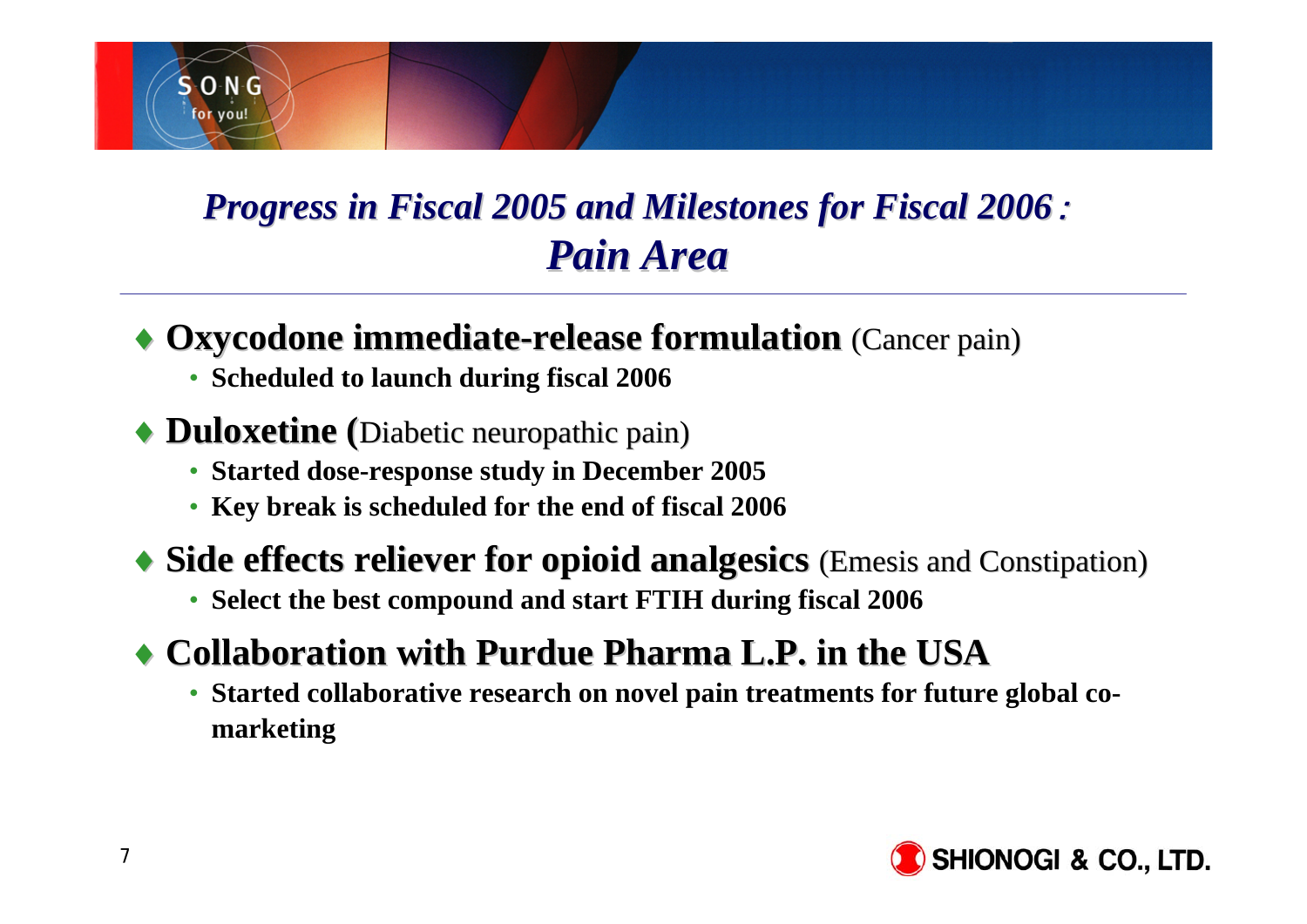### *Progress in Fiscal 2005 and Milestones for Fiscal 2006 Progress in Fiscal 2005 and Milestones for Fiscal 2006*: *Metabolic Syndrome Area Metabolic Syndrome Area*

### ◆ Crestor ®

 $S$  O N G for you!

- **Launched in 2005**
- **Post-marketing surveillance is under way**

### ♦ **Irbesartan Irbesartan**

- **Phase 3 clinical study is moving smoothly**
- **NDA filing scheduled during fiscal 2006**

### ♦ **S-2367**

- **Phase 2a study is under way in the USA**
- **Scheduled to make a 'go/no-go' decision during fiscal 2006, then move to phase 2b as soon as 'go' decision is made**

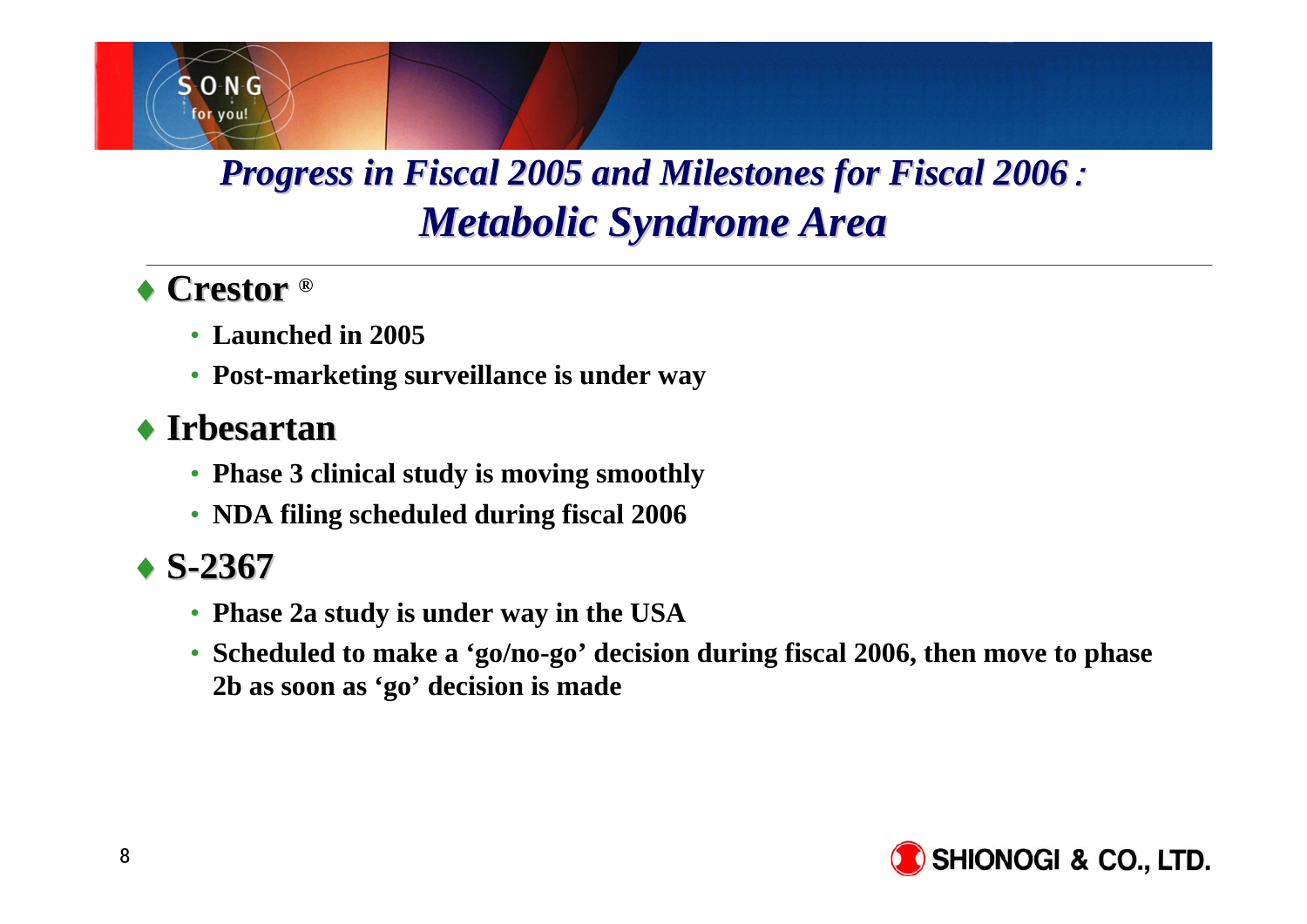### *Progress in Fiscal 2005 and Milestones for Fiscal 2006 : Frontier Area Frontier Area*

◆ **Claritin**<sup>®</sup> dry syrup

 $S$  O N G for you!

- **Scheduled to launch during fiscal 2006**
- ♦ **Pirfenidone (Idiopathic pulmonary fibrosis) Pirfenidone (Idiopathic pulmonary fibrosis)** 
	- **Phase 3 clinical study is moving smoothly**
	- **NDA filing scheduled during fiscal 2006**
- ♦ **S-5751 (Asthma) 5751 (Asthma)**
	- **Moved to Phase 2a in fiscal 2005**
	- **Phase 2a study is under way both in the USA and Europe**
	- **Scheduled to make a** '**go/no-go' decision during the 2nd half of fiscal 2006**
- ♦ **Antipruritic treatment Antipruritic treatment**
	- **FTIH is scheduled during fiscal 2006**

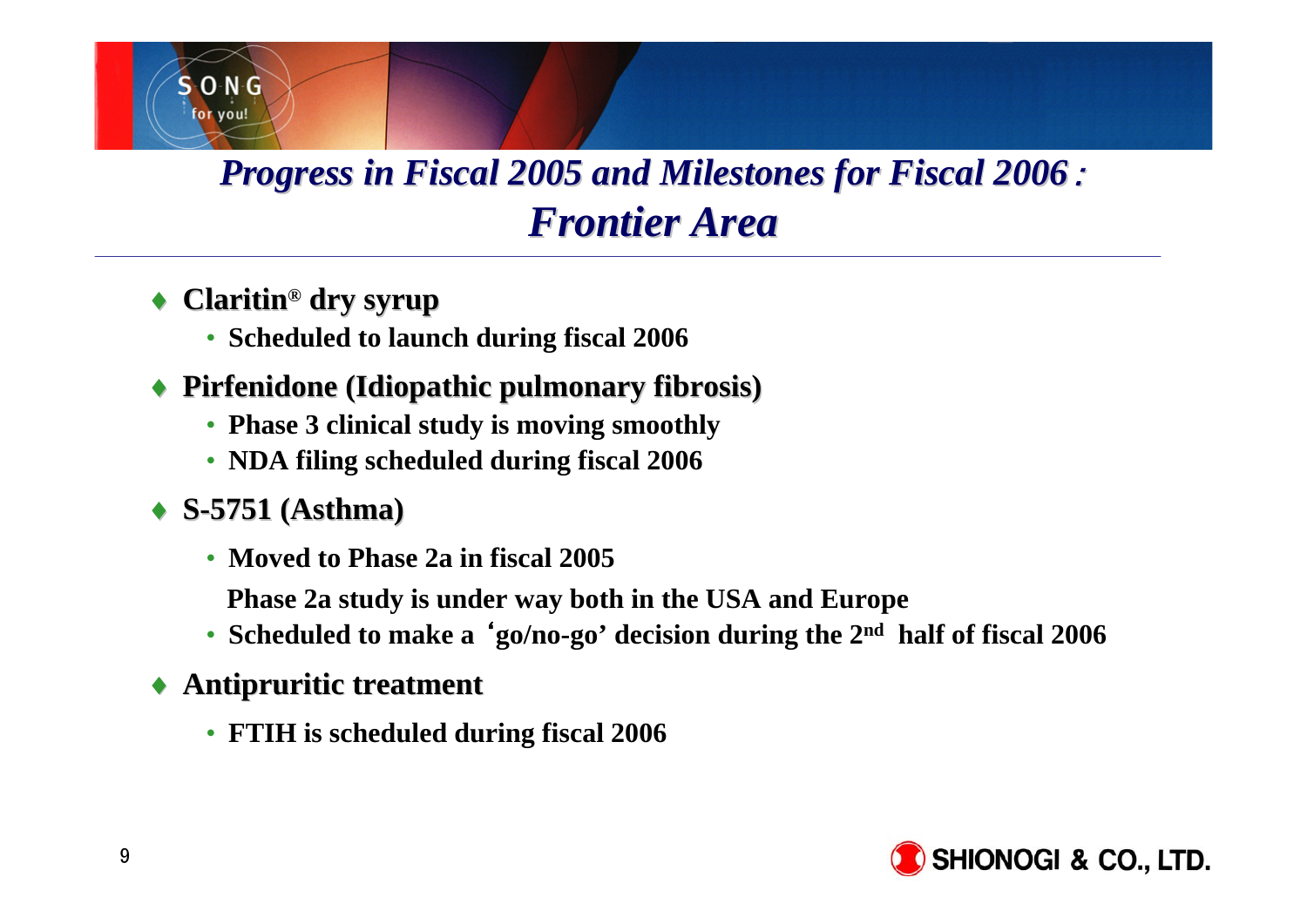

### *Progress in Fiscal 2005 and Milestones for Fiscal 2006 : Other Important Compounds Other Important Compounds*

- ◆ **Cetrorelix** (Prevention of premature ovulation during a controlled **ovarian stimulation followed by assisted reproductive technology)**
	- **Scheduled to launch during fiscal 2006**

### ♦ **NS-75B (Benign Prostatic Hypertrophy) 75B (Benign Prostatic Hypertrophy)**

• **Scheduled to enter Phase 2a during fiscal 2006**

### ♦ **Duloxetine (Depression) Duloxetine (Depression)**

- **Phase 3 comparative clinical study is under way**
- **NDA filing scheduled during fiscal 2007**

### ♦ **S-0139 (Cerebrovascular diseases) (Cerebrovascular diseases)**

• **Planning to continue development by Shionogi from Phase 2a in EU**

### ♦ **Adapalene Adapalene (Acne Vulgaris) (Acne Vulgaris)**

• **NDA filing scheduled by Galderma KK during fiscal 2006**

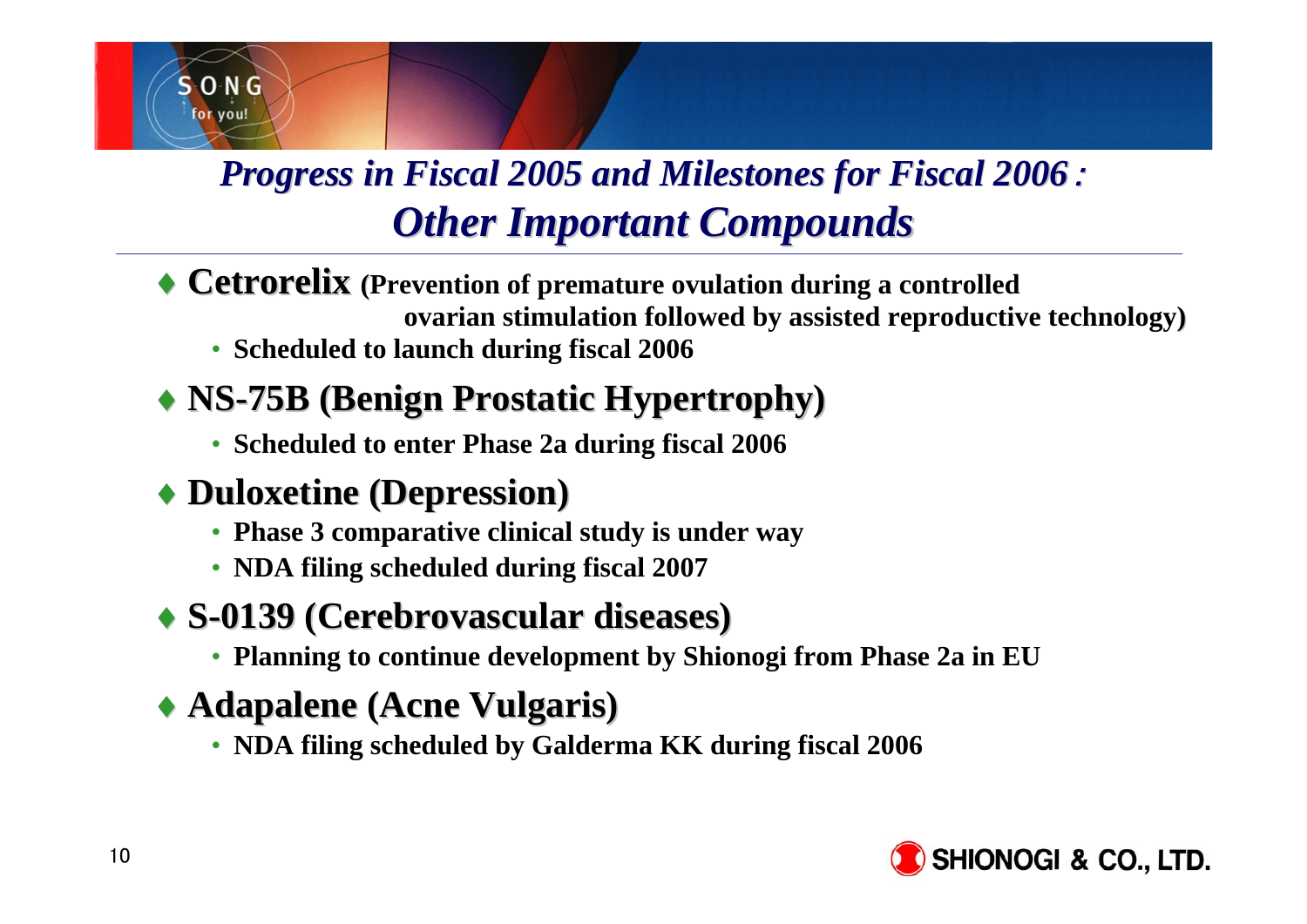

### **Shionogi R&D Pipeline (In-licensed Compounds)**

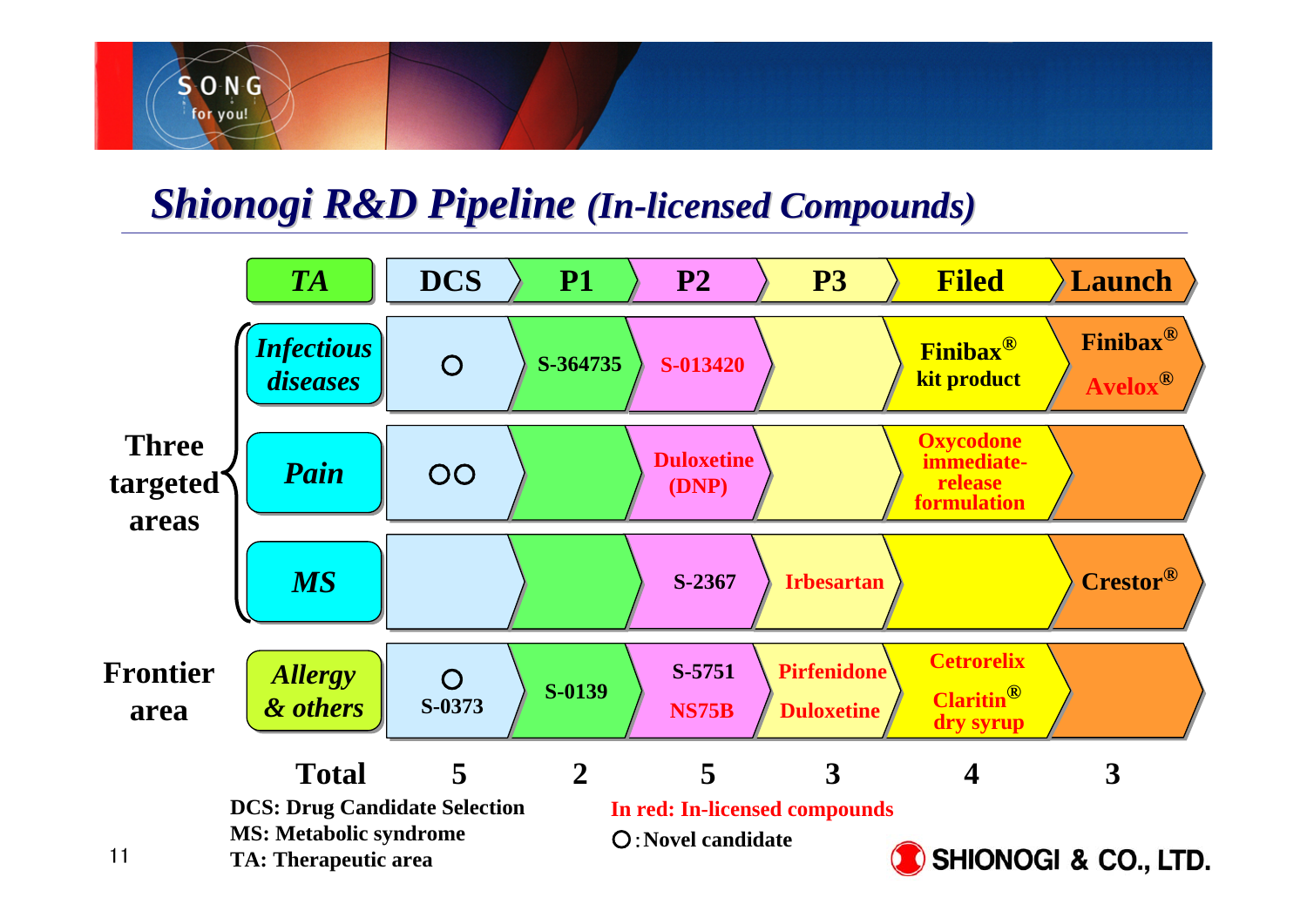

### *Launch Schedule Launch Schedule*

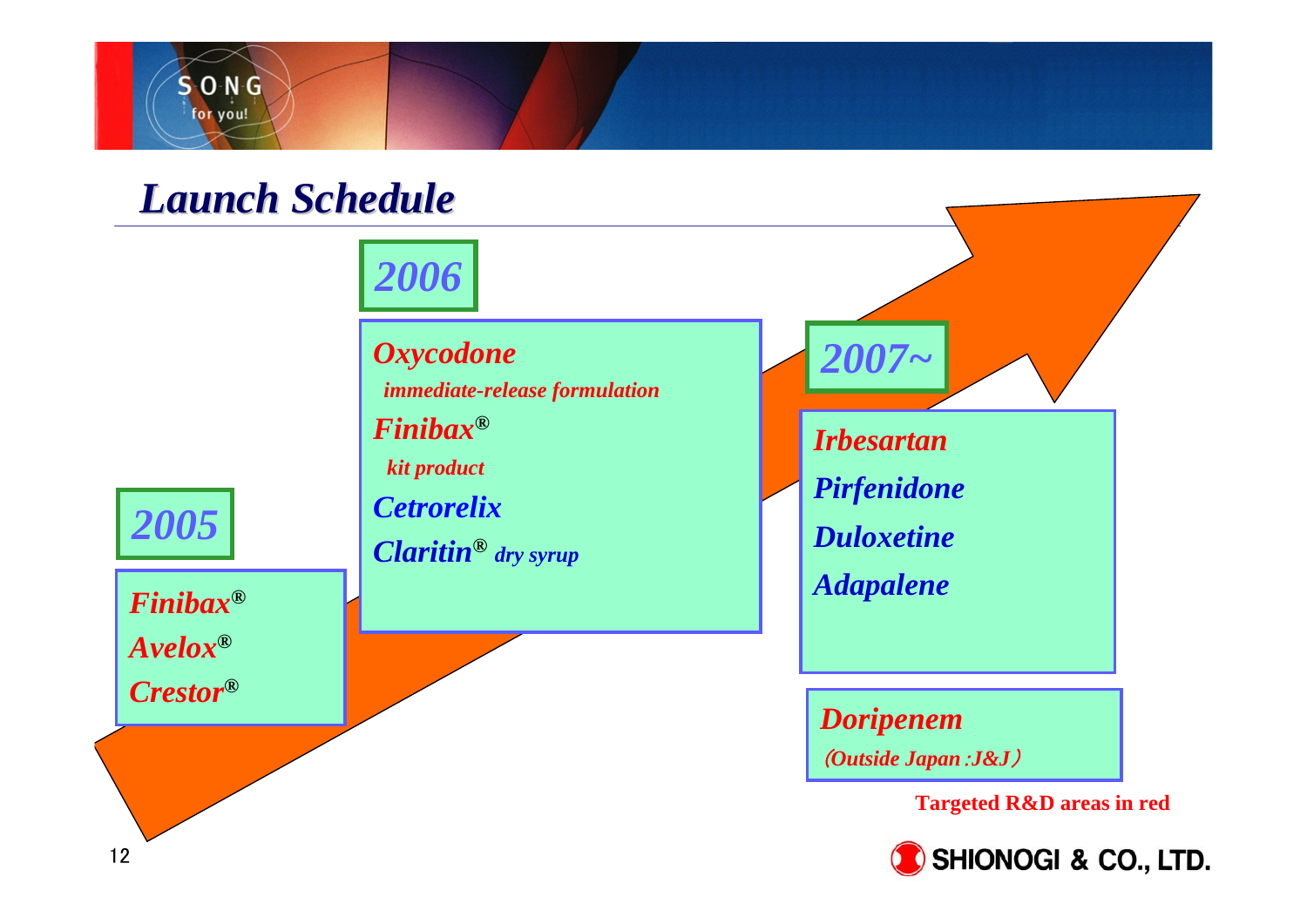

## *Targets for Fiscal 2006 Targets for Fiscal 2006*

### **Research Research**

- ♦ **Initiate clinical studies for 3 out of 4 current drug candidates**
- ♦ **Select 4 or more new drug candidates from research programs**

### **Development Development**

- ♦ **Launch 4 products for which NDAs have been filed**
	- $\bullet$  **Cetrorelix, Oxycodone immediate-release formulation, Finibax® kit product, Claritin® dry syrup**
- ♦ **NDA filings for 2 products**
	- $\bullet$ **Irbesartan, Pirfenidone**
- ♦ **Move Phase 2a products to the next clinical stage**
	- **S-013420**,**S-2367**,**S-5751**,**Duloxetine (DNP)**

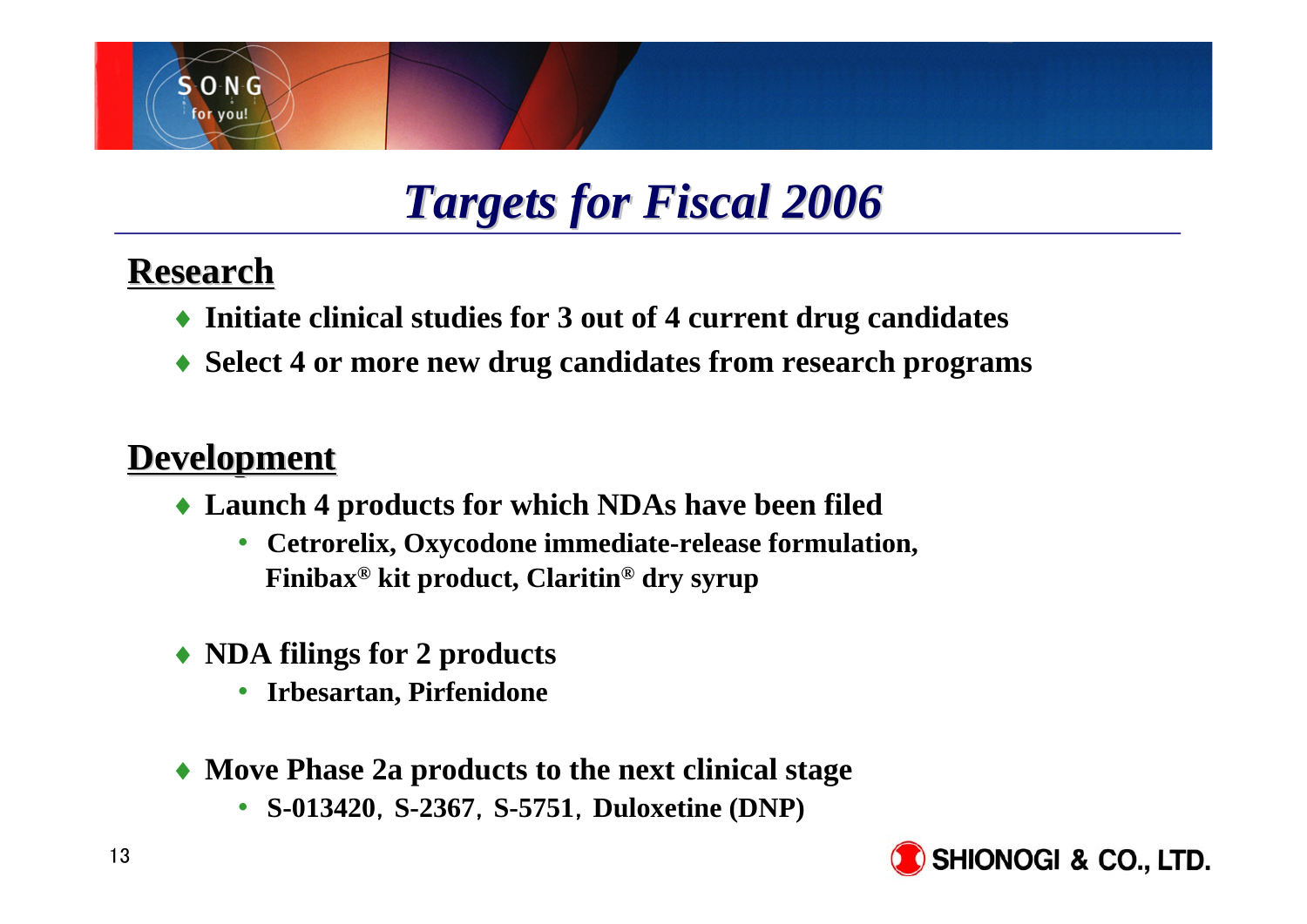

## **Research Areas Research Areas**

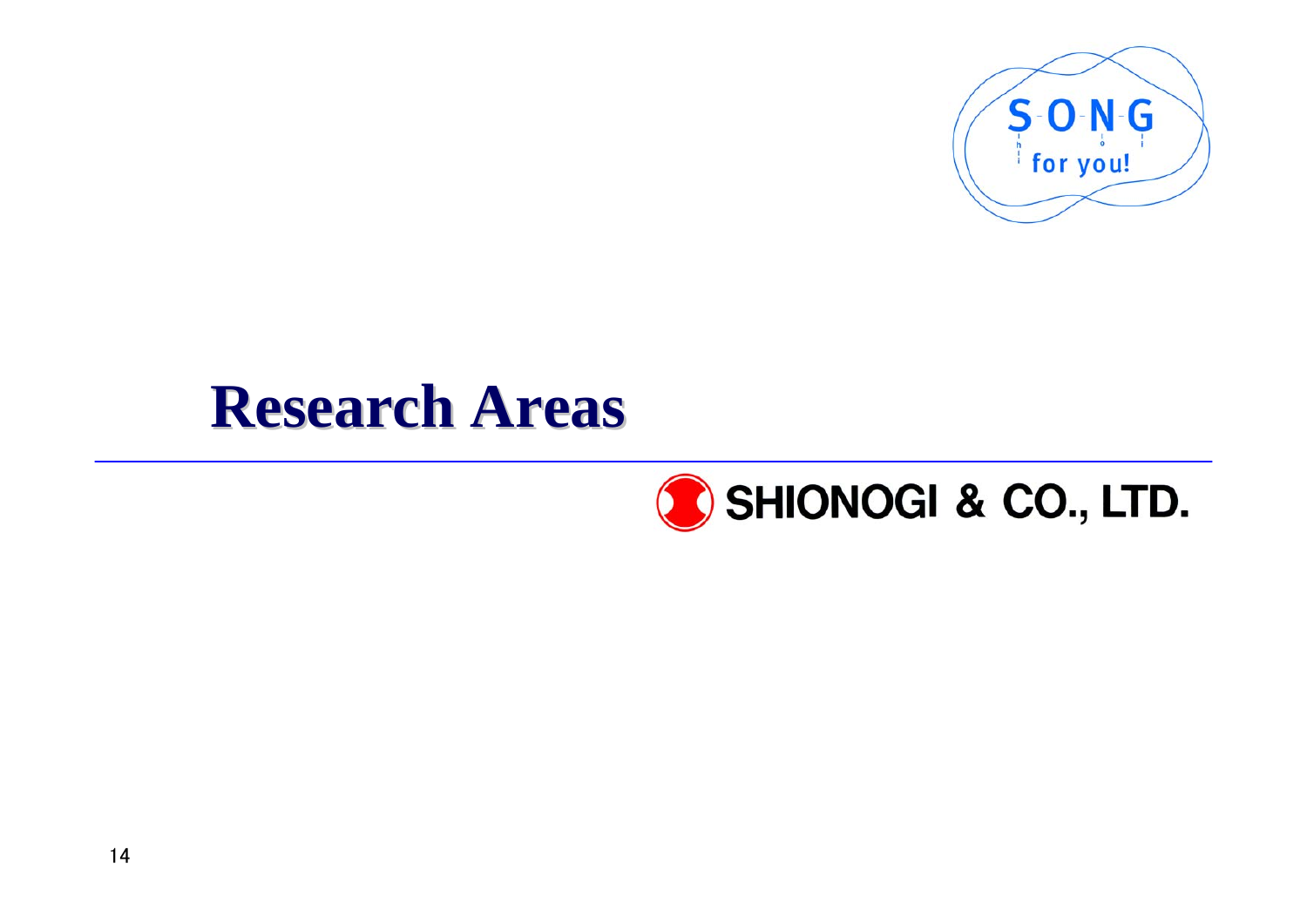

### *Topics in Research Areas Topics in Research Areas*

### •**Infectious Diseases**

- **Scheduled to initiate clinical study for anti-virus drug**
- **Discontinued development of cephem antibiotic for gram-negative bacteria**
- **Completed DCS for injectable broad-spectrum cephem antibiotic**
- **Enrich R&D assets in the infectious disease area**

#### •**Pain**

- **Signed a contract with Purdue Pharma L.P. in the USA for research, development and marketing collaboration**
- **Completed DCS (back-up) for opioid-induced adverse effects alleviator** •**Metabolic Syndrome**(**MS)**
	- **Advanced programs both from in-house research laboratories and collaboration with external institutes to new research programs**

#### •**Frontier**

- **Completed DCS for antipruritic drug**
- •**Innovative Technology**
	- **In-licensed innovative technology for producing human phage antibody from MorphoSys AG in Germany**
- 15**DCS: Drug Candidate Selection**

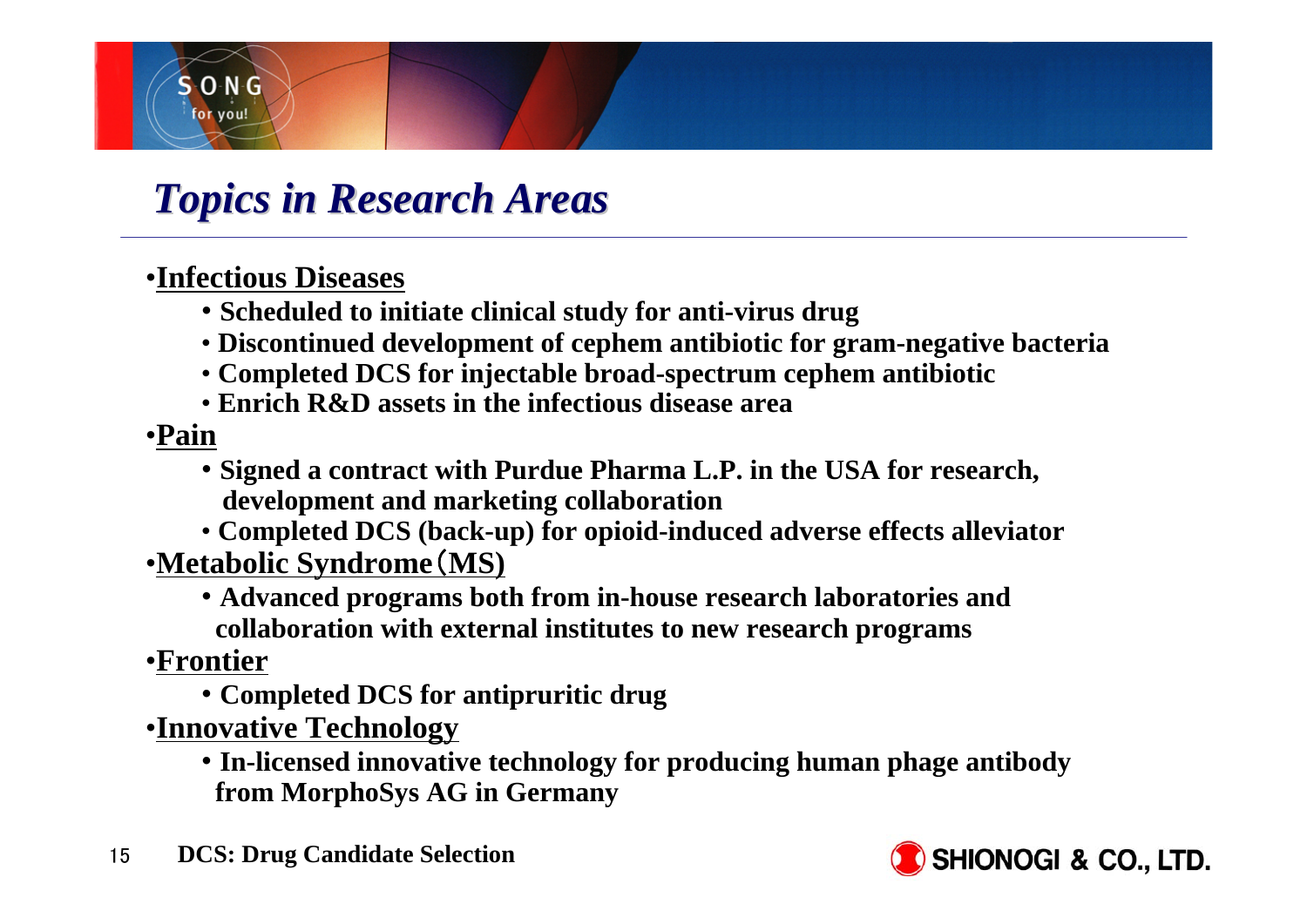

# *Strategy for Drug Discovery Strategy for Drug Discovery*

# *R&D Pipeline R&D Pipeline*

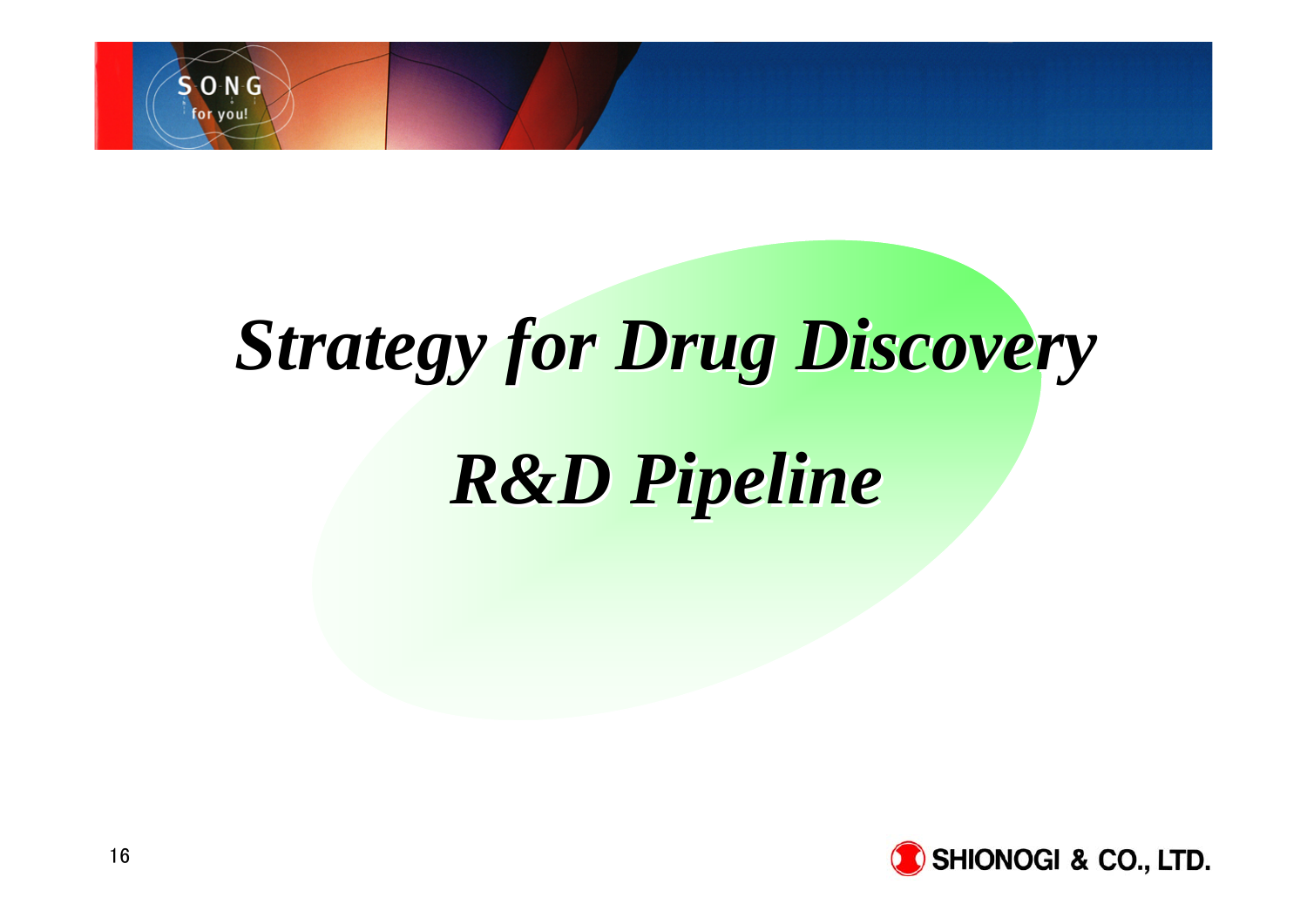## *Drug Discovery Strategy to Achieve POC Quickly Drug Discovery Strategy to Achieve POC Quickly*

 $S$  O N G for you!

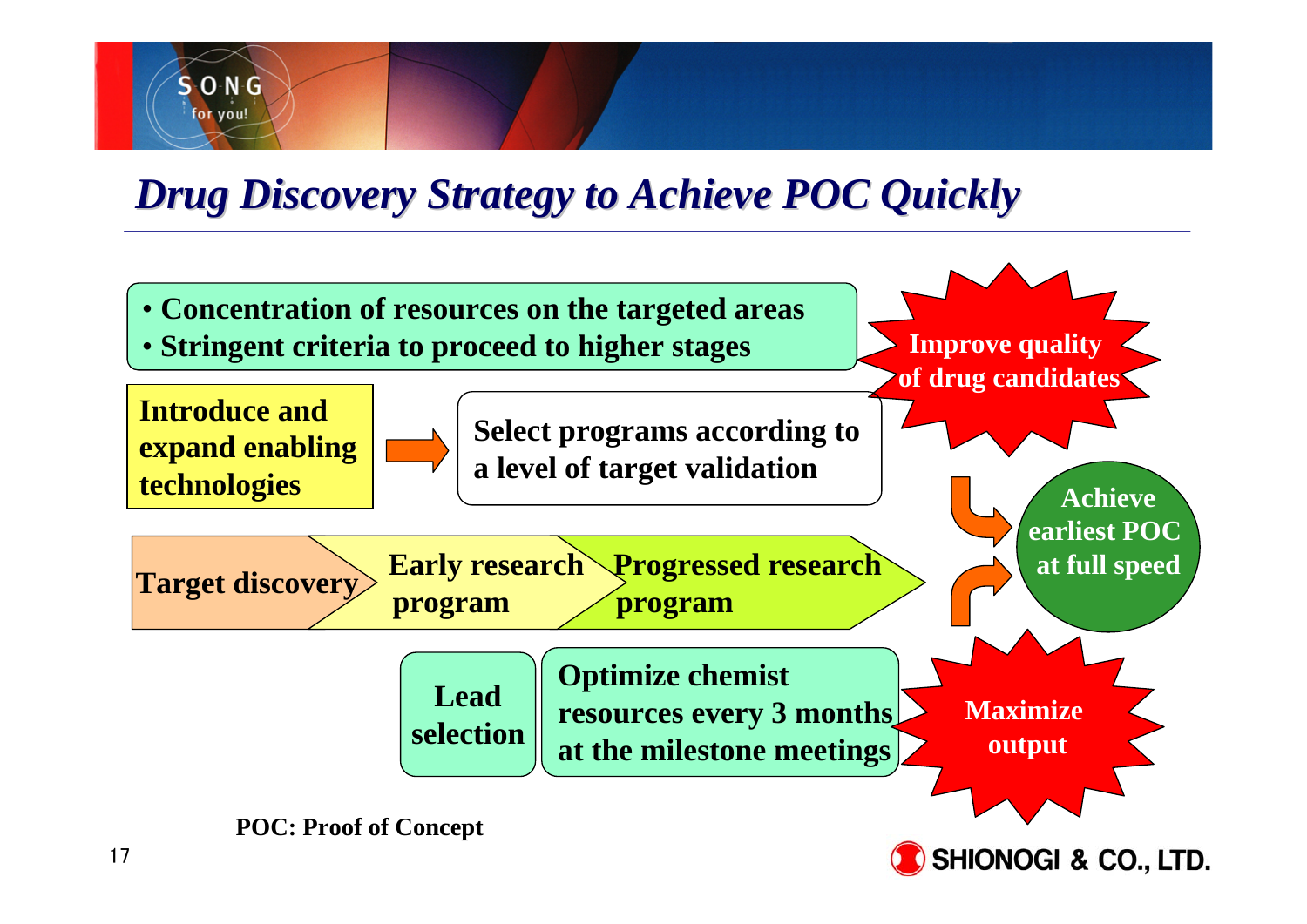

### *Shionogi R&D Pipeline (DCS ~ Launch)*

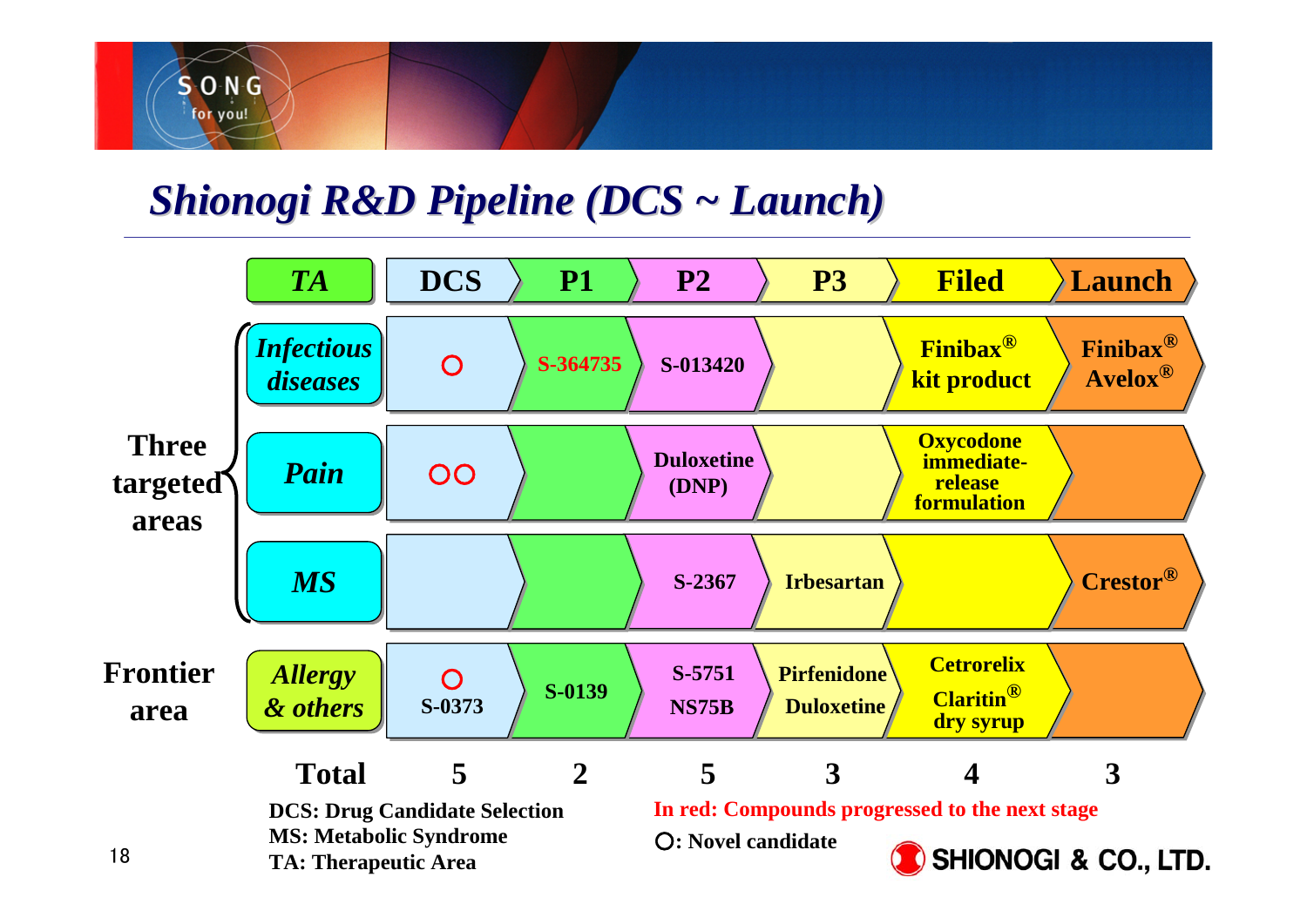

### *Shionogi R&D Pipeline (Research Area) Shionogi R&D Pipeline (Research Area)*



**DCS**: **Drug Candidate Selection MS: Metabolic Syndrome TA: Therapeutic Area**

◇ ○:**Novel program or candidate**

◆:**Optimized compound** 

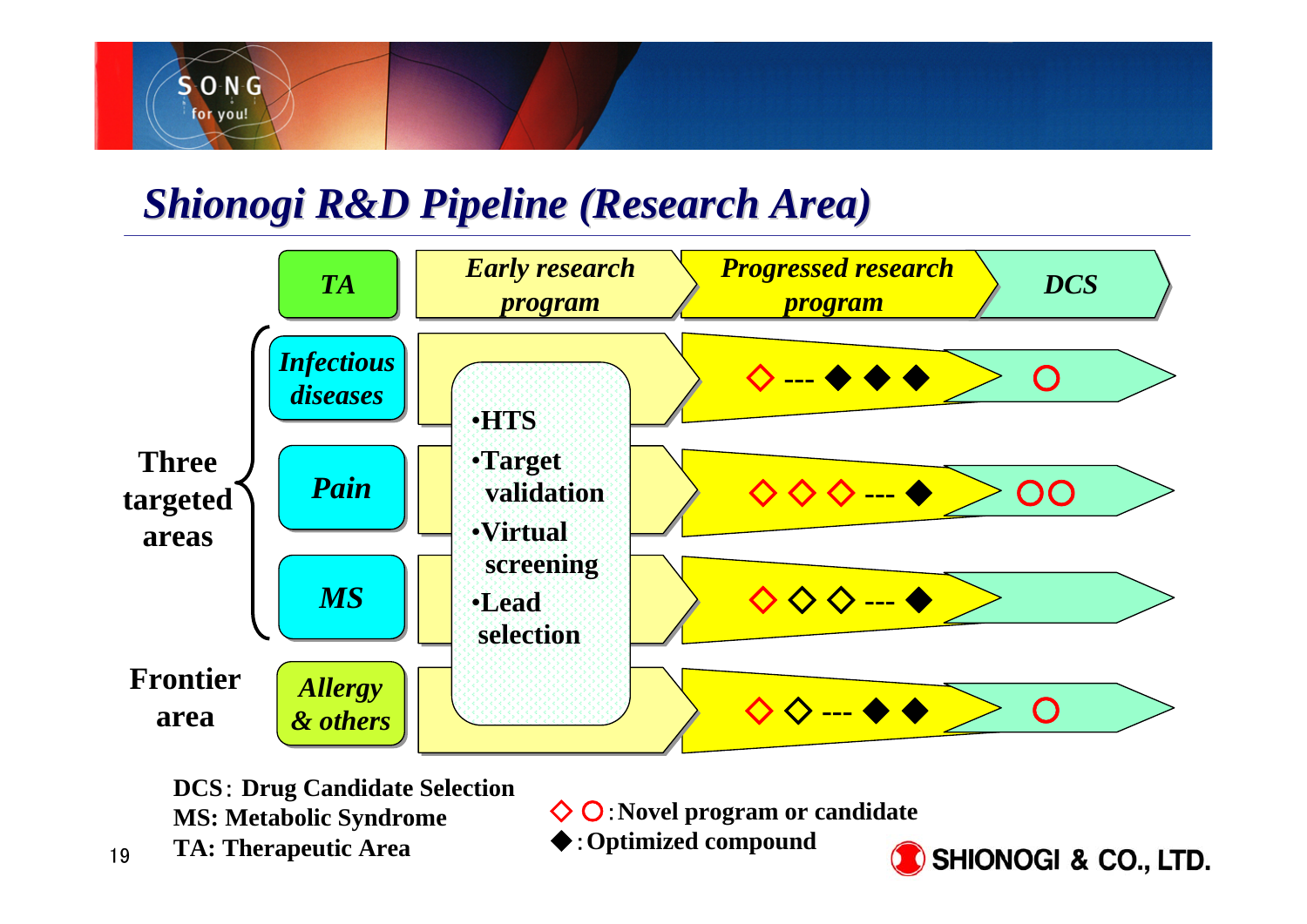

# *Infectious Diseases Infectious Diseases*

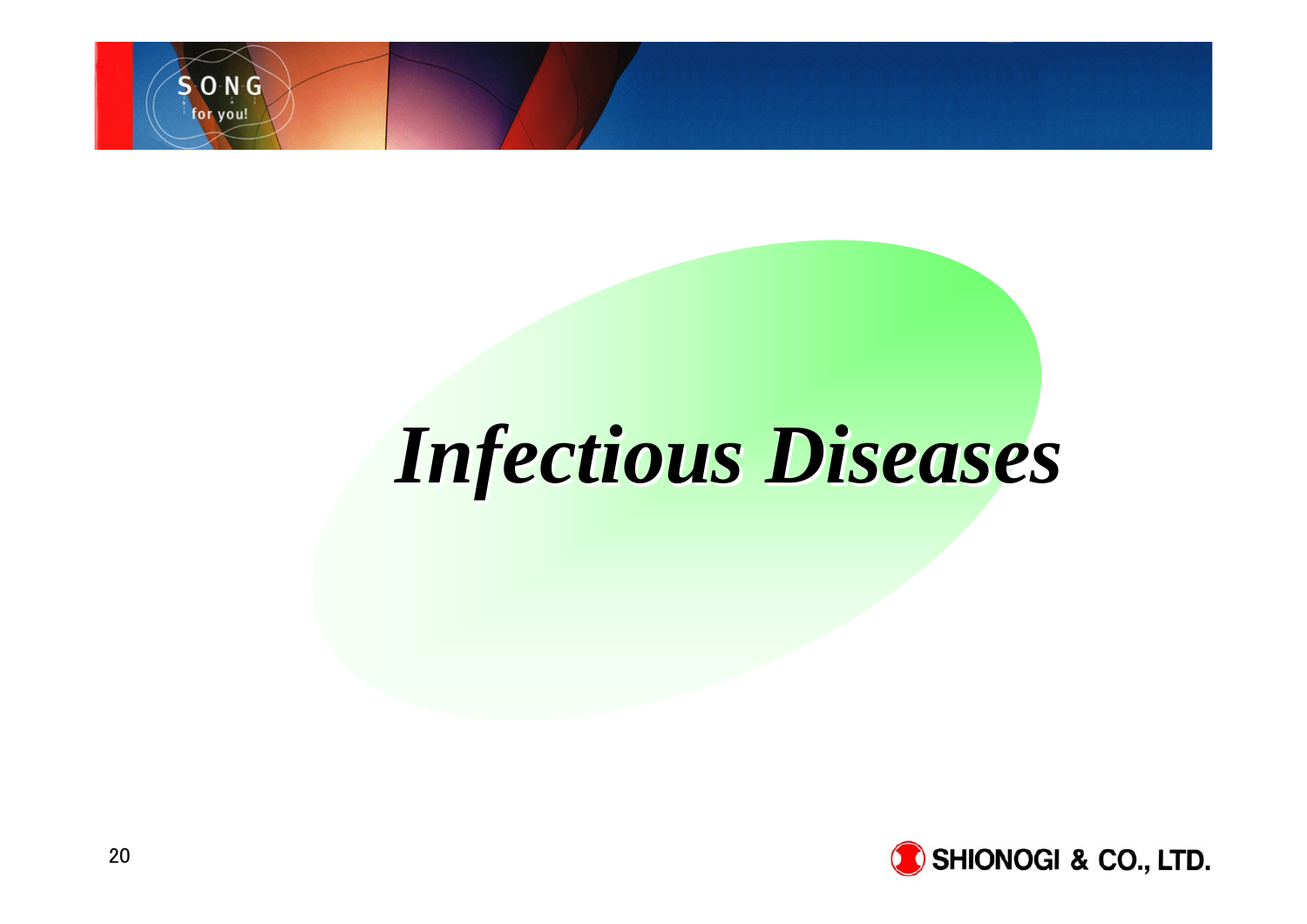

### *R&D for Anti-virus Drug*

### ♦**S-364735**

- **Cleared toxicology studies to advance to FTIH**
- To be developed by **Shionogi-GlaxoSmithKline Pharmaceuticals, LLC**

### **Phase 1 start: March 200 1 start: March 2006**

- **Backup compound: already selected**
- z **Follow-on compound: in discovery stage**

### ♦**Features Features**

- **Potent anti-HIV activity (1 nM level**)
- **Resistant mutations slow to emerge**
- **High safety margin**
- **Good pharmacokinetics profile**
- **Low risk of drug-drug interaction**

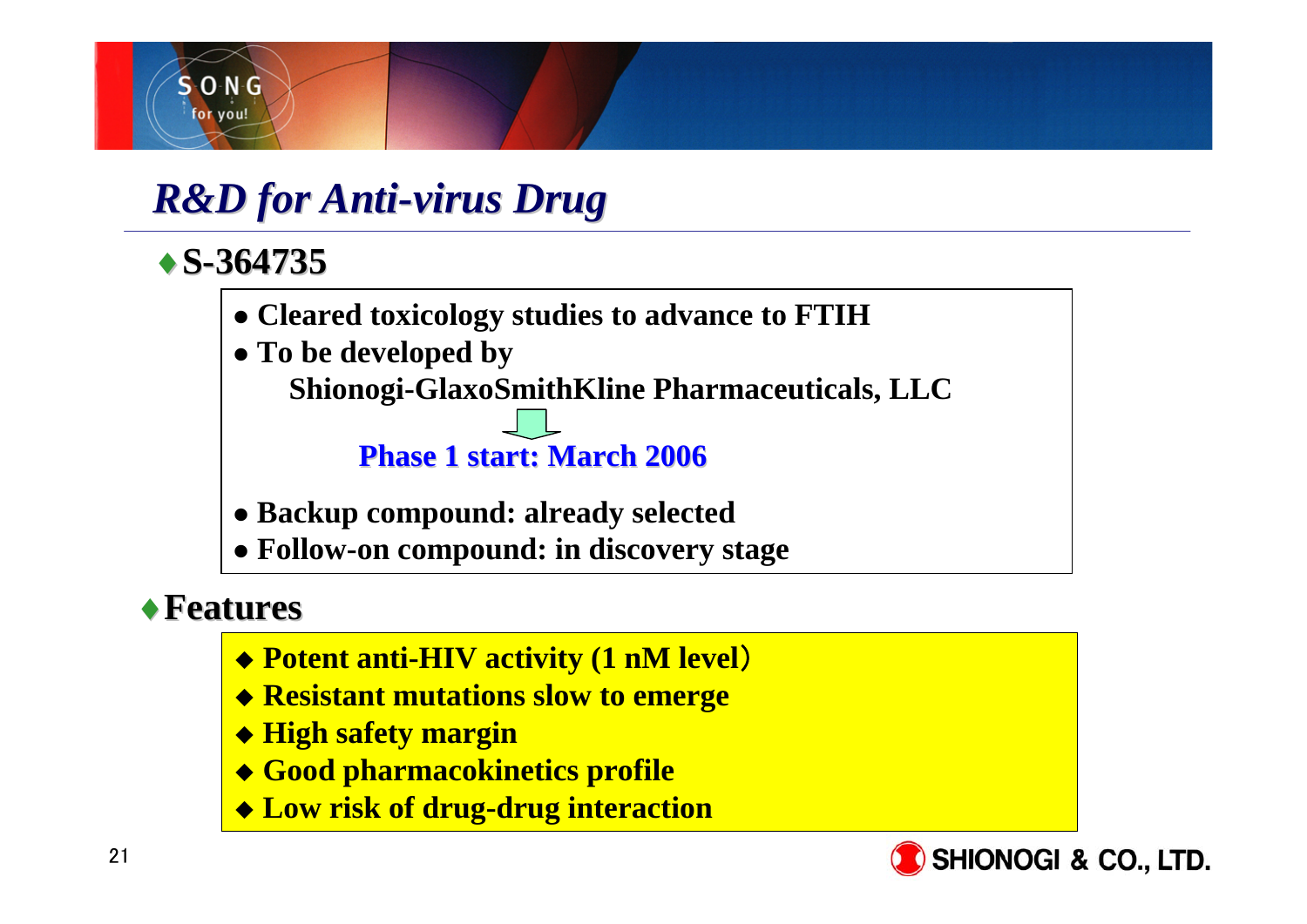### *R&D Program Assets in the Infectious Diseases Area*



- **ESBL**:**Extended-Spectrum** β**-Lactamase**
- 22**DCS**:**Drug Candidate Selection**

 $S$  O N G for you!

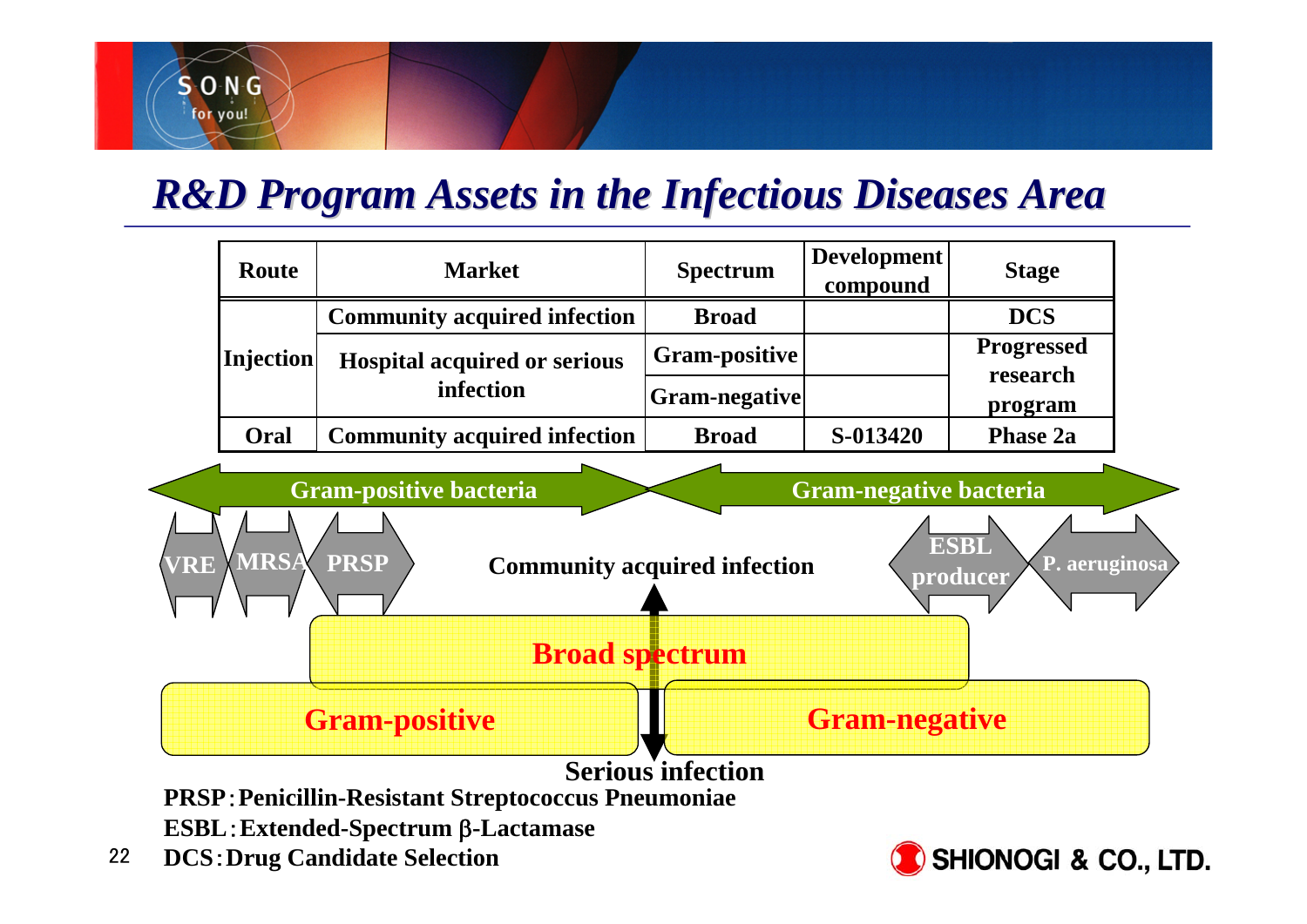

# *Pain*

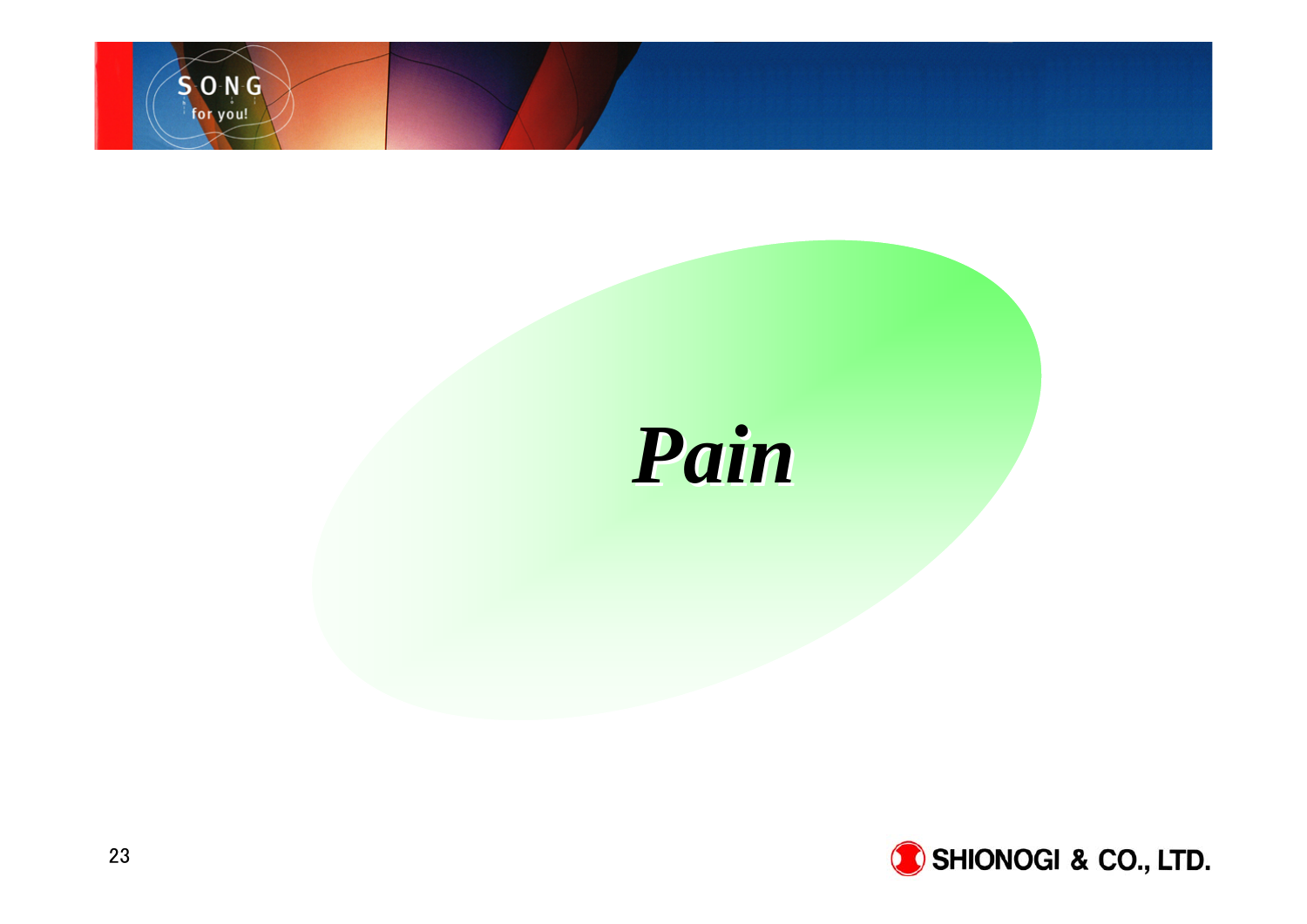

### *Drug Discovery Strategy in the Pain Area Drug Discovery Strategy in the Pain Area*



**Drug discovery research Drug discovery research to expand to another chronic pain treatments to expand to another chronic pain treatments based on the experience of cancer pain treatments based on the experience of cancer pain treatments**

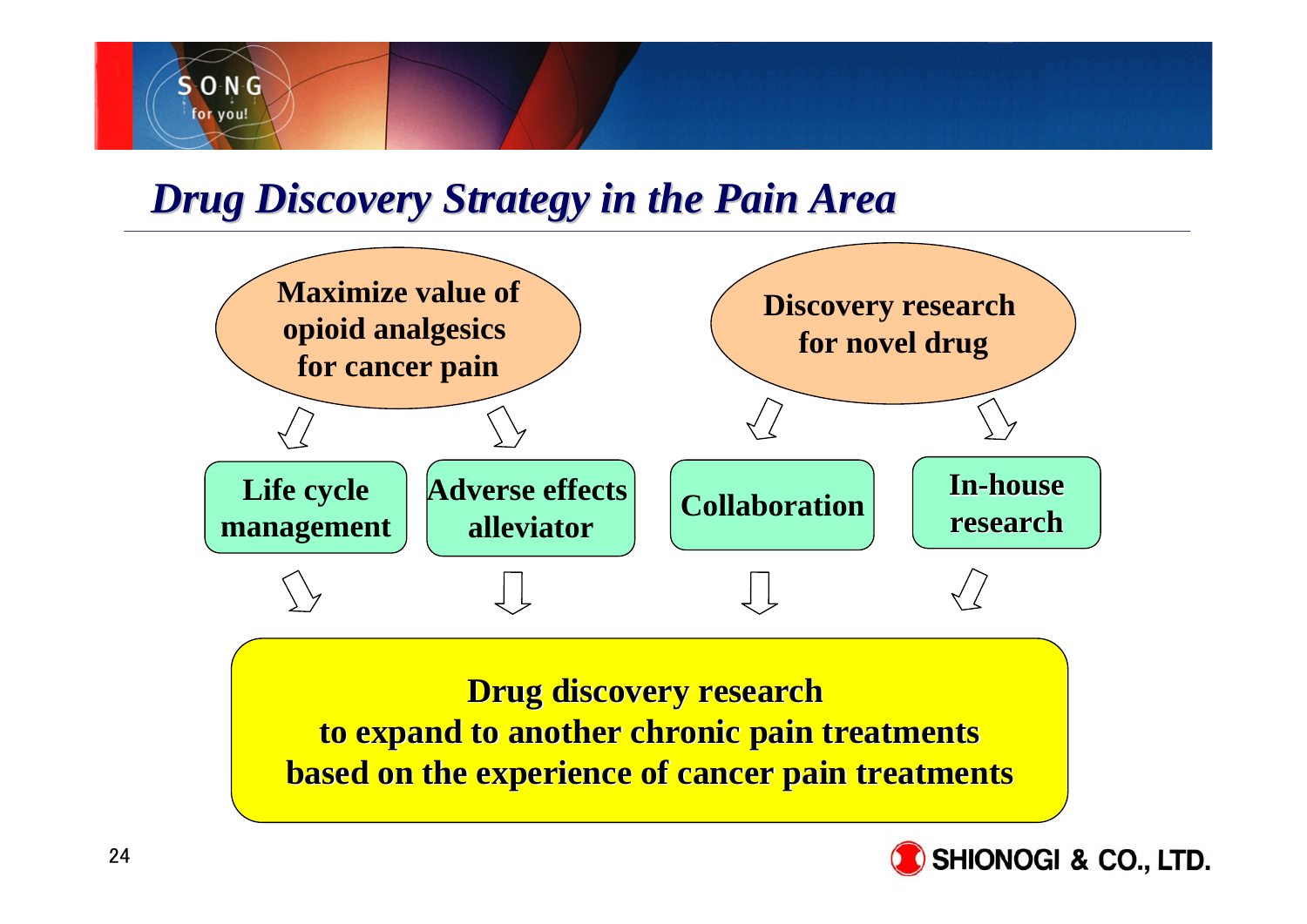

### *Research Program Assets in the Pain Area Research Program Assets in the Pain Area*



25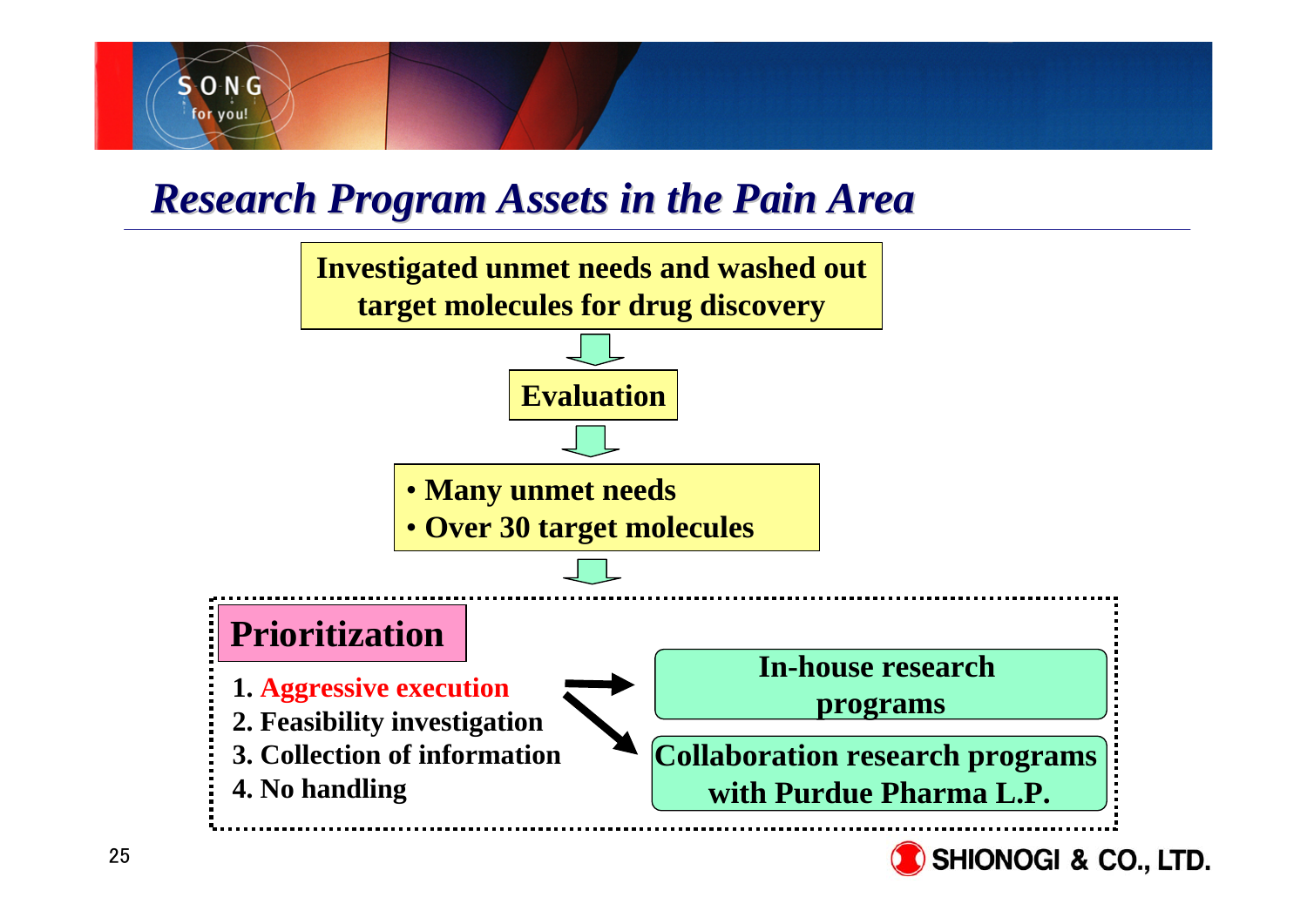

### *Collaboration Programs with Purdue Pharma L.P. in the USA Collaboration Programs with Purdue Pharma L.P. in the USA*

- **Develop novel compounds discovered in 3 research programs targeting the receptors and channels for pain relief**
- **Accelerate our original plan for the clinical study of drugs with novel mechanism for chronic pain by 1-2 years with this collaboration**
- **Program <sup>A</sup> DCS**(**licensed from Purdue Pharma L.P.** )
	- +**Backup program**
- **Program B Optimization**
- **Program C Optimization**

**DCS**:**Drug Candidate Selection**

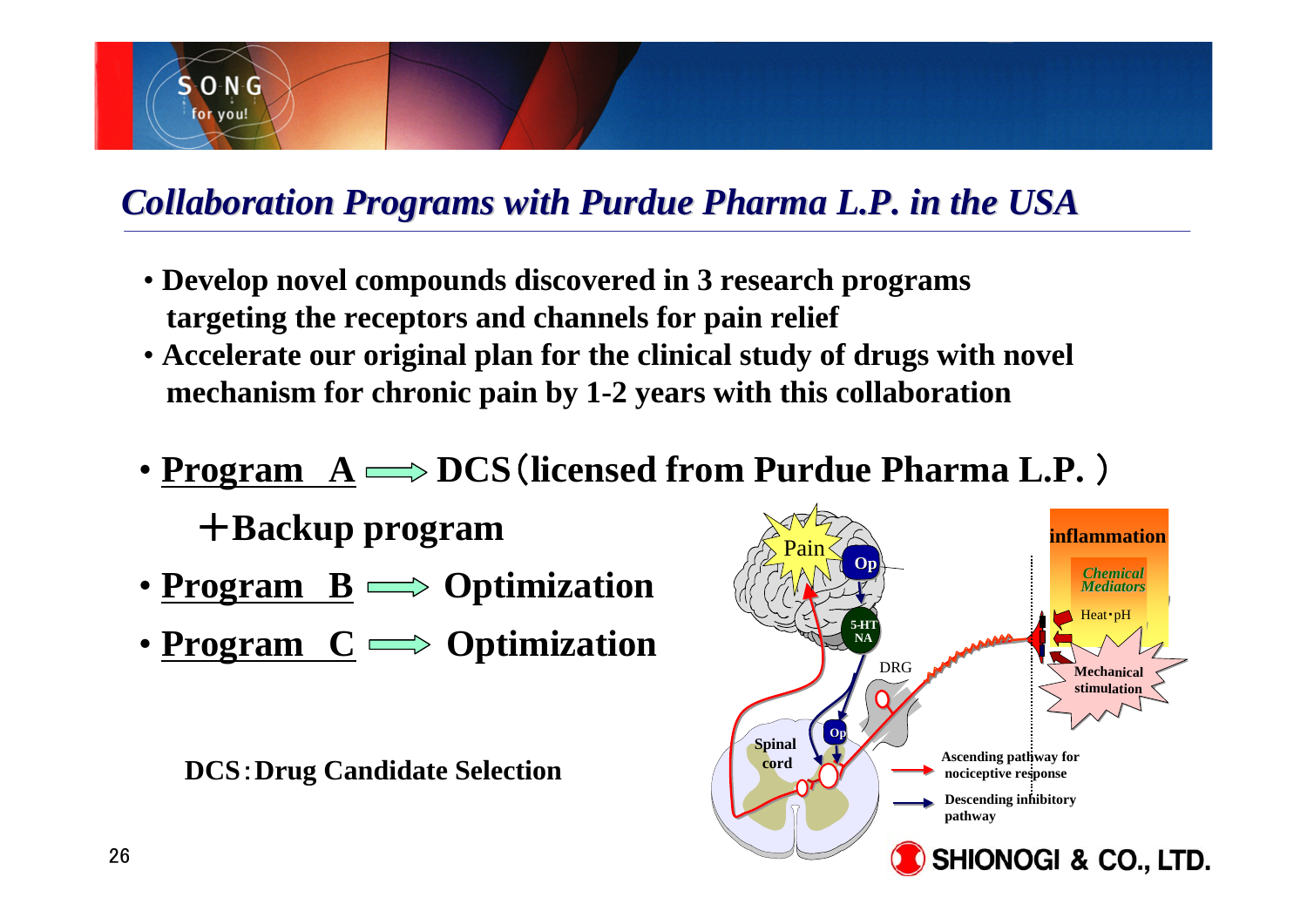

### *Positioning of the Collaboration Programs Positioning of the Collaboration Programs*

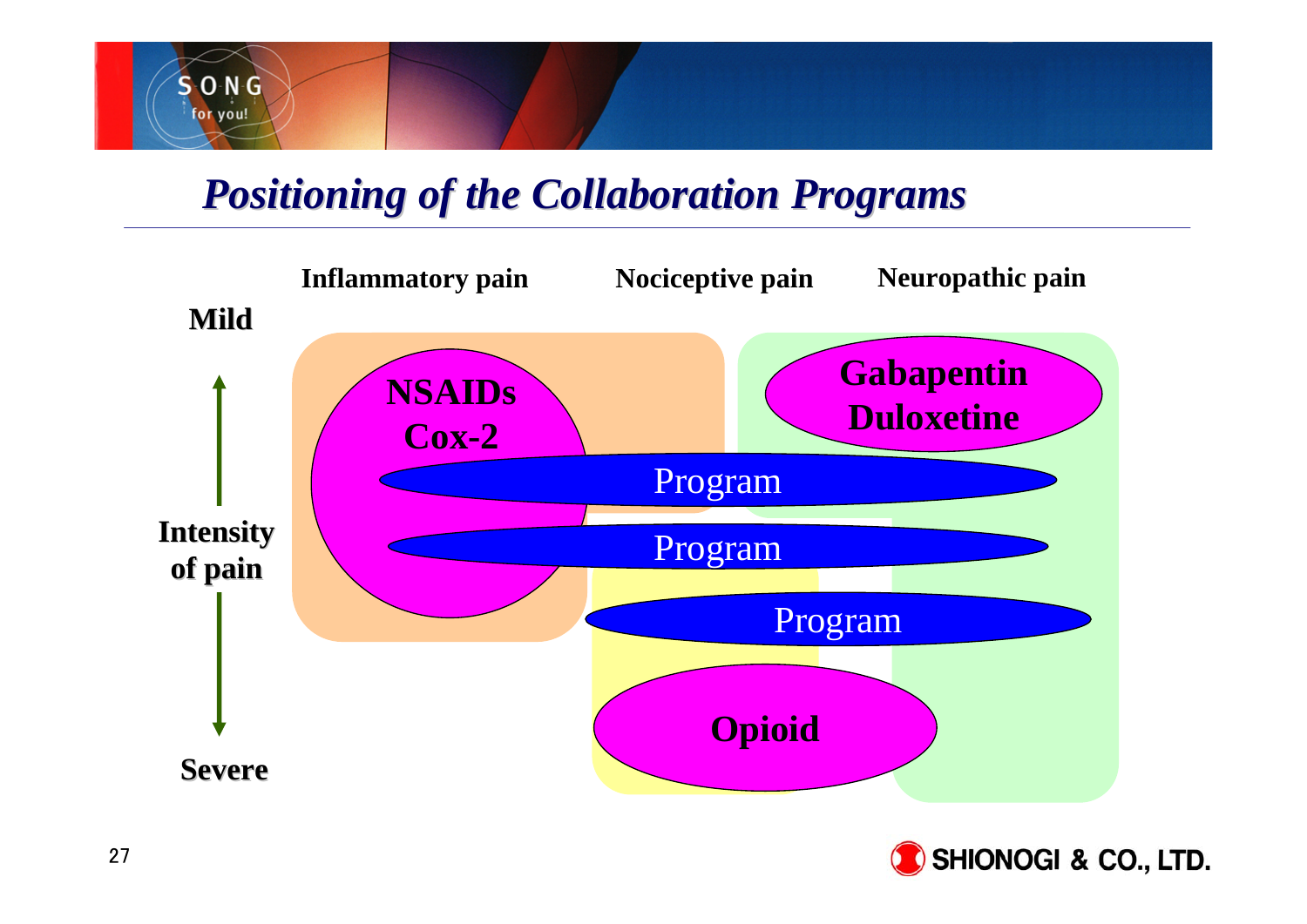

# *Metabolic Syndrome Metabolic Syndrome*(*MS)*

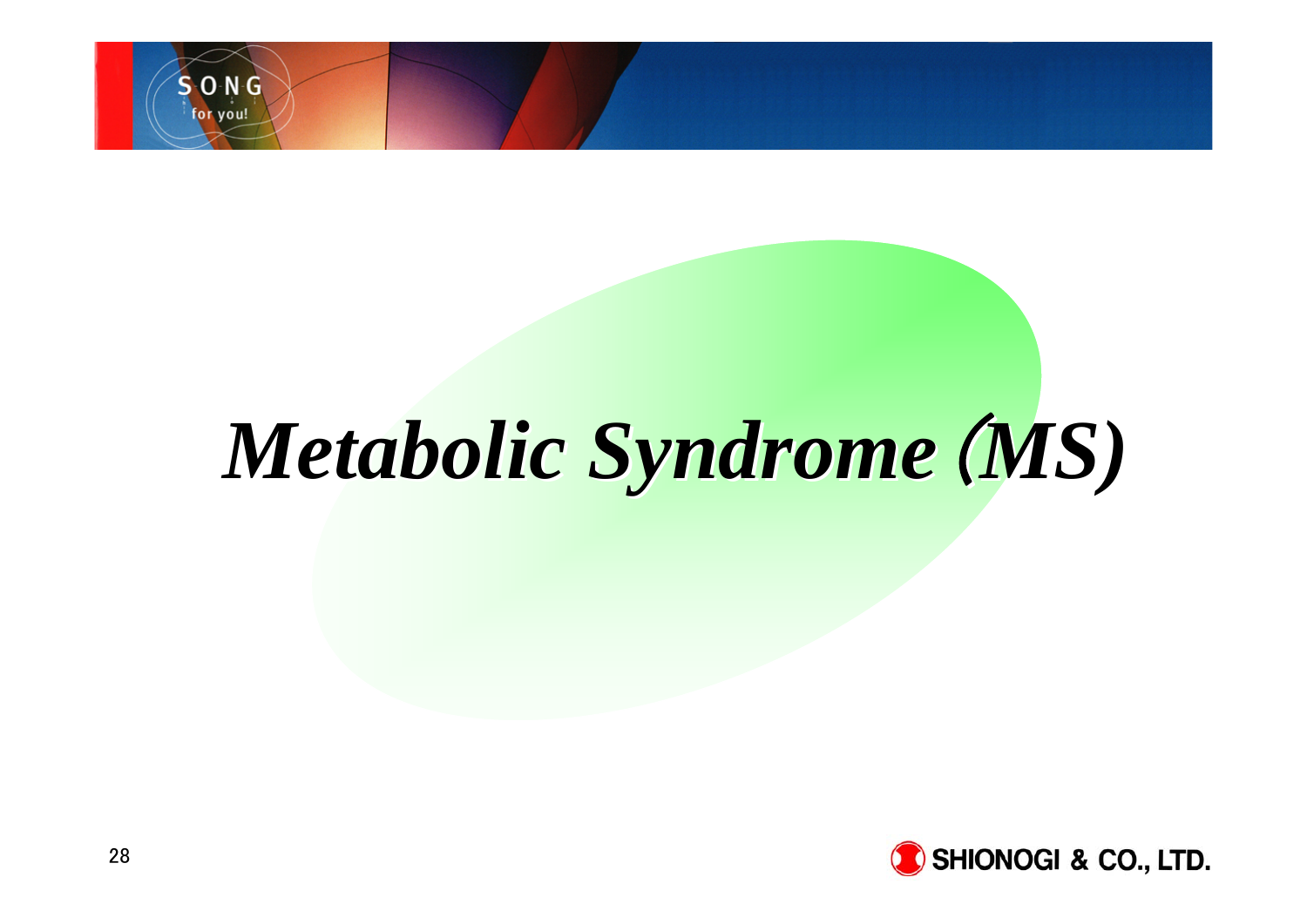

### *Drug Discovery Research in the MS Area Drug Discovery Research in the MS Area*

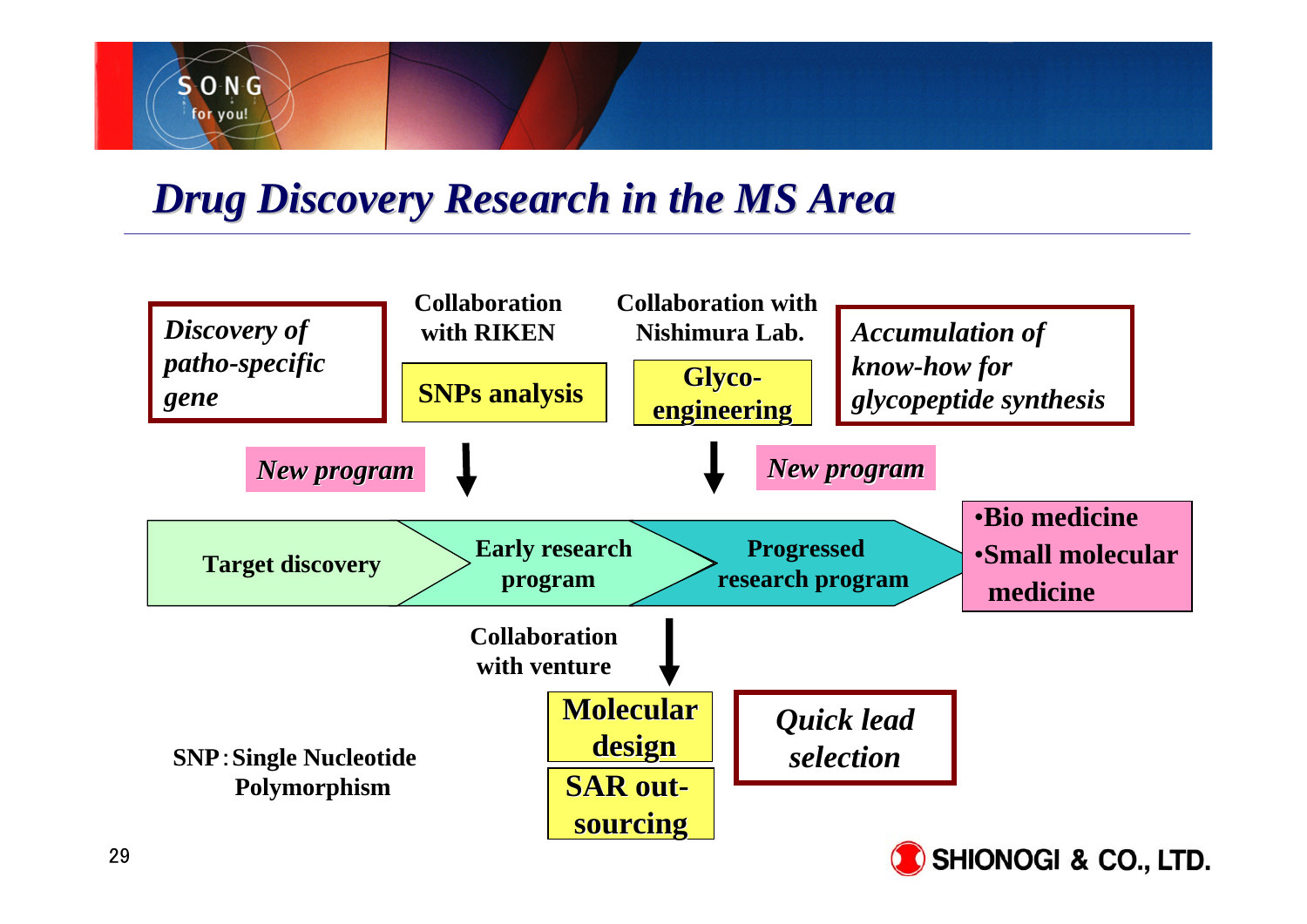

### *New Technology-Glycoengineering*

- **Synthesis of glycopeptide**
	- **Preparing the glycopeptide library using automatic sugar chain**  synthetic technology  $(NEDO project) \rightarrow Development of vaccine, etc.$
- **Analysis of sugar chain and glycoside structure**
	- **Development of automated analysis device for sugar chain (JST project)**:**Completed the setup of analytical conditions for serum pre-treatment** <sup>→</sup> **Planning the sugar chain analysis for patient sample**
- **Glycoprotein drug**
	- **Synthesis of glycosylated anti-diabetic protein**
		- → **Improved pharmaco-dynamic/kinetic profile**
- **Glycosylated small molecule**
	- **Identified improvement of pharmaco-dynamic/kinetic profile**

**NEDO**:**New Energy and Industrial Technology Development Organization JST**:**Japan Science and Technology Agency**

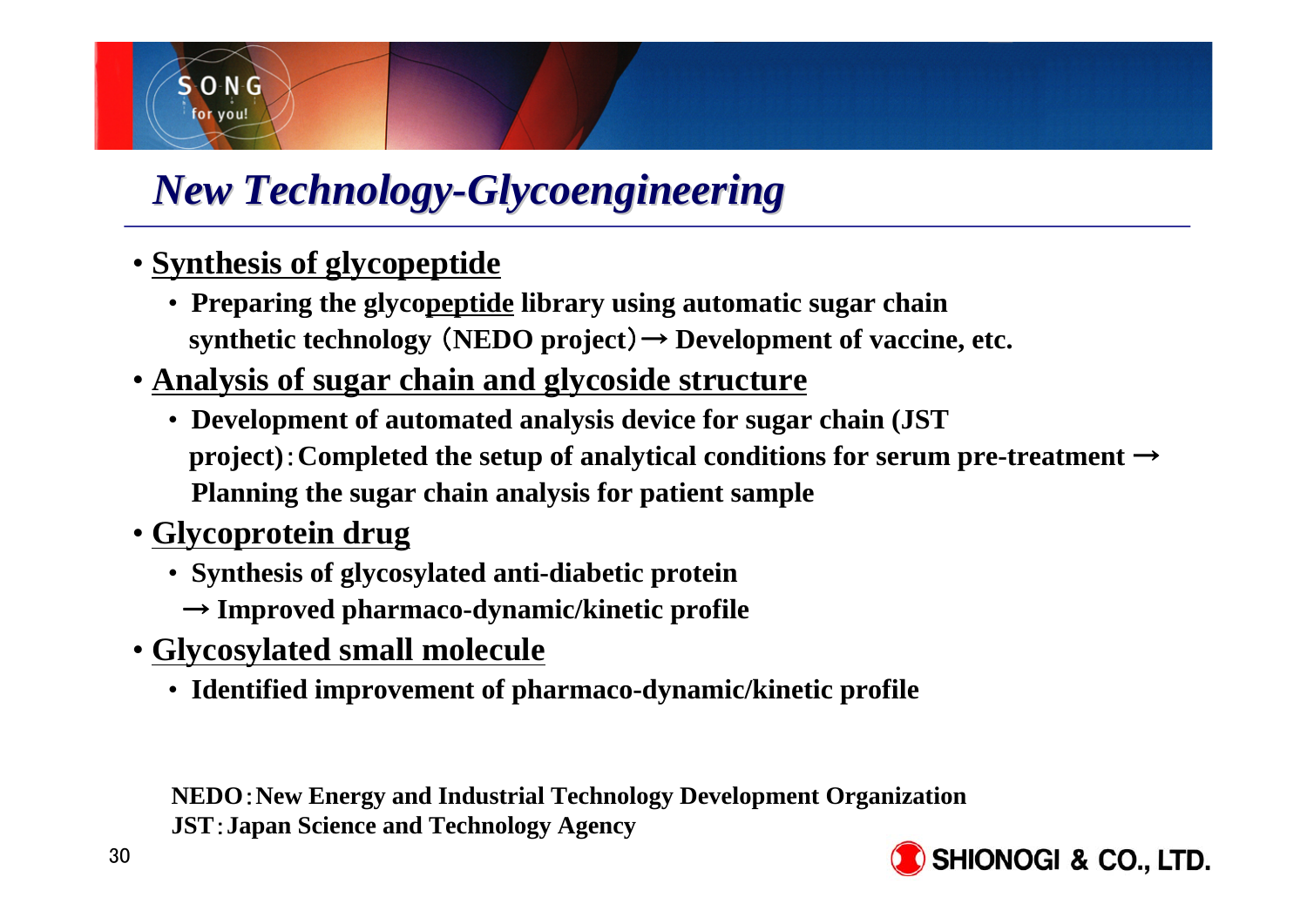

### *Drug Discovery Research on Diabetes Drug Discovery Research on Diabetes*

**Glycosylated anti-diabetic protein (Collaboration with Hokkaido University: Nishimura Laboratories) with Hokkaido University: Nishimura Laboratories)**

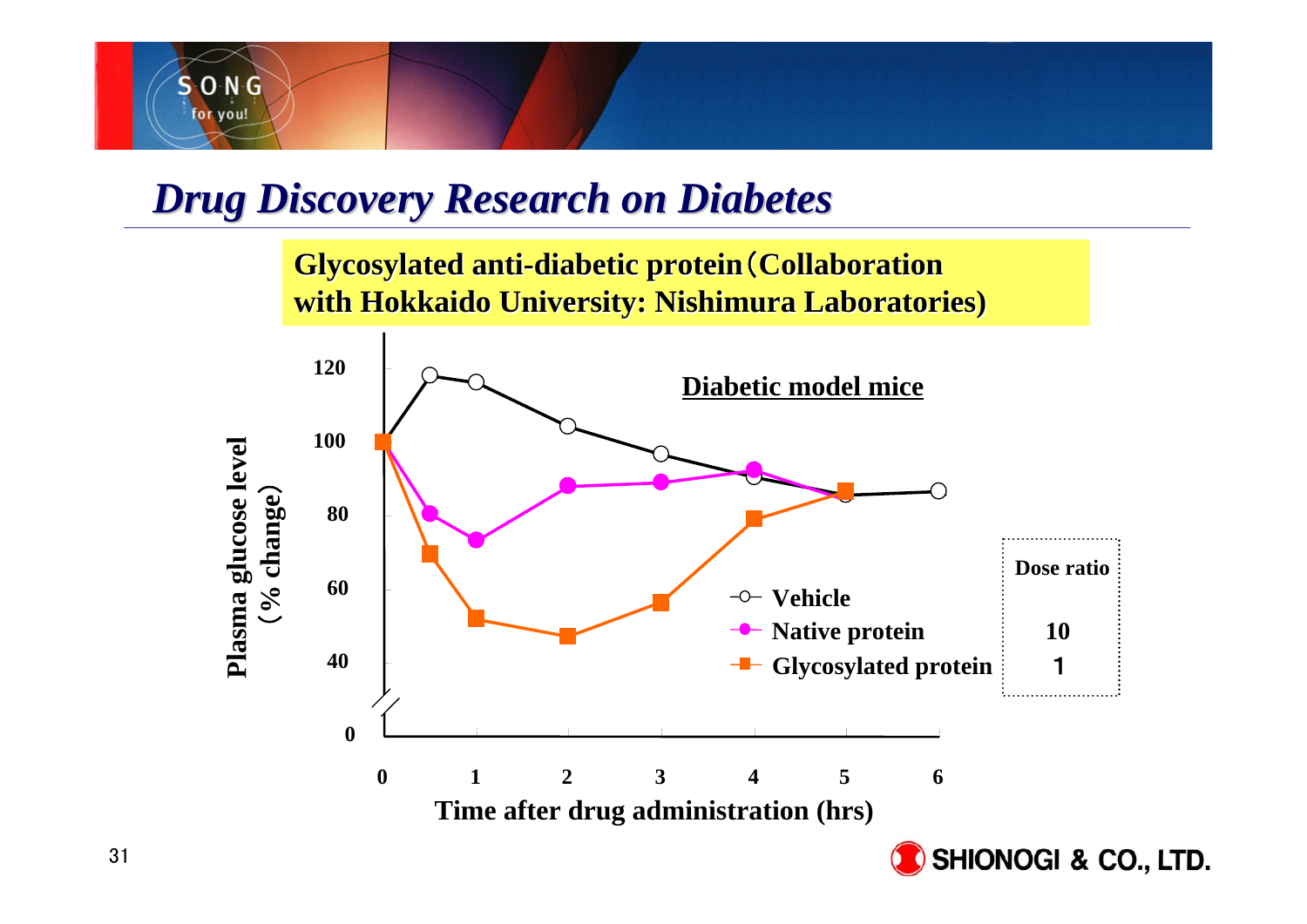

### *Role of Neuropeptide Y Y5 Receptor on Obesity*

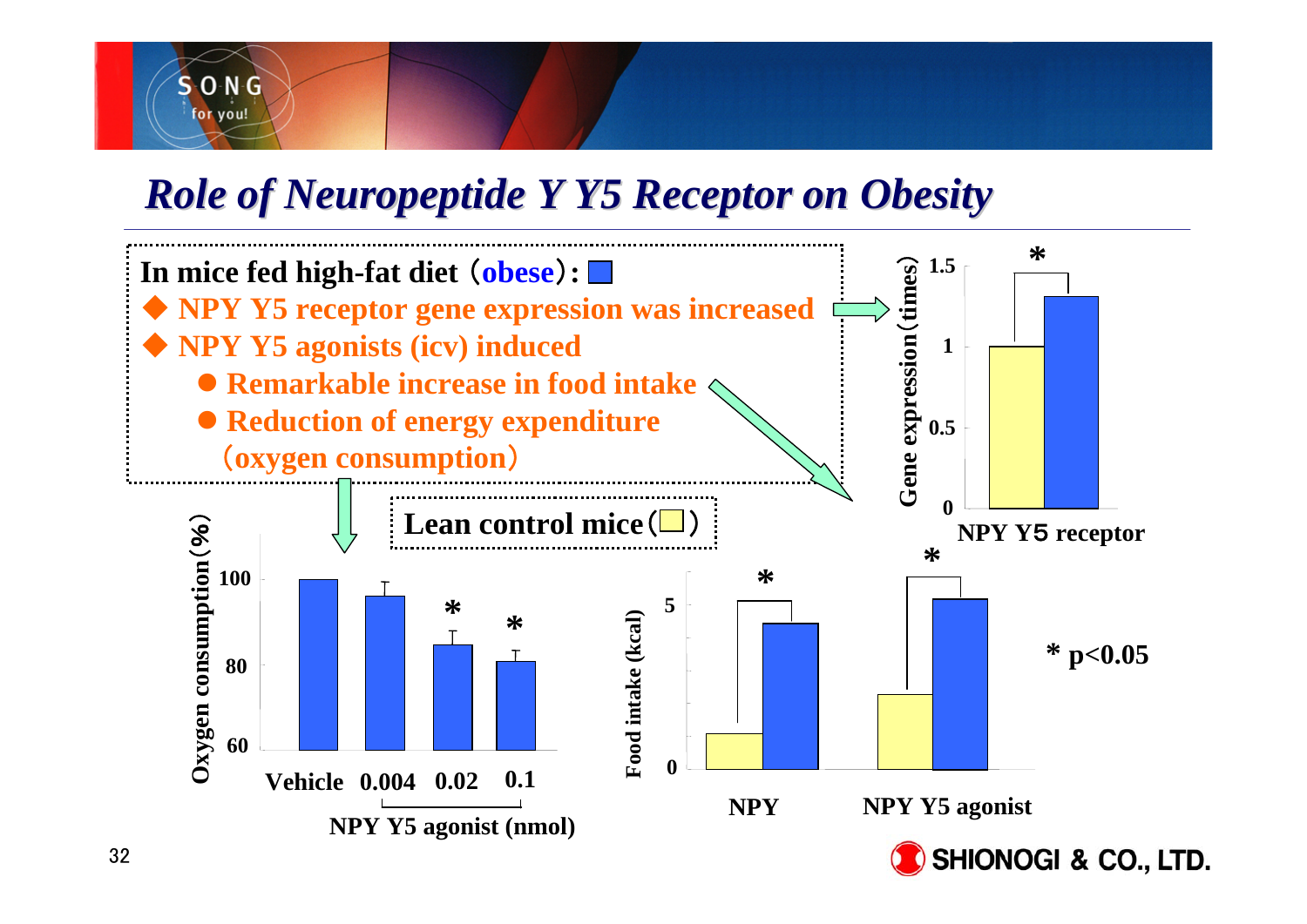

## *Frontier Frontier*

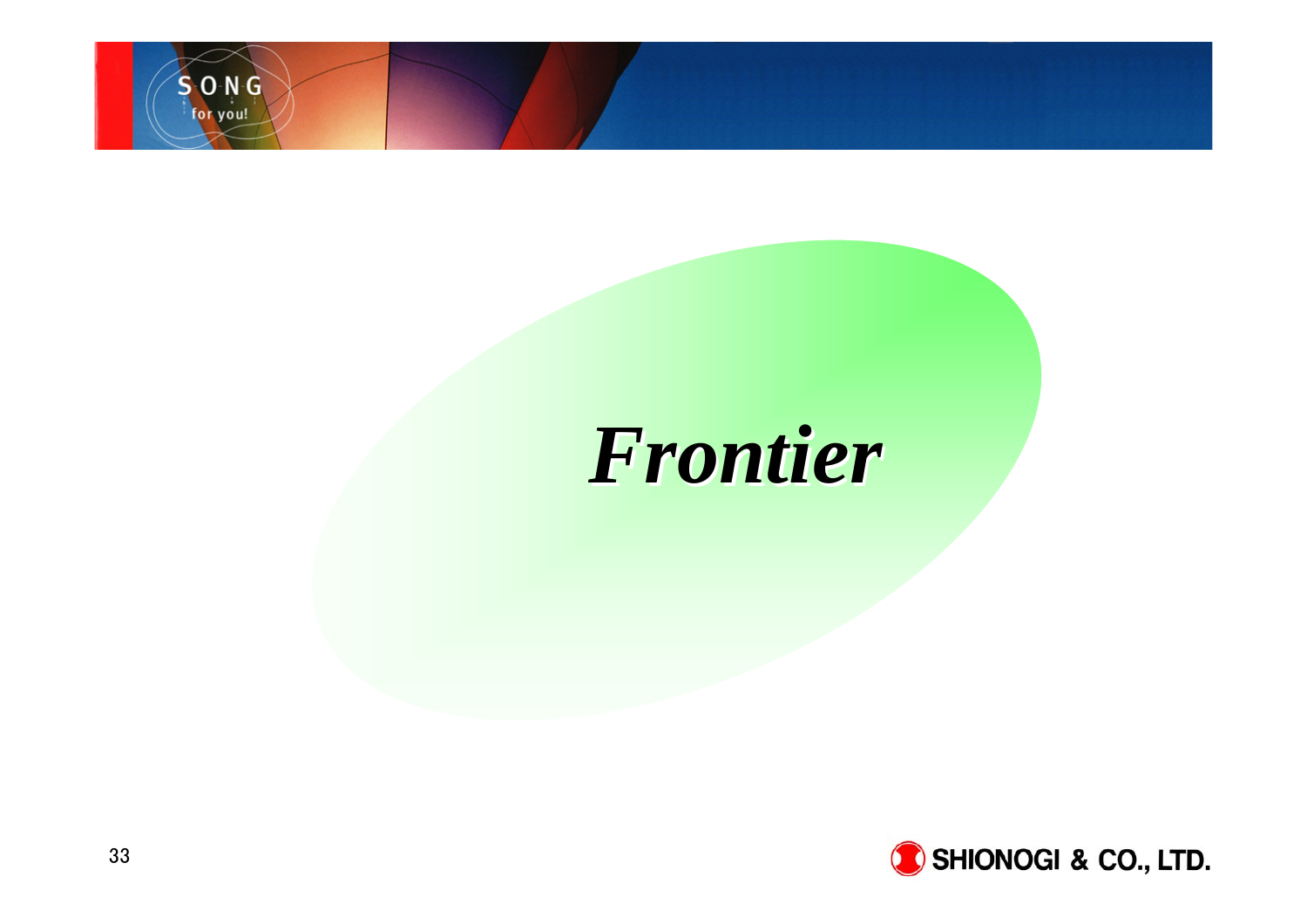

### *R&D of Antipruritic Agent R&D of Antipruritic Agent*

**• Novel mechanism: Antipruritic** (**peripheral**) + **Anti-inflammatory inflammatory**

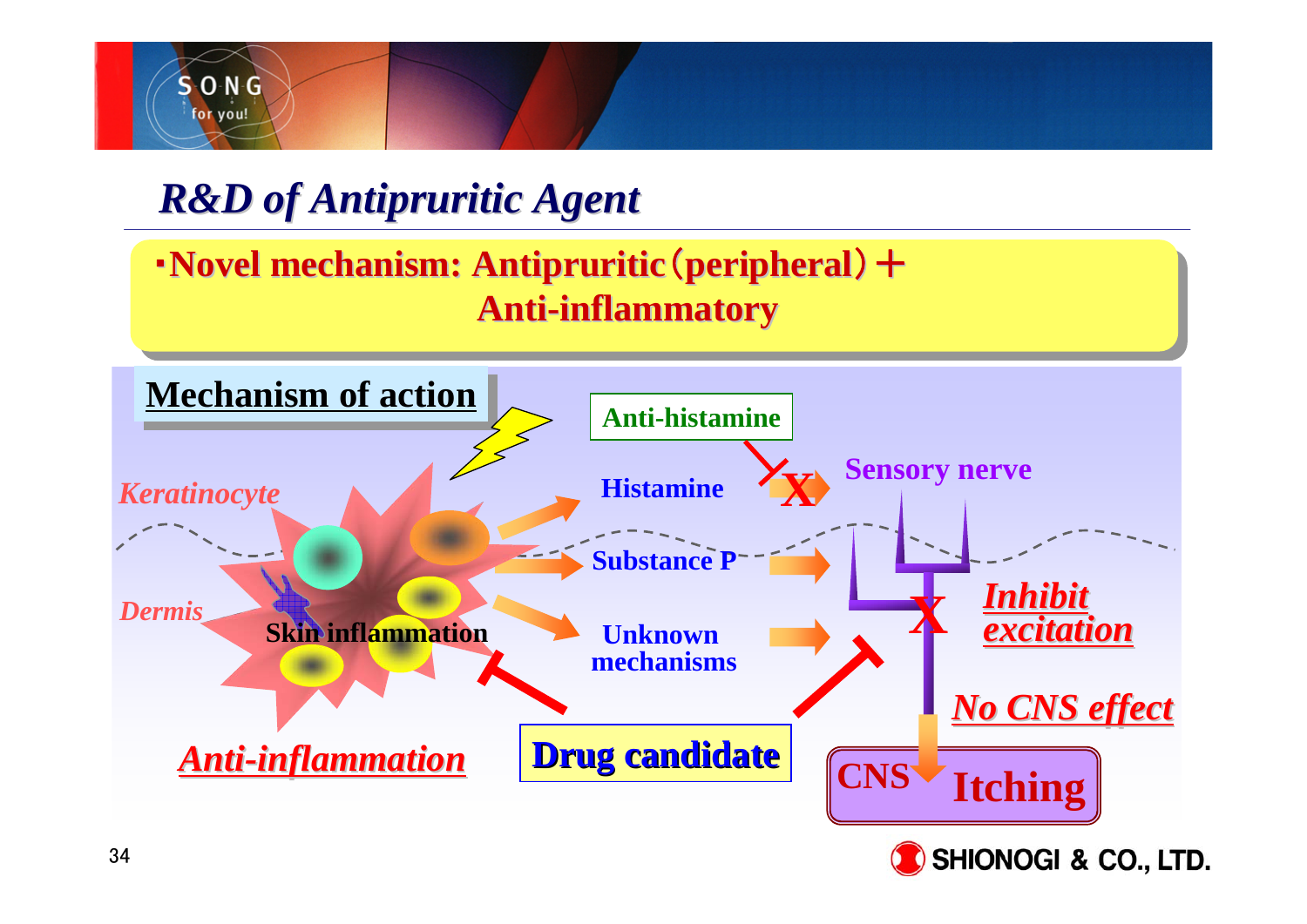

# *Expansion and In-licensing Expansion and In-licensing of Enabling Technology of Enabling Technology*

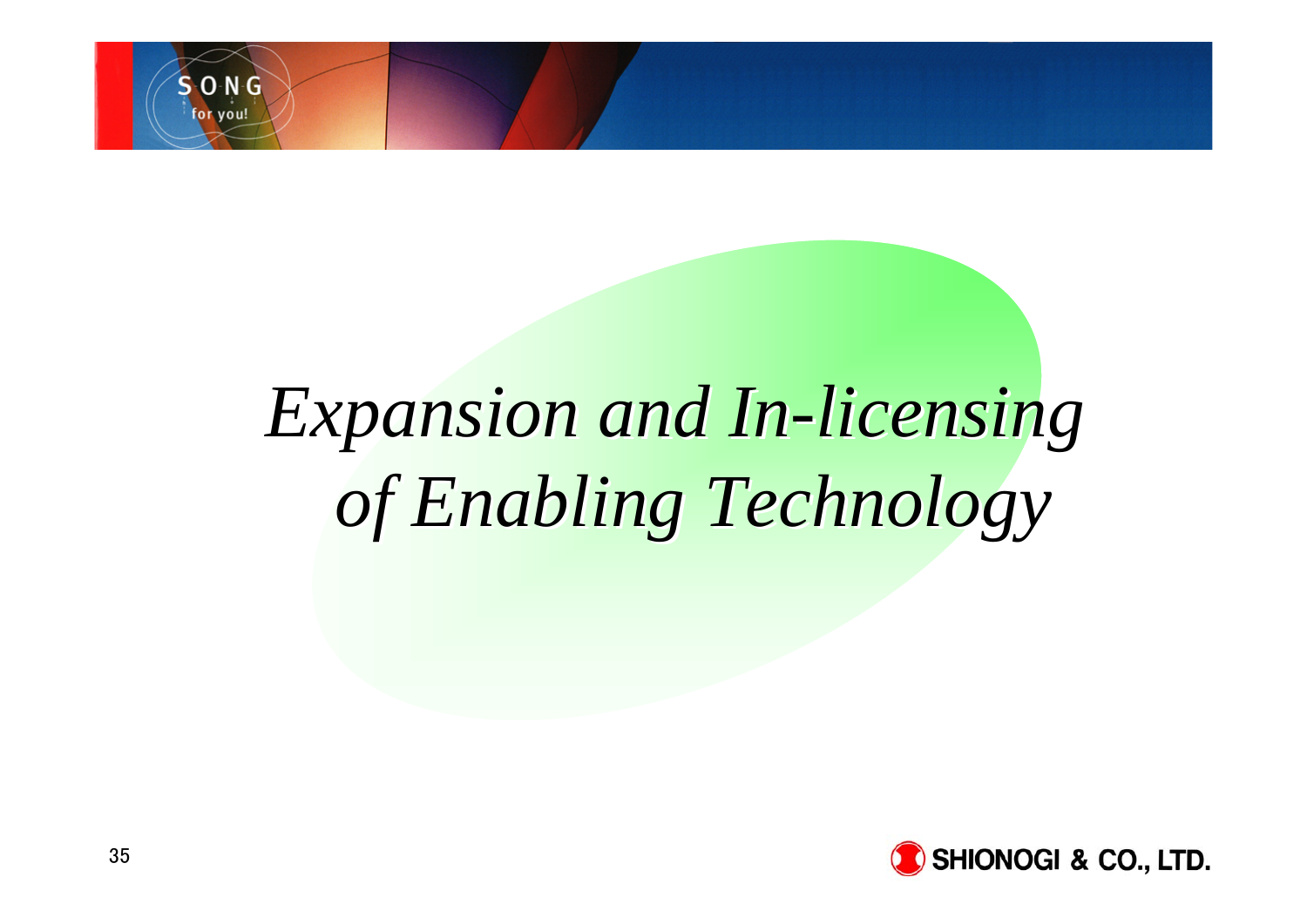

### *Phage Antibody Technology from MorphoSys AG Phage Antibody Technology from MorphoSys AG*

**Innovative technology**:**optimized human phage antibody library** 

> **Capability to produce useful antibody within 2 weeks**

**Useful for target molecule evaluation, compound screening and as the pharmacological marker** <sup>→</sup>**Accelerate research/development in Shionogi**



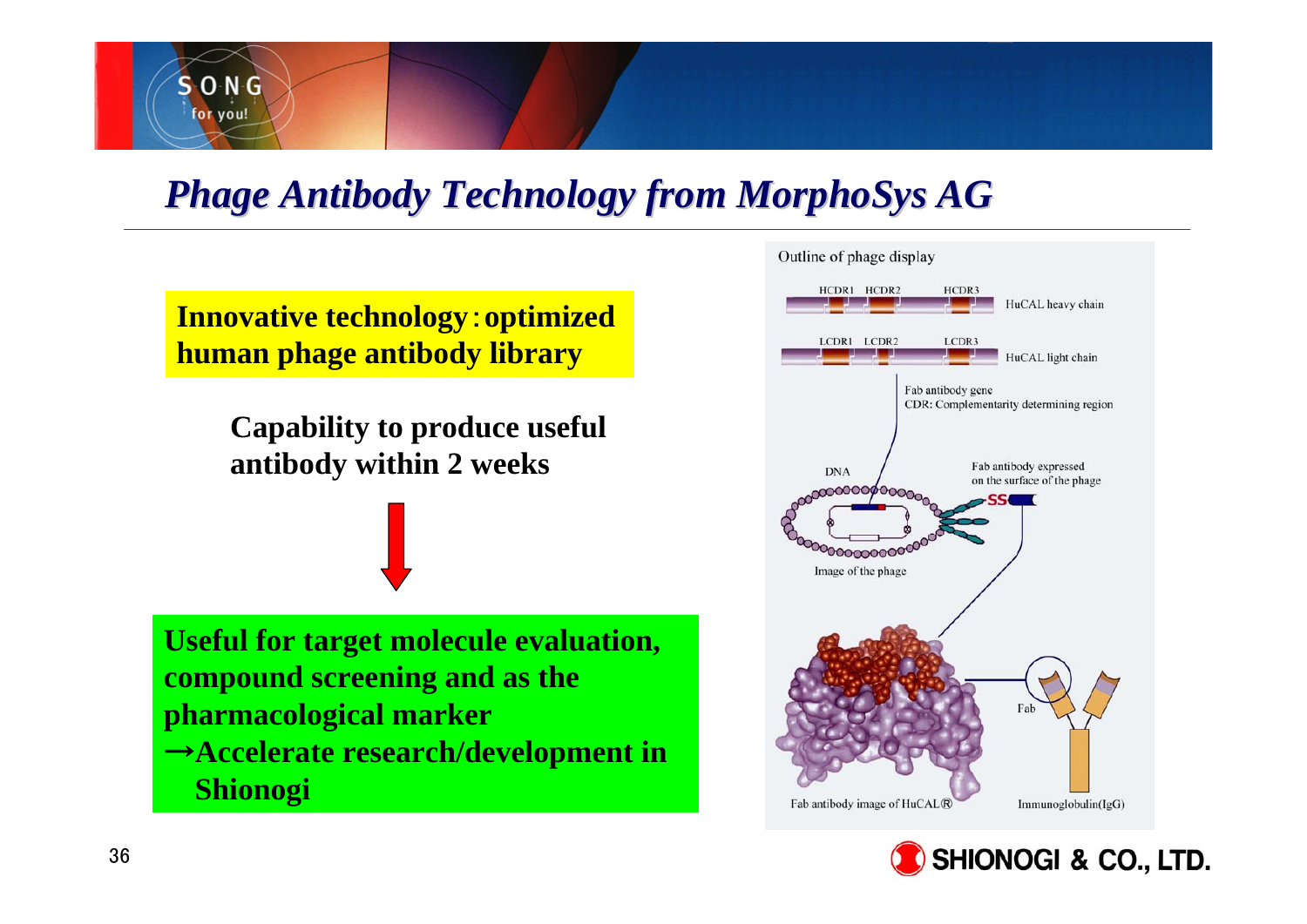### *Summary Summary*

 $S$  O N G for you!

#### • **Progress in Fiscal 2005**

- **Selected 4 drug candidates**
- **Initiated clinical study for anti-virus drug**(**S-364735**)
- **Progressed research programs in the 3 targeted areas, and initiated collaborations with external institutes**
- **Initiated global research in the pain area through the collaboration with Purdue Pharma L.P.**
- **Expanded basic technologies through in-licensing innovative technologies etc.**
- **Milestones in Fiscal 2006**
	- **Select 4 or more new drug candidates**
	- **Initiate clinical study for 3 drug candidates**

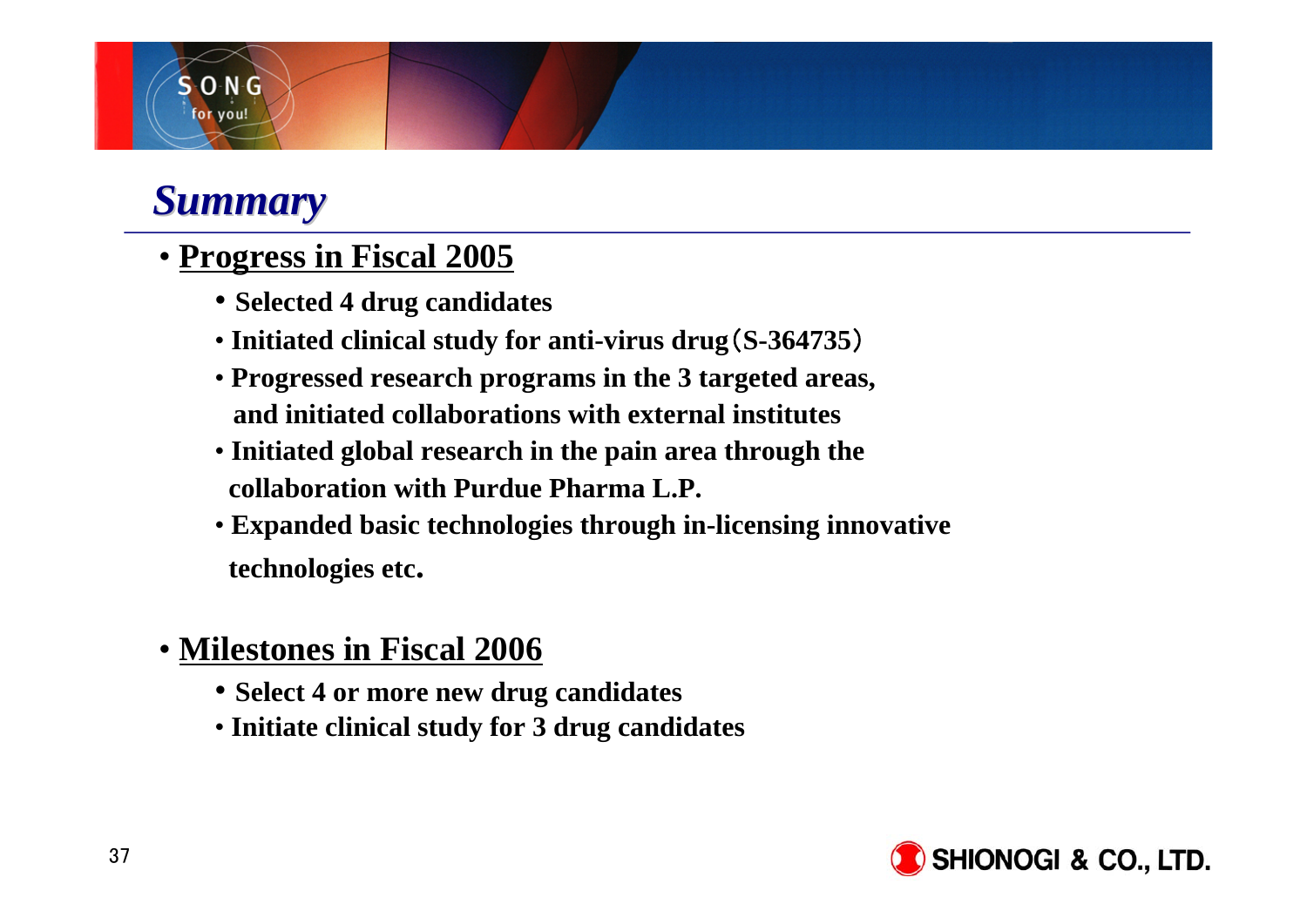

# **Development Area Development Area**



**March 9, 2006 March 9, 2006**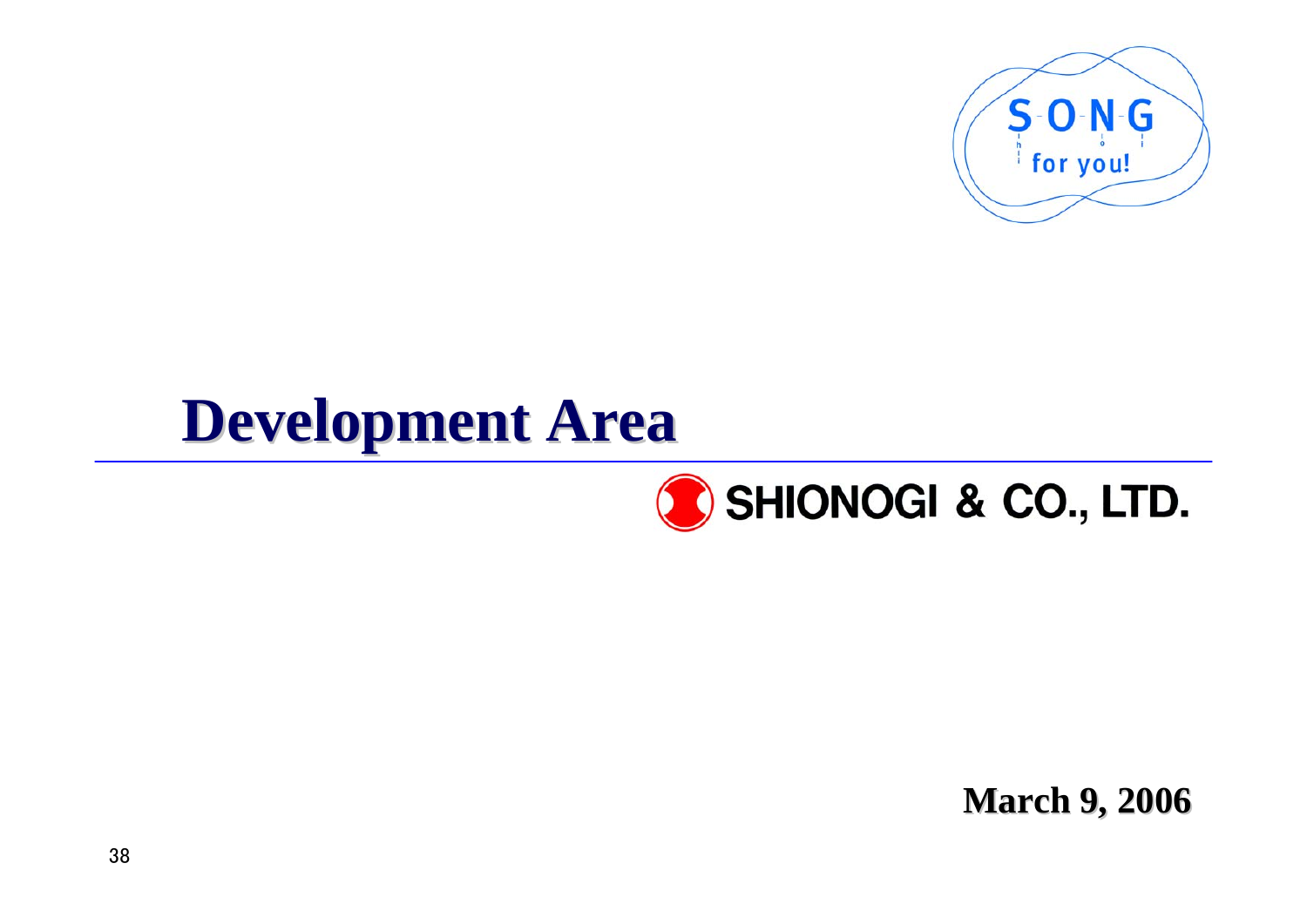

# *Clinical Development Clinical Development*

♦ Aaiming to maximize output while promoting globalization

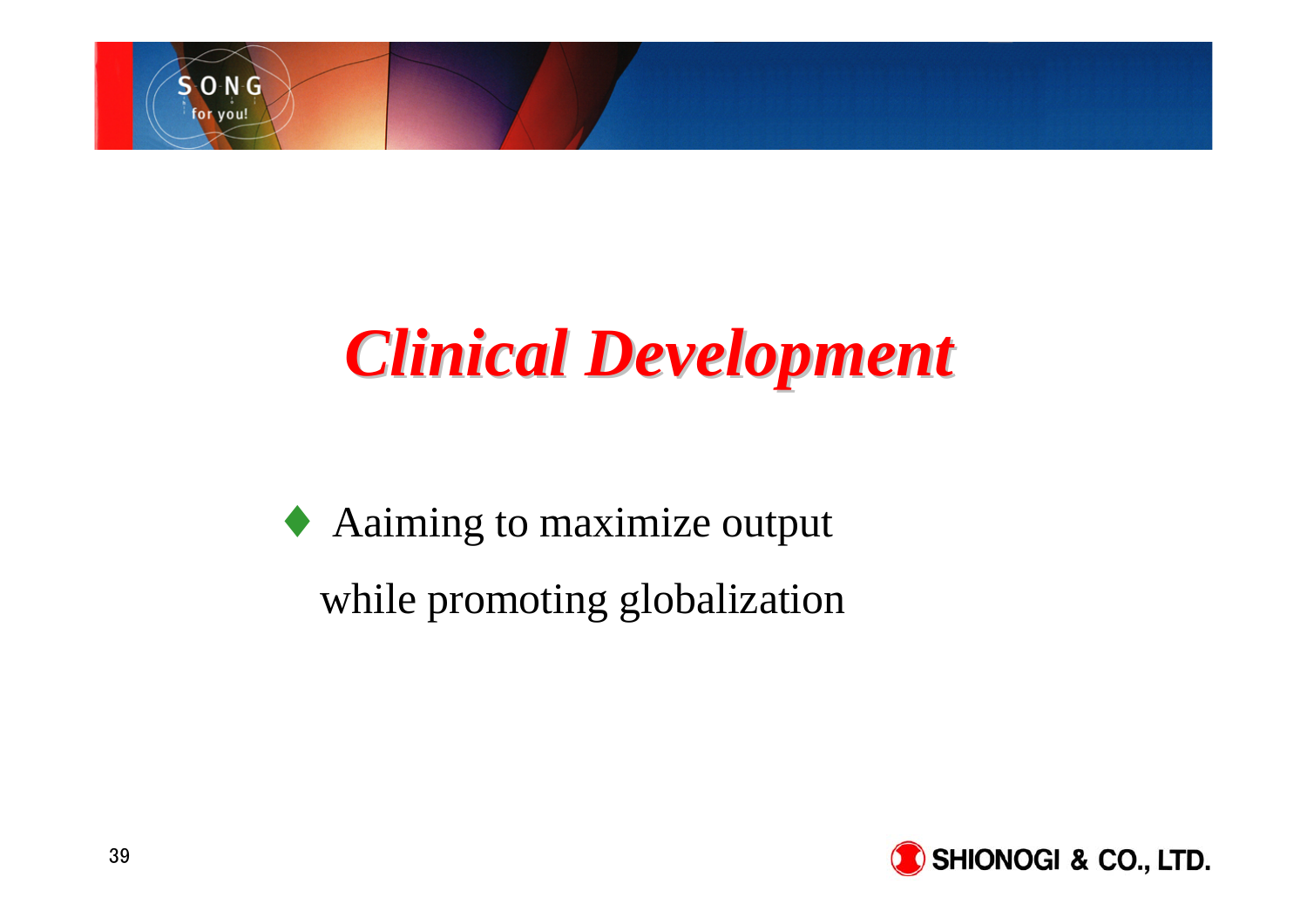# *Reconstruction of Development Management System Reconstruction of Development Management System*

| <b>Measures</b>                                                                                                                 | Introduced a therapeutic area-oriented system                                                                                                                                                                                                  |  |  |  |  |  |  |
|---------------------------------------------------------------------------------------------------------------------------------|------------------------------------------------------------------------------------------------------------------------------------------------------------------------------------------------------------------------------------------------|--|--|--|--|--|--|
| <b>Objectives</b>                                                                                                               | <b>Strengthen pipeline management for each area</b><br><b>Optimize resource management on a basis of targeted areas</b><br>Build robust knowledge background and improve performance<br><b>Promote MPDR cooperation and nature specialists</b> |  |  |  |  |  |  |
| <b>Measures</b>                                                                                                                 | <b>Established a new section to manage CRO</b>                                                                                                                                                                                                 |  |  |  |  |  |  |
| <b>Objectives</b>                                                                                                               | <b>Improve performance by promoting strategic management of</b><br>procurement                                                                                                                                                                 |  |  |  |  |  |  |
| <b>Measures</b>                                                                                                                 | <b>Enhanced function of Shionogi USA Inc. by</b><br>hiring new development director                                                                                                                                                            |  |  |  |  |  |  |
| <b>Objectives</b>                                                                                                               | <b>Strengthen cooperative system to promote global development</b>                                                                                                                                                                             |  |  |  |  |  |  |
|                                                                                                                                 |                                                                                                                                                                                                                                                |  |  |  |  |  |  |
| Promote development under accurate target profiling<br><b>xpected Result</b><br>Move steadily to next stage and obtain approval |                                                                                                                                                                                                                                                |  |  |  |  |  |  |
| <b>SHIONOGI &amp; CO., LTD</b>                                                                                                  |                                                                                                                                                                                                                                                |  |  |  |  |  |  |

SONG for you!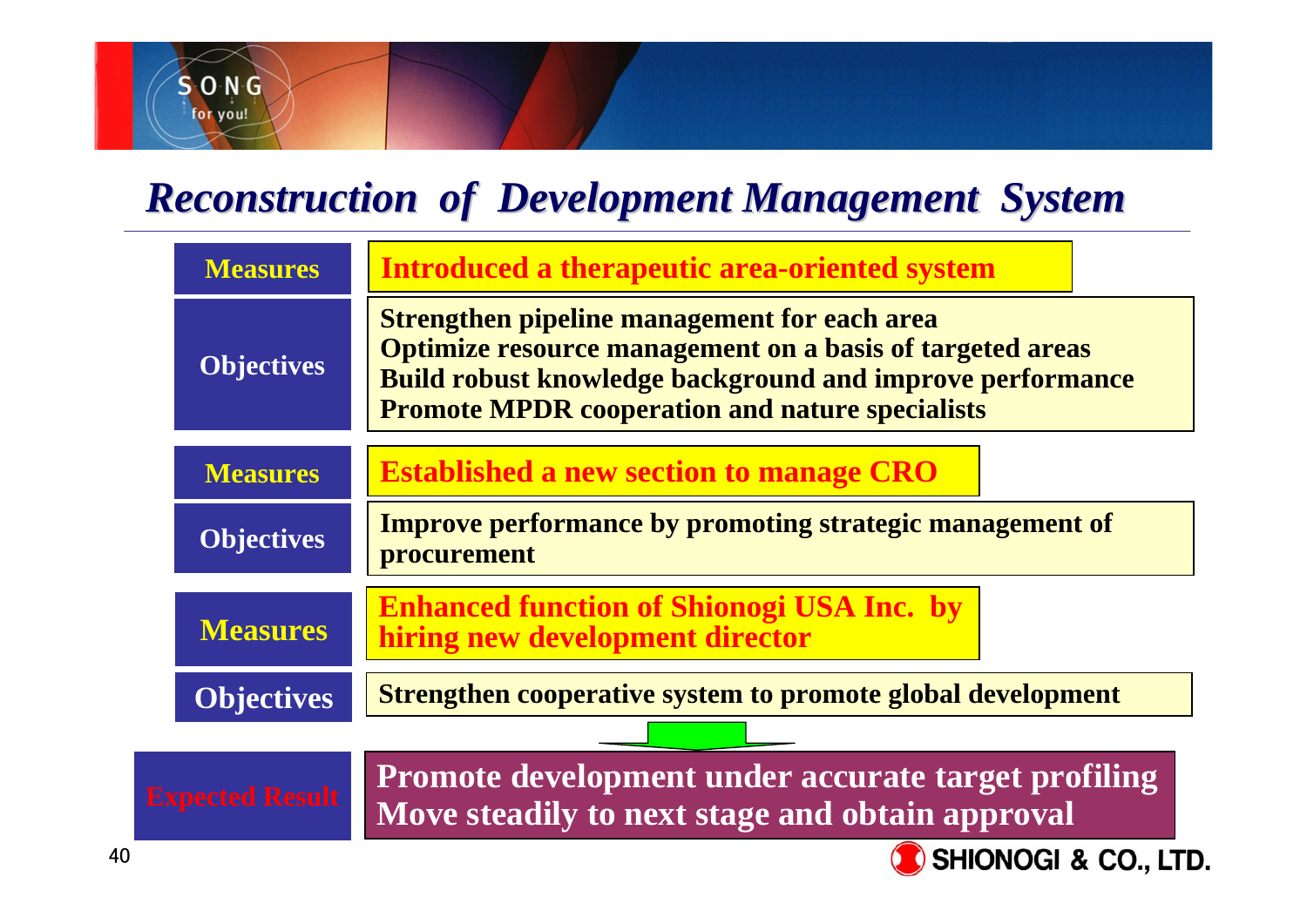

*Initiatives Taken to Improve Productivity* 

**Reconstruction of infrastructure for information technology**

**Systems corresponding to Part11 and e-application of document management for globalization**

**Improvement of the efficiency of clinical studies**

**Design optimal development process and efficient management**

**Effective use of state-of-the-art technology to alleviate development risks**

**Introduction of EDC**(**Electronic Data Capturing**) **system in addition to strategic outsourcing**

**Established cross-functional MPDR cooperation system to maximize product value**

**Promoted genomic analysis and applied PET**(**Positron Emission Tomography**)

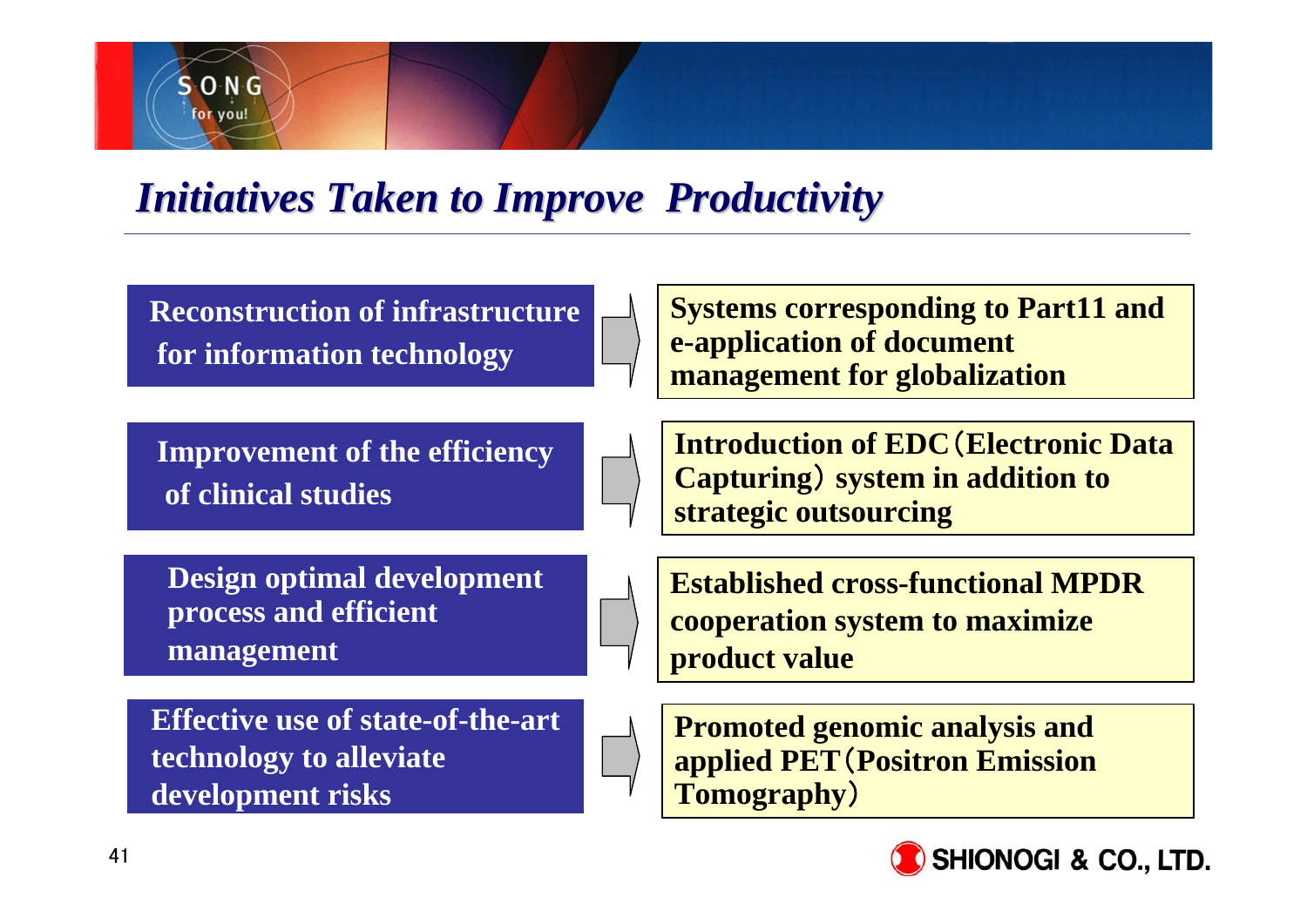

### *Progress in Development Progress in Development*

#### **Since April 2005**

♦ **Crestor® Launched** <sup>→</sup> **Post-marketing clinical study** ♦ $\triangle$  **Finibax**<sup>®</sup> **NDA filed → Launched → Post-marketing clinical study** ♦ **Avelox® NDA filed** <sup>→</sup> **Launched** ♦ **Cetrorelix NDA filed** <sup>→</sup> **Passed MHLW Evaluation Committee** ♦**Irebesartan NDA filed**  $\rightarrow$  **Phase 3 study** ♦**Duloxetin** In preparation for Phase 2 study  $\rightarrow$  Phase 2a study  $(DNP)$ ♦**S-5751 Phase 1 Multiple-dose study**  $\rightarrow$  **<b>Phase 2a study (Asthma: POC)** ♦**S-2367 Phase 1 Multiple-dose study**  $\rightarrow$  **<b>Phase 2a study (Obesity: POC)** ♦**S-013420 Phase 1 single-dose study**  $\rightarrow$  **<b>Phase 2a study** ♦**NS75B Phase 1/2 single-dose study**  $\rightarrow$  **Moved to Phase 2 part**  $\triangle$  S-0139 **S-0139 Phase 1** <sup>→</sup> **In preparation for Phase 2a study** ♦**S-364735\* Pre-clinical** <sup>→</sup> **Phase 1 study**

**\***

**Shionogi-GSK (JV) Product** 

**DNP: Diabetic Neuropathic Pain POC: Proof Of Concept**

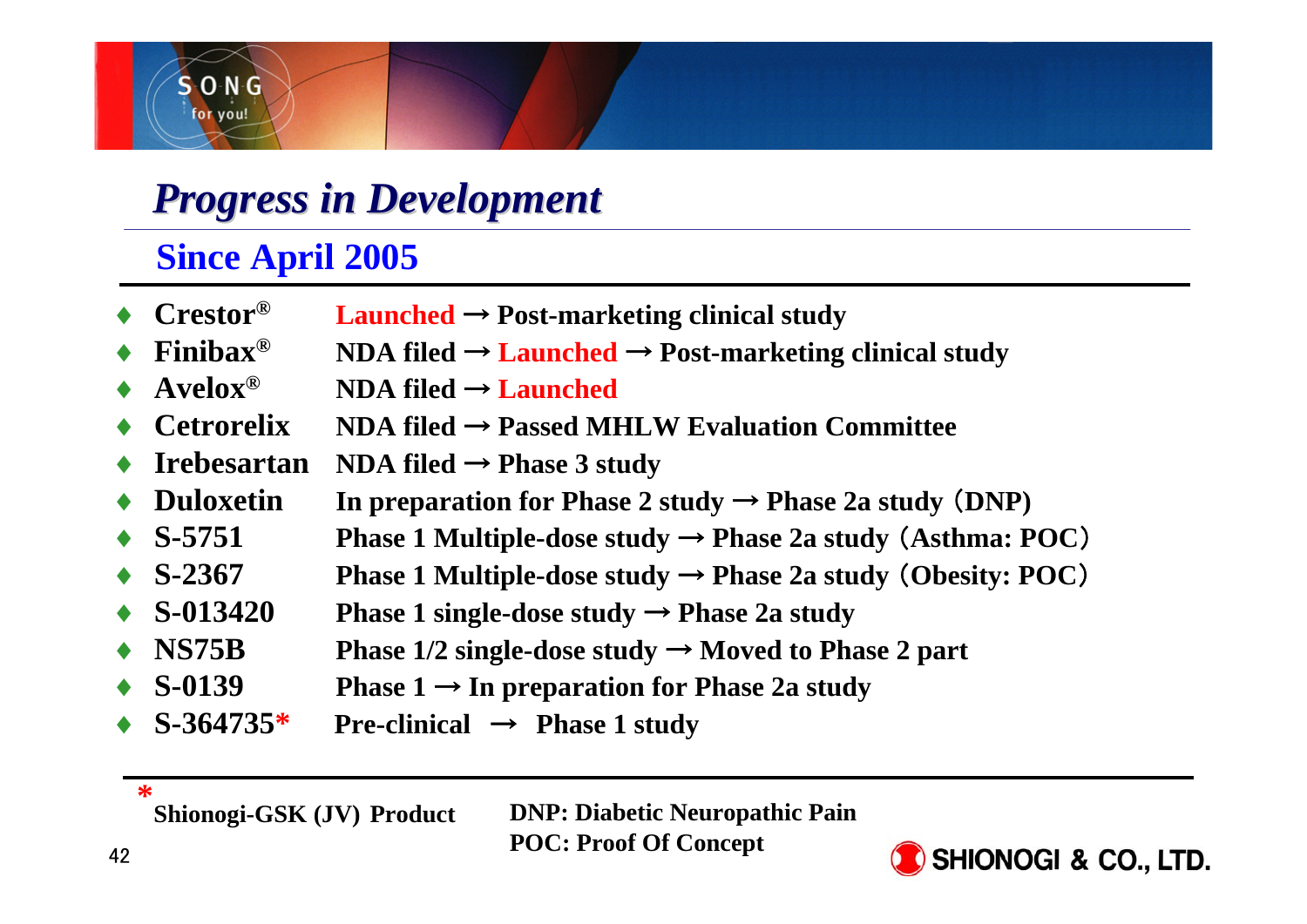

# *Life Cycle Management Life Cycle Management*

#### $\rightarrow$  *New Products*:

**Claritin ® dry syrup preparation** (**NDA filed**) **Oxycodone immediate-release formulation** (**NDA filed) Finibax® kit product** (**NDA filed**) **NS75B**(**Cetrorelix sustained release formulation**)(**Phase 2**)

♦ *New Indications New Indications*:

**Duloxetine** - **Diabetic neuropathic pain** (**Phase 2**)

 $NS75B$  (Cetrorelix sustained release formulation)  $-$  Benign prostatic **hypertrophy** (**Phase 2**)

**Finibax®** - **Pediatric use** (**Planning**)

- ♦ *Post-Marketing Clinical Studies Marketing Clinical Studies*:
	- **Crestor® Prevention of plaque extension in coronary arteries** (**IVUS study**)
	- **Finibax® Establish 3 times /day administration based on PK/PD theory**
	- **Imunace® Pharmacogenomics test with renal cell carcinoma**

**Maximize existing product value by adding new formulations and indications, etc**.

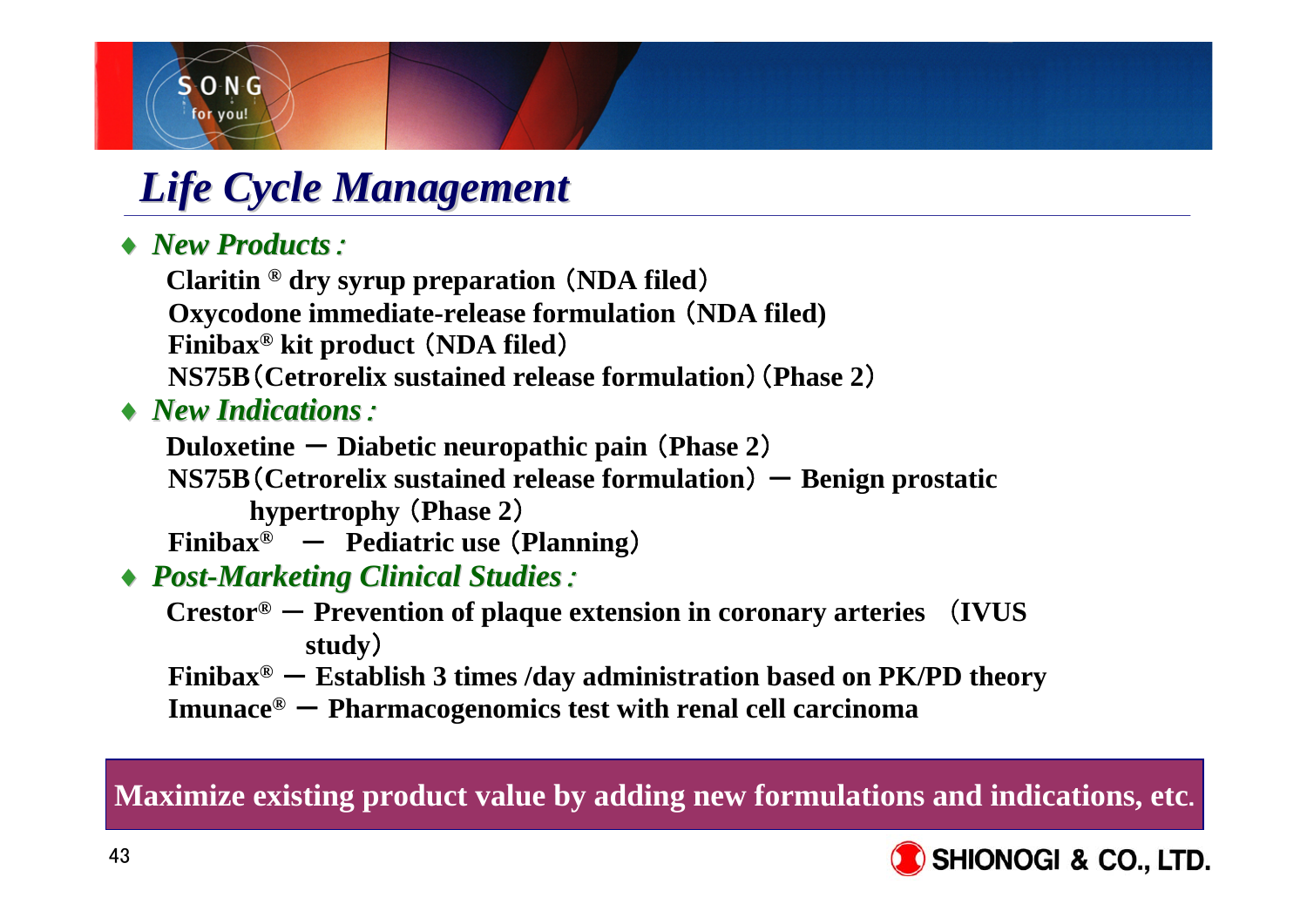# SONG for you!

## *Post Marketing Surveillance Program for Finibax Post Marketing Surveillance Program for Finibax®*

| 2005                                                                                                                          |                                                                                                                                                                        |   |    | 2006                                 |   |                |    | 2007 |   |   |    |
|-------------------------------------------------------------------------------------------------------------------------------|------------------------------------------------------------------------------------------------------------------------------------------------------------------------|---|----|--------------------------------------|---|----------------|----|------|---|---|----|
| 4                                                                                                                             | $\overline{7}$                                                                                                                                                         | 9 | 10 |                                      | 4 | $\overline{7}$ | 10 |      | 4 | 7 | 10 |
|                                                                                                                               |                                                                                                                                                                        |   |    | Price listing $\&$<br>product launch |   |                |    |      |   |   |    |
| <b>May 2005 – March 2007</b><br><b>Phase 3/Post-marketing clinical study</b><br>(0.25gm. × 3 times/day, pneumonia, 200 cases) |                                                                                                                                                                        |   |    |                                      |   |                |    |      |   |   |    |
|                                                                                                                               | Sep 2005 - Feb 2006<br><b>Early post-marketing</b><br>surveillance<br><b>Spontaneous report)</b>                                                                       |   |    |                                      |   |                |    |      |   |   |    |
|                                                                                                                               | September 2005 – September 2007<br>Case report surveillance study (3,000 cases)                                                                                        |   |    |                                      |   |                |    |      |   |   |    |
|                                                                                                                               | September 2005 - September 2007 : Special case report surveillance study $\textcircled{1}$<br>$(0.25gm. \times 3 times / day, respiratory track infection, 300 cases)$ |   |    |                                      |   |                |    |      |   |   |    |
|                                                                                                                               | January 2006 – September 2007: Special case report surveillance study $\circled{2}$<br>(Super old patients: over 80 year old, pneumonia, 100 cases)                    |   |    |                                      |   |                |    |      |   |   |    |
|                                                                                                                               | April 2006 – March 2007: Special case report<br>surveillance study $\circled{3}$ (0.5gm $\times$ 3 times / day,<br>sepsis complicated with blood disorder, 100 cases)  |   |    |                                      |   |                |    |      |   |   |    |
|                                                                                                                               | April 2006 - September 2007: Special case report surveillance<br>study $\mathcal{Q}(0.5gm \times 3 \text{ times}/\text{day})$ , abdominal infection, 100 cases)        |   |    |                                      |   |                |    |      |   |   |    |

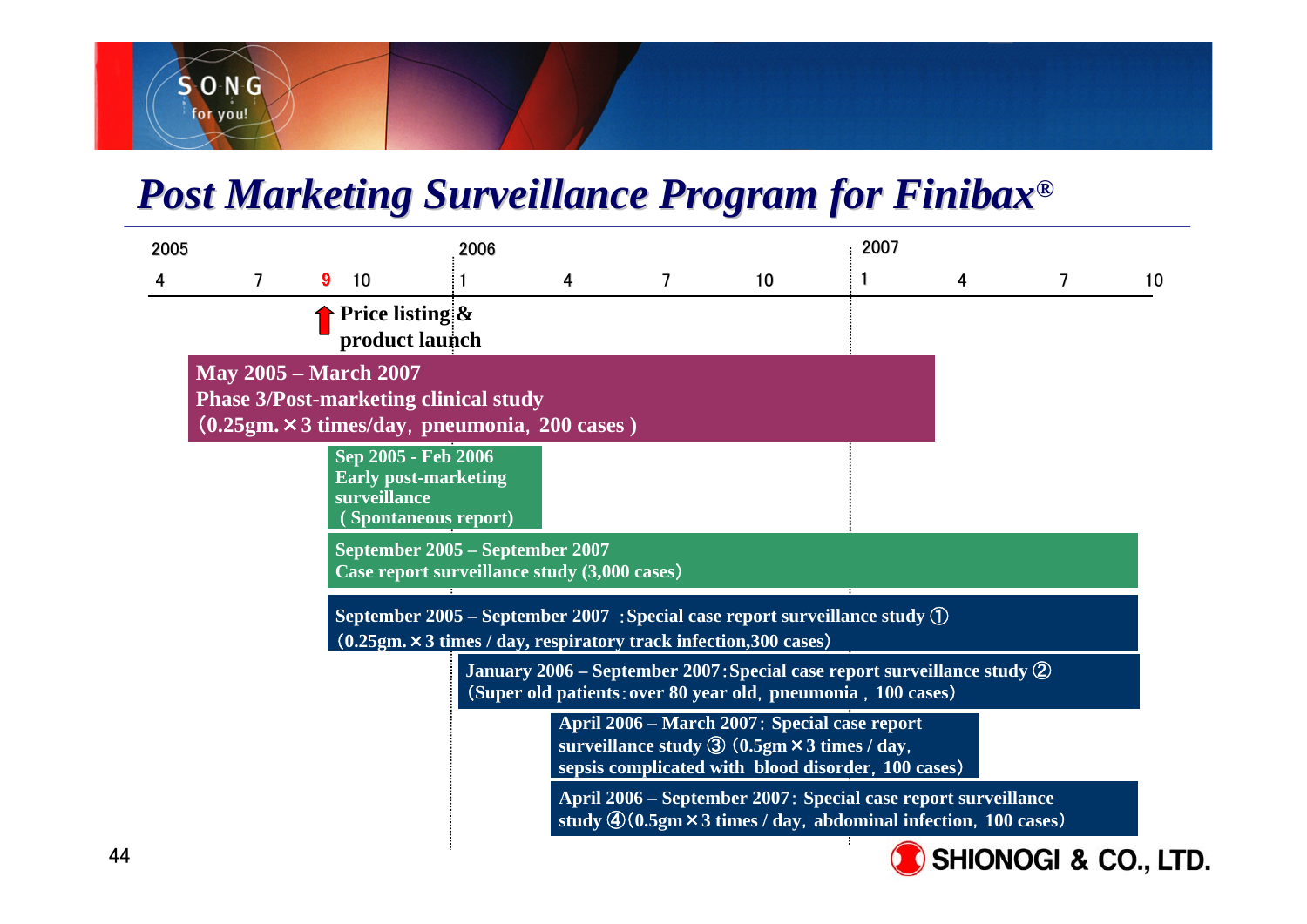

# *Outline of Main Products Outline of Main Products under Development under Development*

- ♦**Product characteristics**
- ♦**Expected indications**
- ♦**Pre-clinical and clinical study data, etc.**

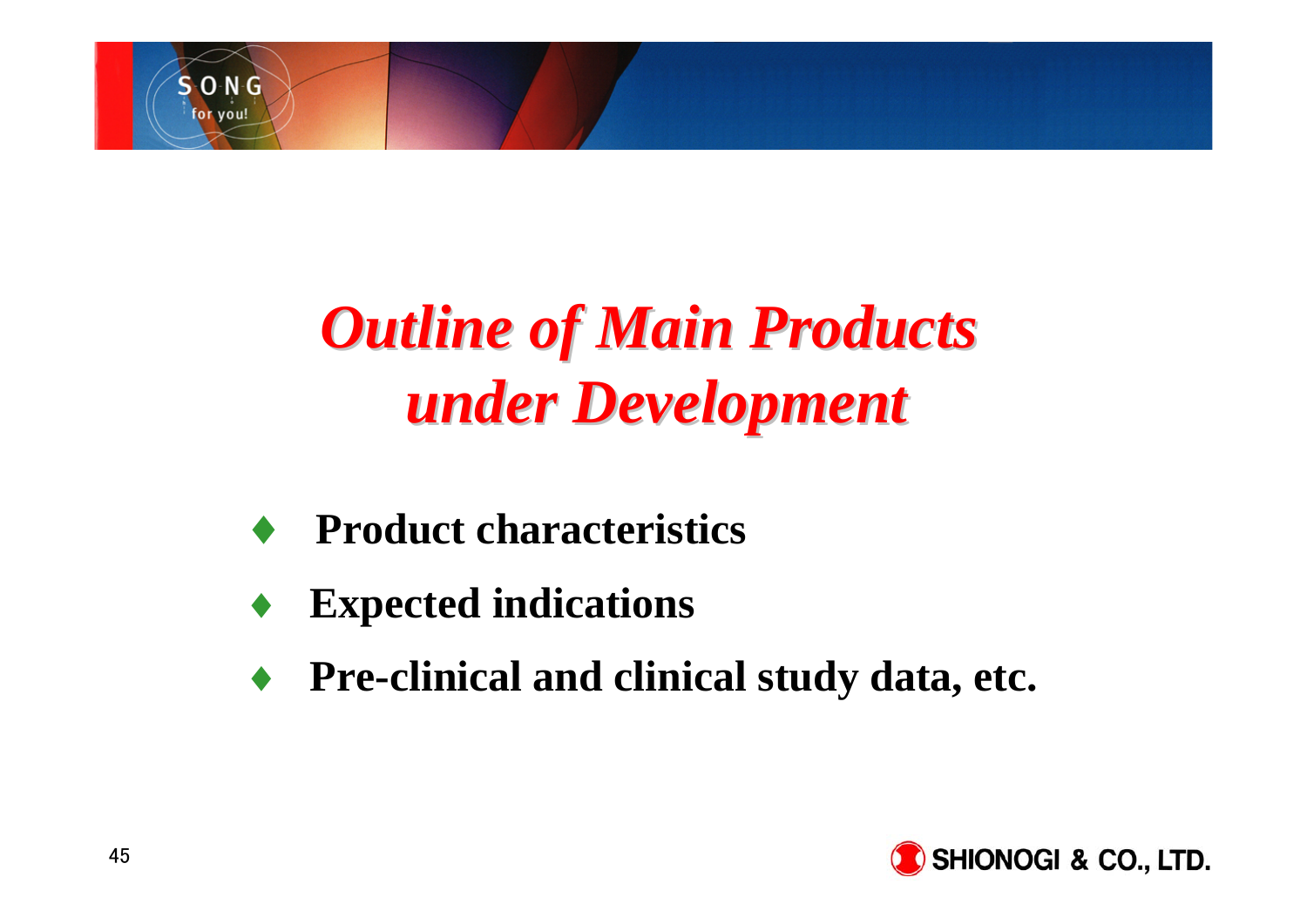



-**Licensed from Enanta Pharmaceuticals**(**USA**)

- **Novel macrolide antibiotics**(**oral**) (**Novel characteristic of bridged structure**)
- **Broad spectrum enough to cover major bacteria causing respiratory infections**
- **Strong antibacterial activity against** *S. pneumoniae* **(including penicillin or macrolide resistant strains)**
- **Good PK profile**
- **Suitable for pediatric usage because of no bitterness**

**Initiation of Phase 2 study: Dec, 2005**



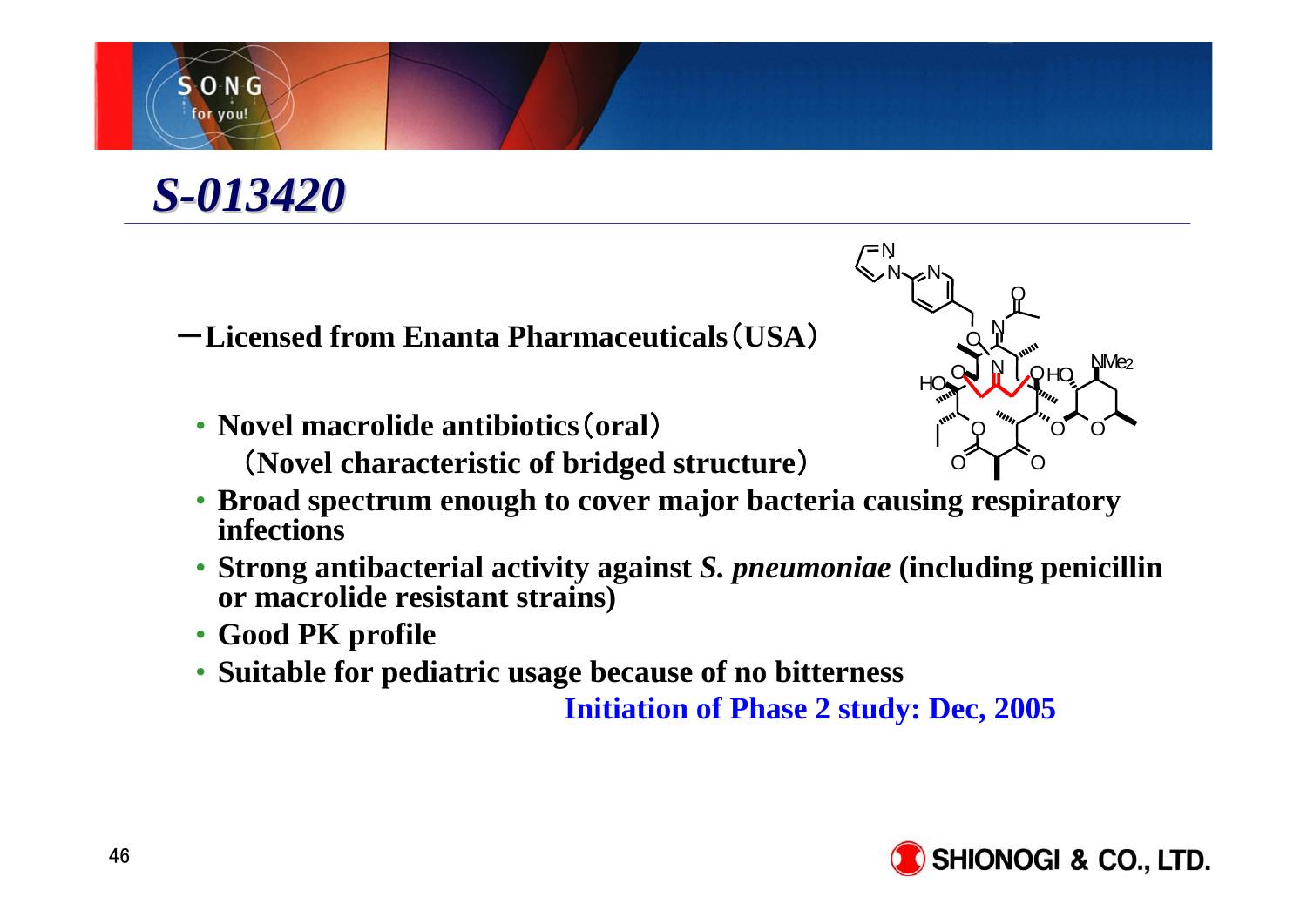

### *Activity against Major Clinical Isolates Activity against Major Clinical Isolates*

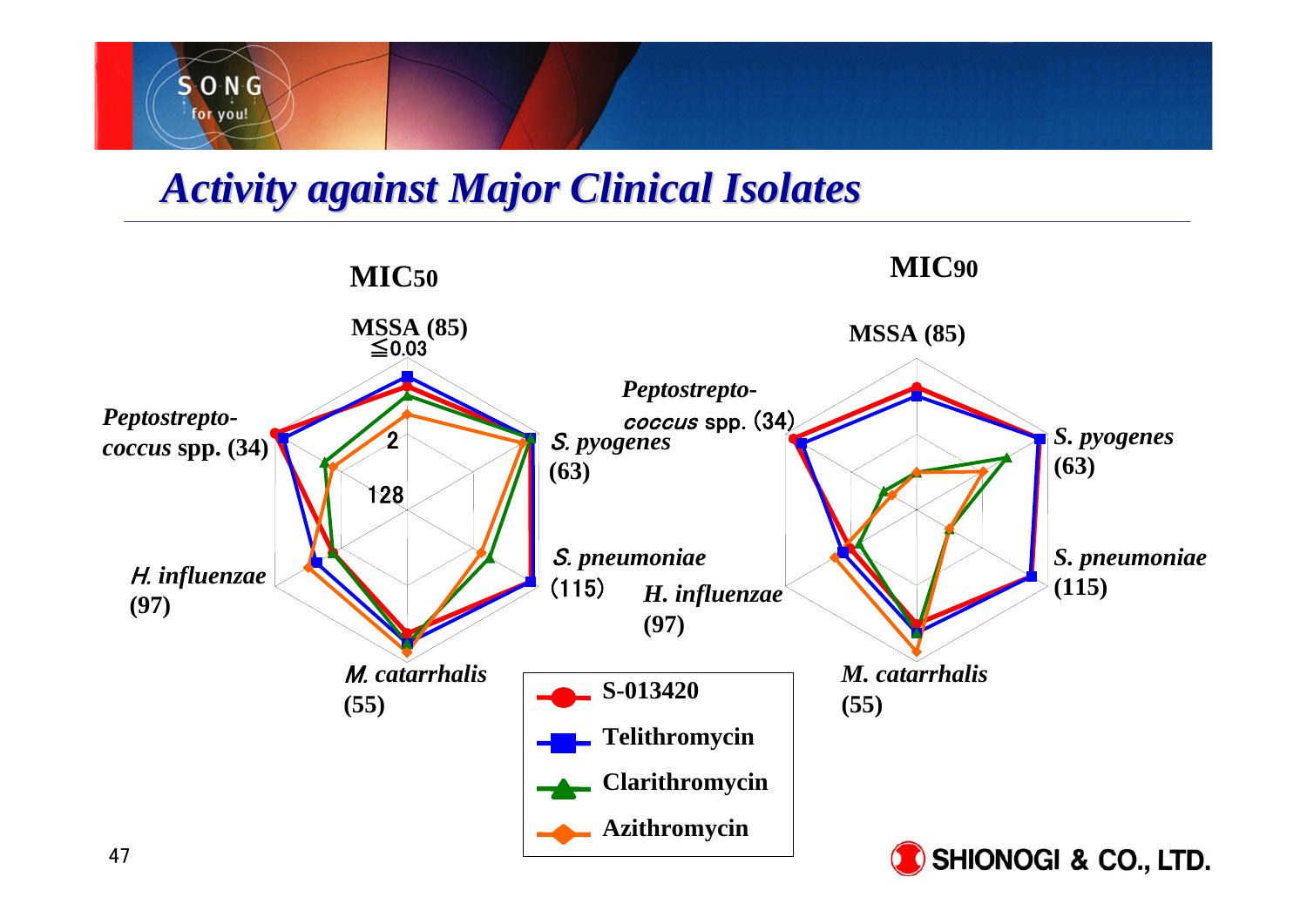### **Antibacterial Activity against Macrolide Resistant** *Streptococcus spp. Streptococcus spp.*





SONG for you!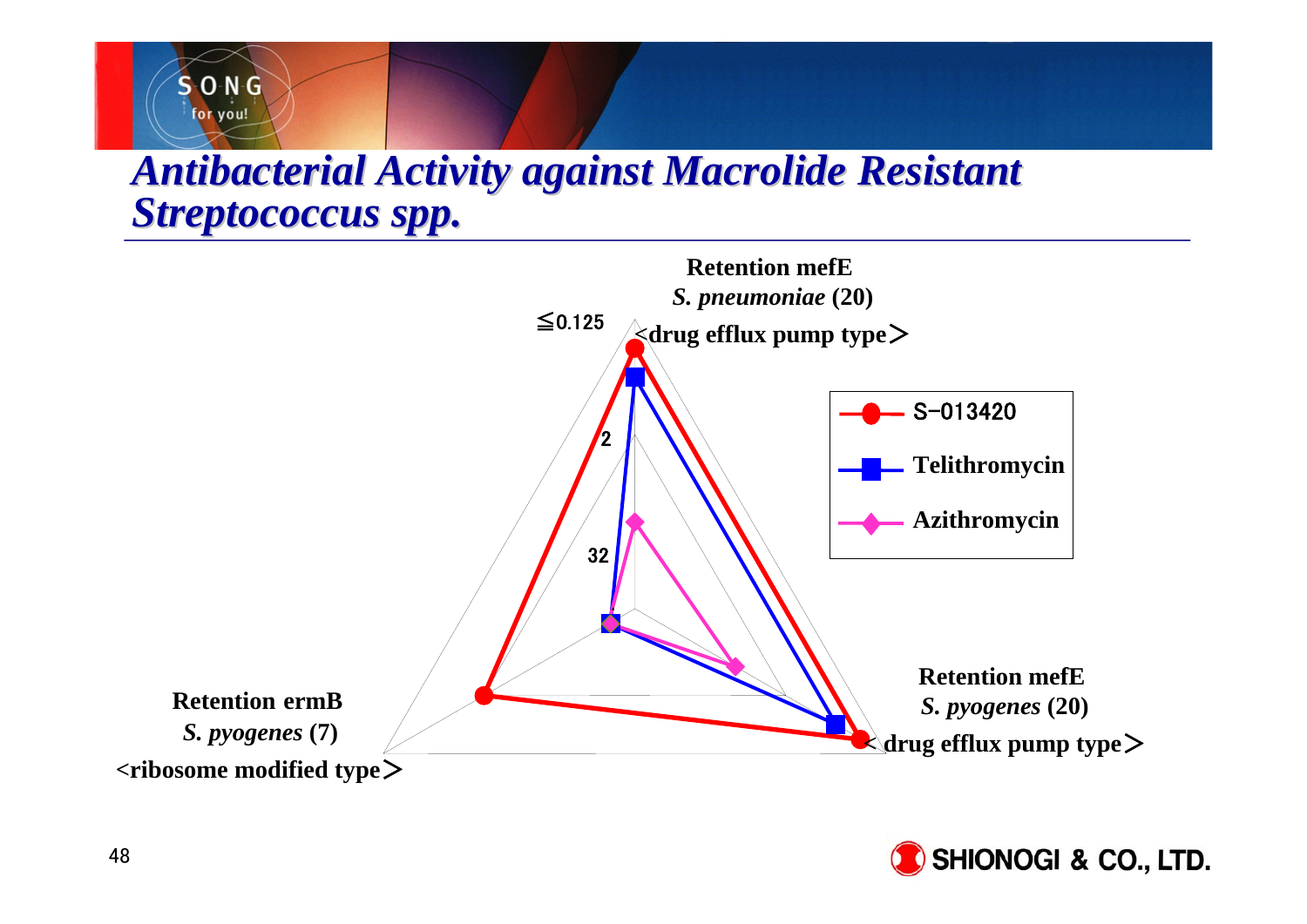# SONG for you!

# *Antibacterial Activity against Atypical Pathogens Antibacterial Activity against Atypical Pathogens*

|                                   |          |            | MIC ( $\mu$ g/mL) |            |           |
|-----------------------------------|----------|------------|-------------------|------------|-----------|
| <b>Strains</b>                    | S-013420 | <b>TEL</b> | <b>CAM</b>        | <b>AZM</b> | <b>EM</b> |
| L. pneumophila                    |          |            |                   |            |           |
| <b>ATCC33152</b>                  | 0.031    | 0.125      | 0.063             | 0.125      | 0.5       |
| <b>ATCC33215</b>                  | 0.031    | 0.063      | 0.063             | 0.125      | 0.5       |
| M. pneumoniae                     |          |            |                   |            |           |
| <b>ATCC15492</b>                  | 0.00049  | 0.0010     | 0.0039            | 0.00024    | 0.0078    |
| <b>ATCC15531</b>                  | 0.00049  | 0.00049    | 0.0020            | 0.00012    | 0.0039    |
| C. pneumoniae                     |          |            |                   |            |           |
| <b>ATCC53592</b><br>$(AR-39)$     | 0.0078   | 0.0156     | 0.0078            | 0.125      | 0.125     |
| <b>ATCC VR-2282</b><br>$(TW-183)$ | 0.0078   | 0.0156     | 0.0078            | 0.125      | 0.125     |

TEL: Telithromycin; CAM: Clarithromycin; AZM: Azithromycin; EM: Erythromycin

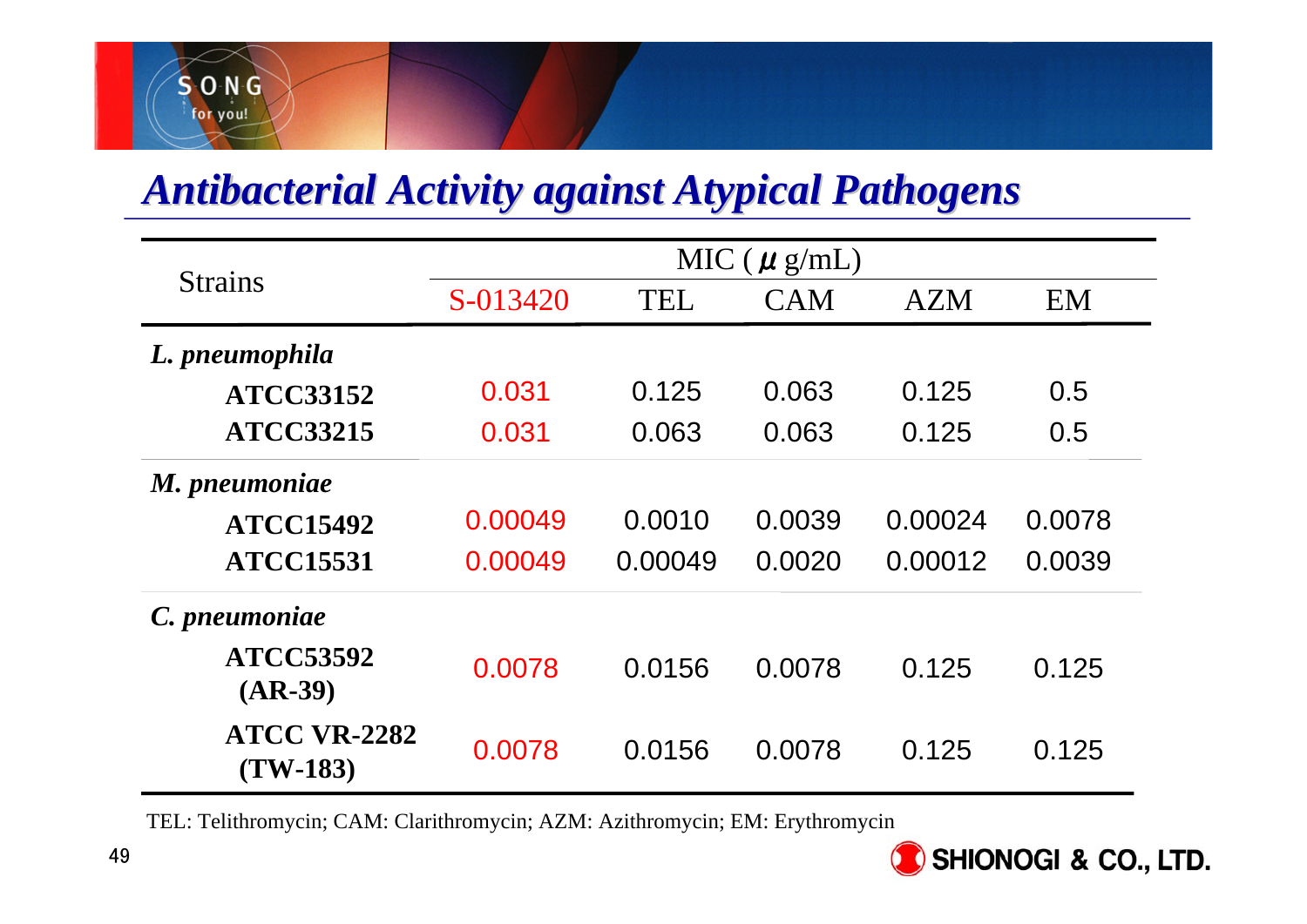

# *Summary of Phase 1 and Outline of Phase 2a Study in Japan Summary of Phase 1 and Outline of Phase 2a Study in Japan*

- ♦ **Summary of Phase 1 study Summary of Phase 1 study**
	- **Pharmacokinetics**:
		- **Good PK profile** (**large AUC**,**long half-life**),**single dose a day will be possible**
		- **High distribution ratio to lung tissue**
	- **Safety**:
		- **No severe adverse events, safe and well-tolerated**
		- **Major adverse events: transaminase elevation, digestive symptoms**
		- **(similar to that of analog drugs)**
- ◆ Outline of Phase 2a study
	- **Targeted disease**
		- **Pneumonia caused by bacteria or atypical pathogen**
	- **Design of study**
		- **Randomly allocated dose finding study**
	- **Accumulation of cases for initiation of Phase 2b study next winter**

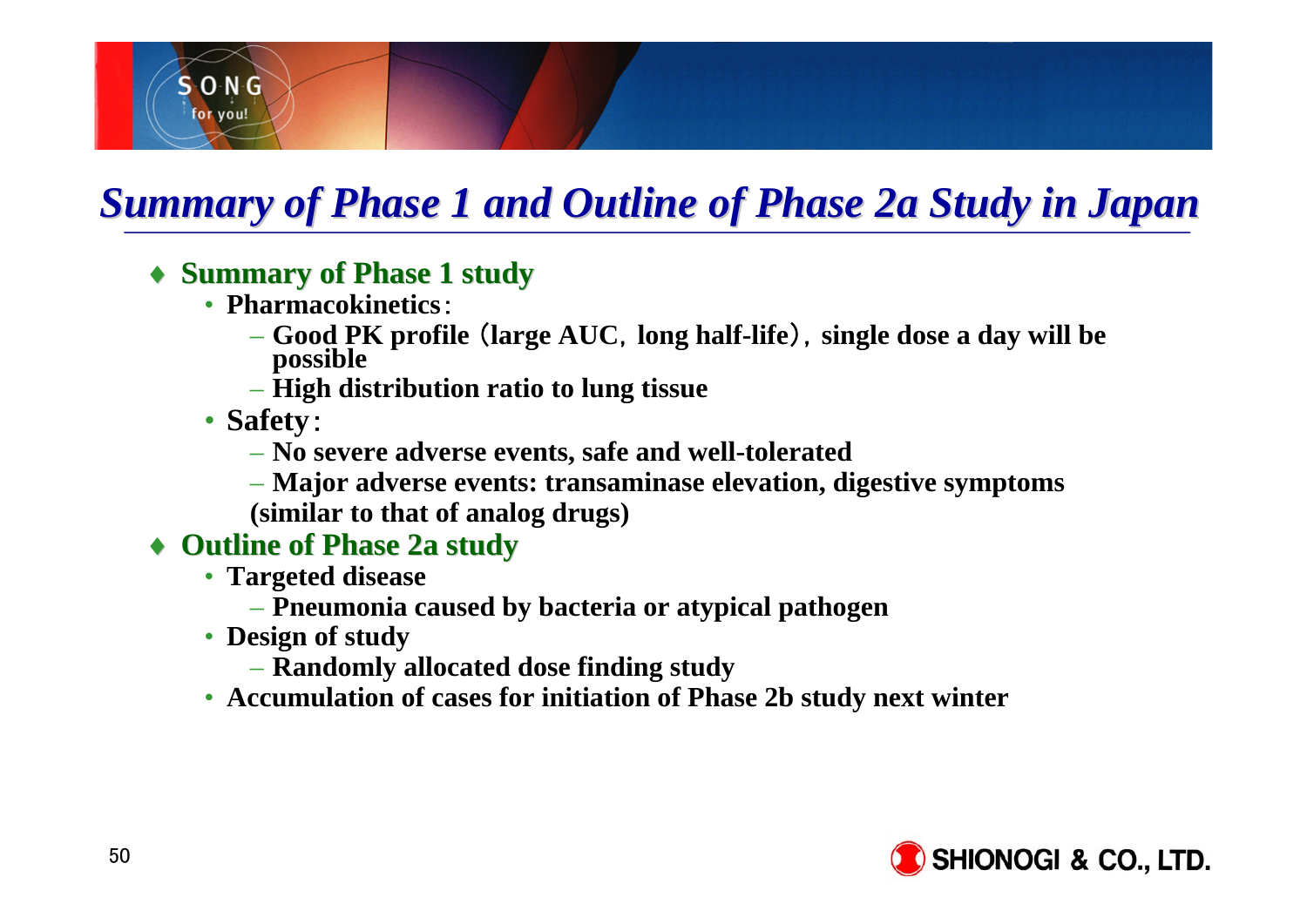# *Target Market and Positioning in Japan Target Market and Positioning in Japan*

- $\rightarrow$  Market for macrolide antibiotics
	- **Current market size: ¥70-80 billion for Clarithromycin, Azithromycin etc.**
	- **Market for macrolide is increasing while that of other oral antibiotics is shrinking**
	- **Major players in the future are expected to be Azithromycin and Clarithromycin**
- $\rightarrow$  Pediatric area

 $S$   $O$   $N$   $G$ for vou!

- **Drugs effective against PRSP have long been desired by the market**
- High expectations for the macrolides which are effective against atypical pathogens **and safe enough to pediatric usage**
- ♦Aiming to be the first-line drug for oral antibiotics for respiratory infections
	- **in the market of macrolide antibiotics**
	- **in each market of cephalosporin, new-quinolone or penicillin**
- ♦Shionogi will cover major oral antibiotics (cephalosporin, macrolide, new quinolone) quinolone)

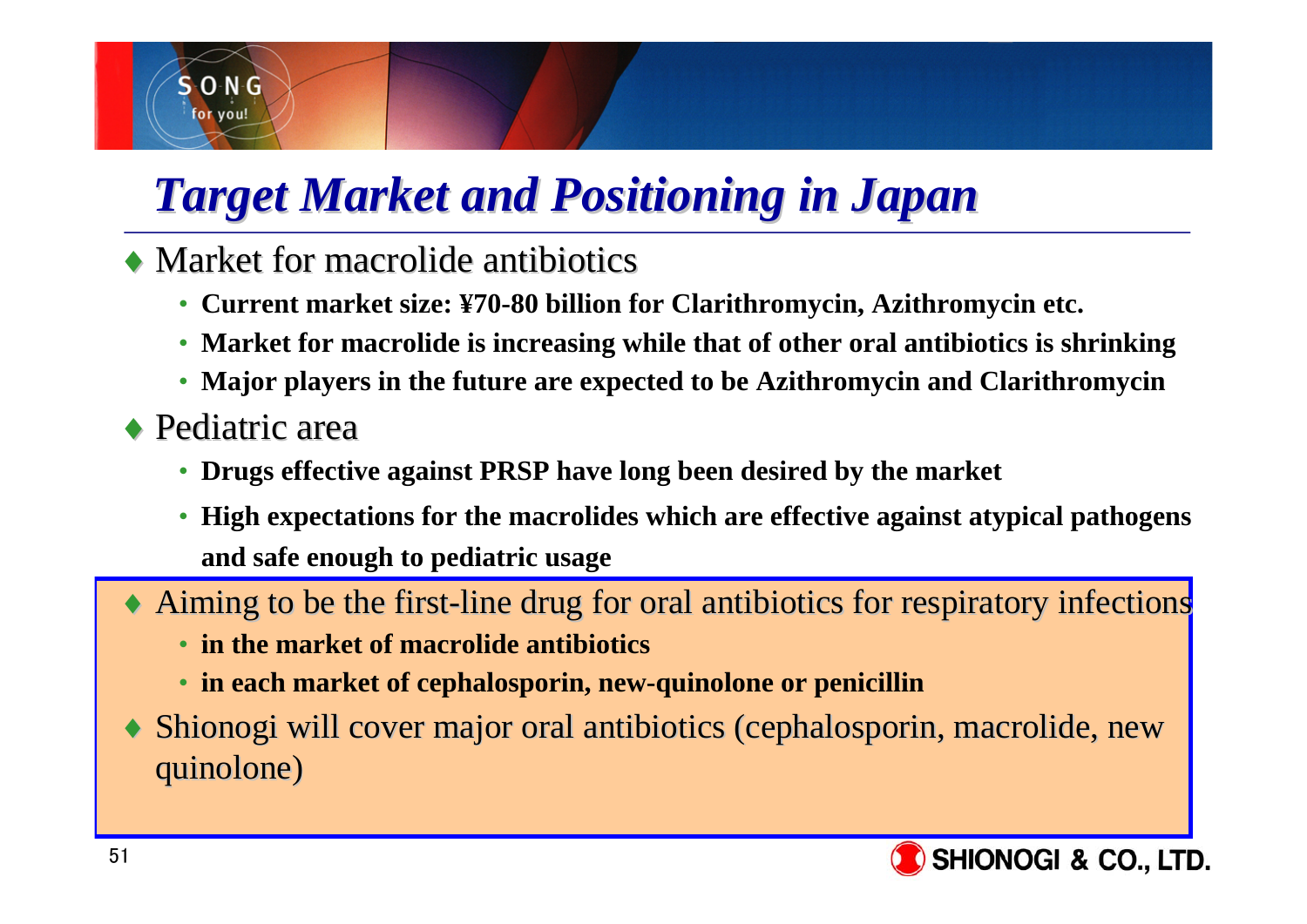

# *Lung Distribution Lung Distribution*

52



Phase 1 lung distribution study, (400mg single dose)

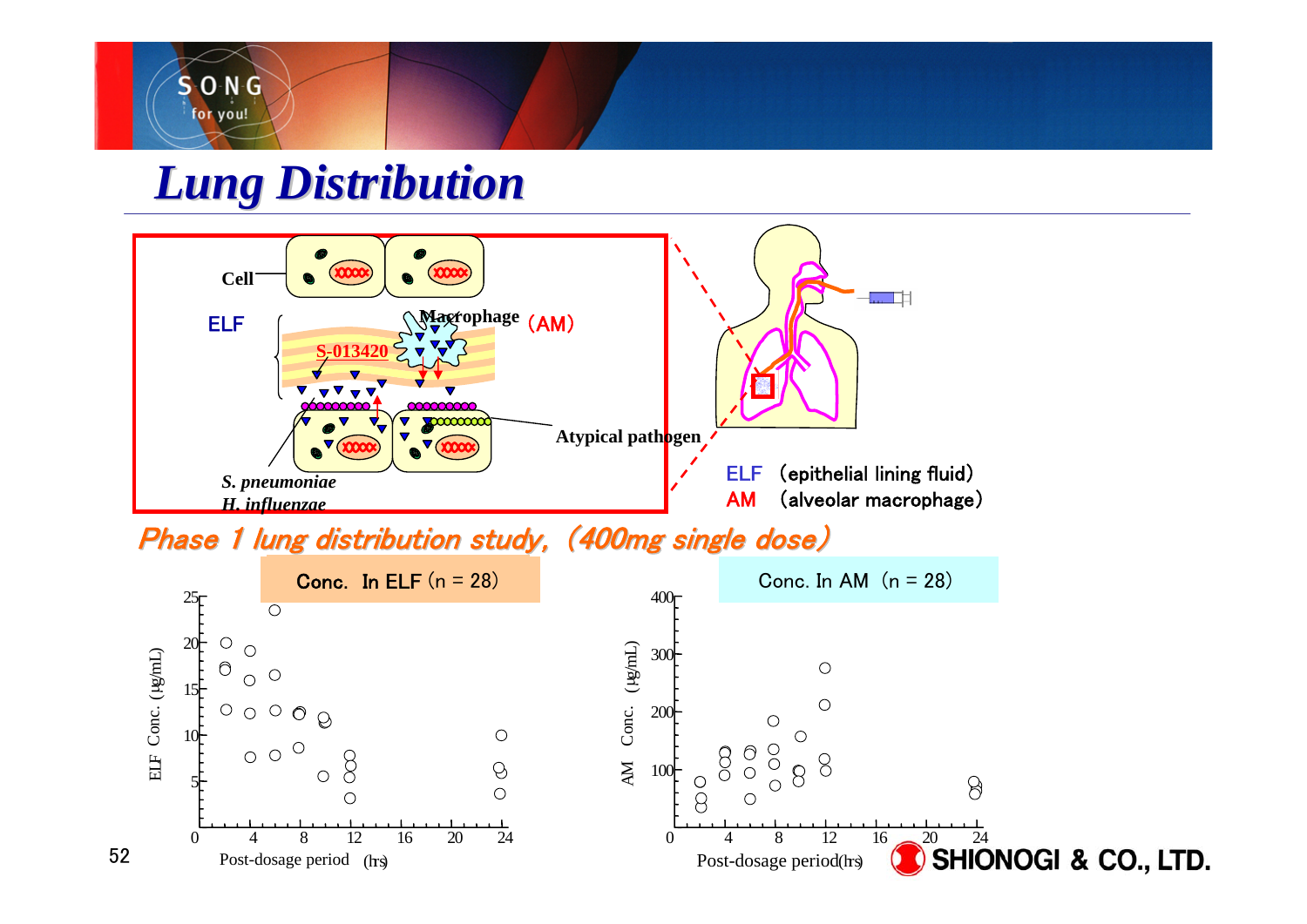# *Lung distribution Lung distribution*

SONG for you!





- ♦ **High distribution rate to lung tissue High distribution rate to lung tissue (Conc. in ELF was higher than plasma (Conc. in ELF was higher than plasma by ca 20 times.) by ca 20 times.)**
- ♦**Higher conc. of the drug than MIC 90 of major causing bacteria of major causing bacteria**  (**PRSP,** *H influenzae, influenzae,* **etc.** ) **of respiratory of respiratory**  infections. Superior efficacy on the **respiratory infections can be expected respiratory infections can be expected because of high distribution rate to lung because of high distribution rate to lung tissue. tissue.**

**ELF** (**epithelial lining fluid**) **AM**(**alveolar macrophage**)

**reference**

**CHEST 2004; 125: 965-973**

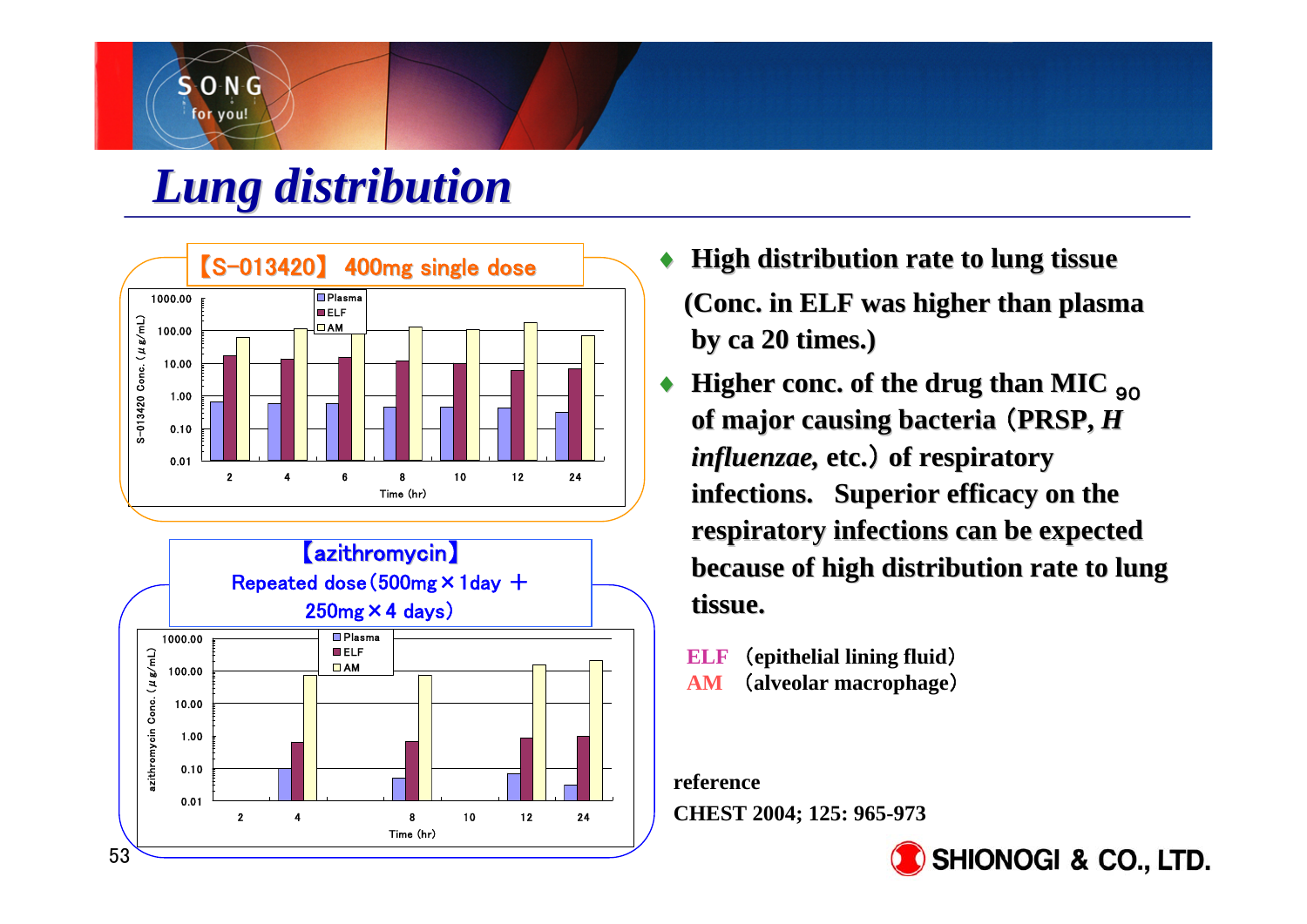# *S-2367*

 $S$  O N G for you!

- •**Anti-obesity agent (Oral)**
- •**Neuropeptide Y (NPY) Y5 receptor antagonist**
- •**Expected weight reduction without rebound**
- • **Suppression of visceral fat accumulation, improvement of blood glucose level and serum lipid level**
- • **Phase 1 single and multiple dose studies have been finished in the USA**
- •**Once-daily administration is possible**(**T ½ : about 20 hours**)
- • **No drug-related serious adverse events were observed, excellent PK profile was confirmed.**
- • **No serious findings in reproductive and developmental toxicity studies**
- •**Phase 2 proof of concept study is under way in the USA**

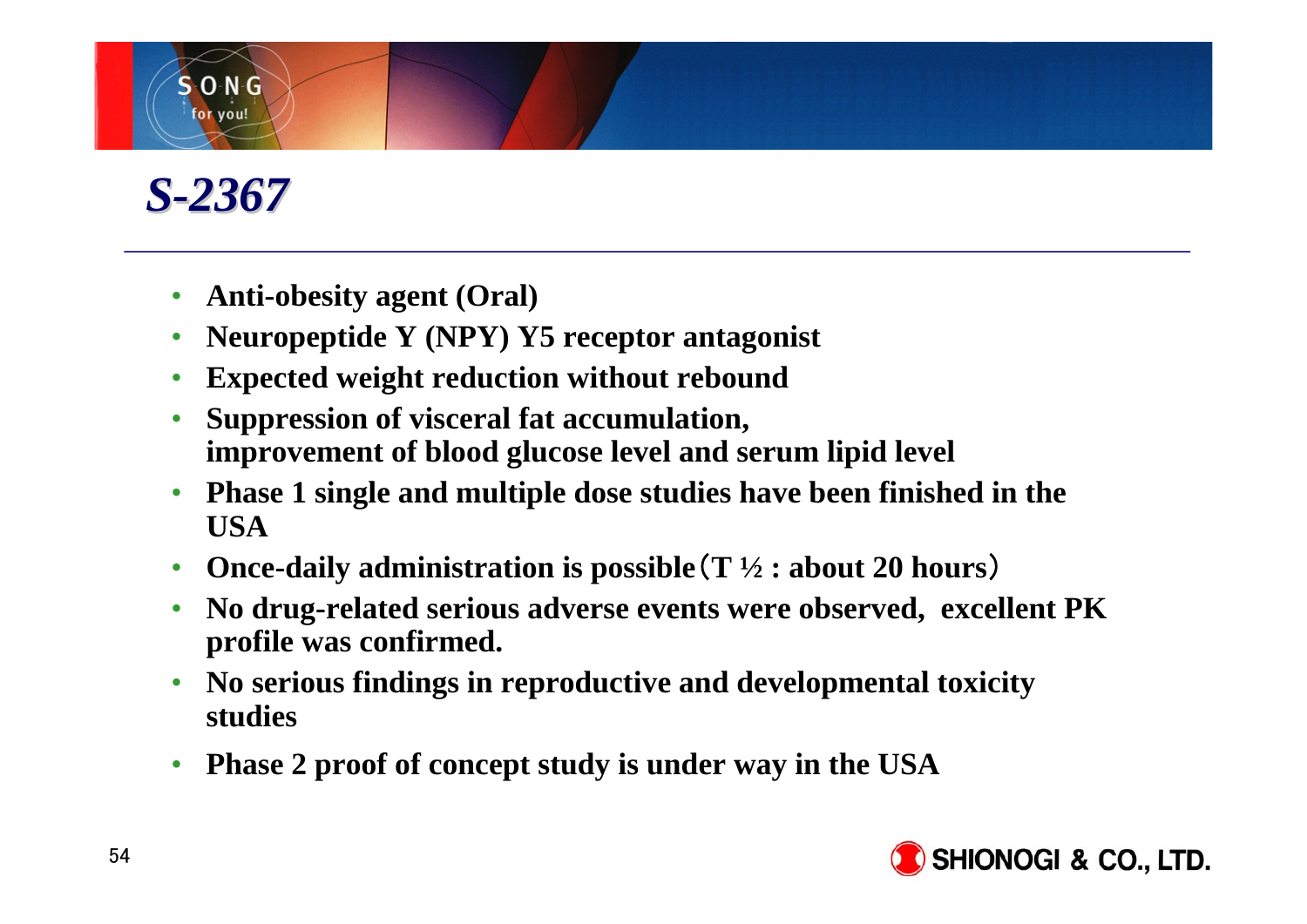

# *US Market for Anti-obesity Drug*

- $\leftrightarrow$  About 30% of adults (about 60 million people) are obese in the USA ( **Source : NHAMES LIMITED Source : NHAMES LIMITED**)
	- • **Obesity has been associated with a number of co-morbidities such as hypertension, dyslipidemia and diabetes**
- $\bullet$  Unmet needs for anti-obesity drugs are high (**Source : Datamonitor plc Source : Datamonitor plc**)
- ♦ **US market size: 2001 \$ US market size: 2001 \$444 mil. (peak) mil. (peak)**<sup>→</sup> **2004 \$353 mil.**
	- • **The market shrank due to insufficient efficacy and side effects of existing prescription drugs**
- New drug launches in the near future
	- •**Rimonabant**(**cannabinoid receptor** [**CB1**]**antagonist**)
	- $\bullet$ **ATL-962**(**lipase inhibitor**) **and others**
- ♦**Rapid market expansion is expected for anti-obesity drug**
- ♦Predicted US market size in 2012 : \$1,860 mil.
	- **(Source : Datamonitor plc)**

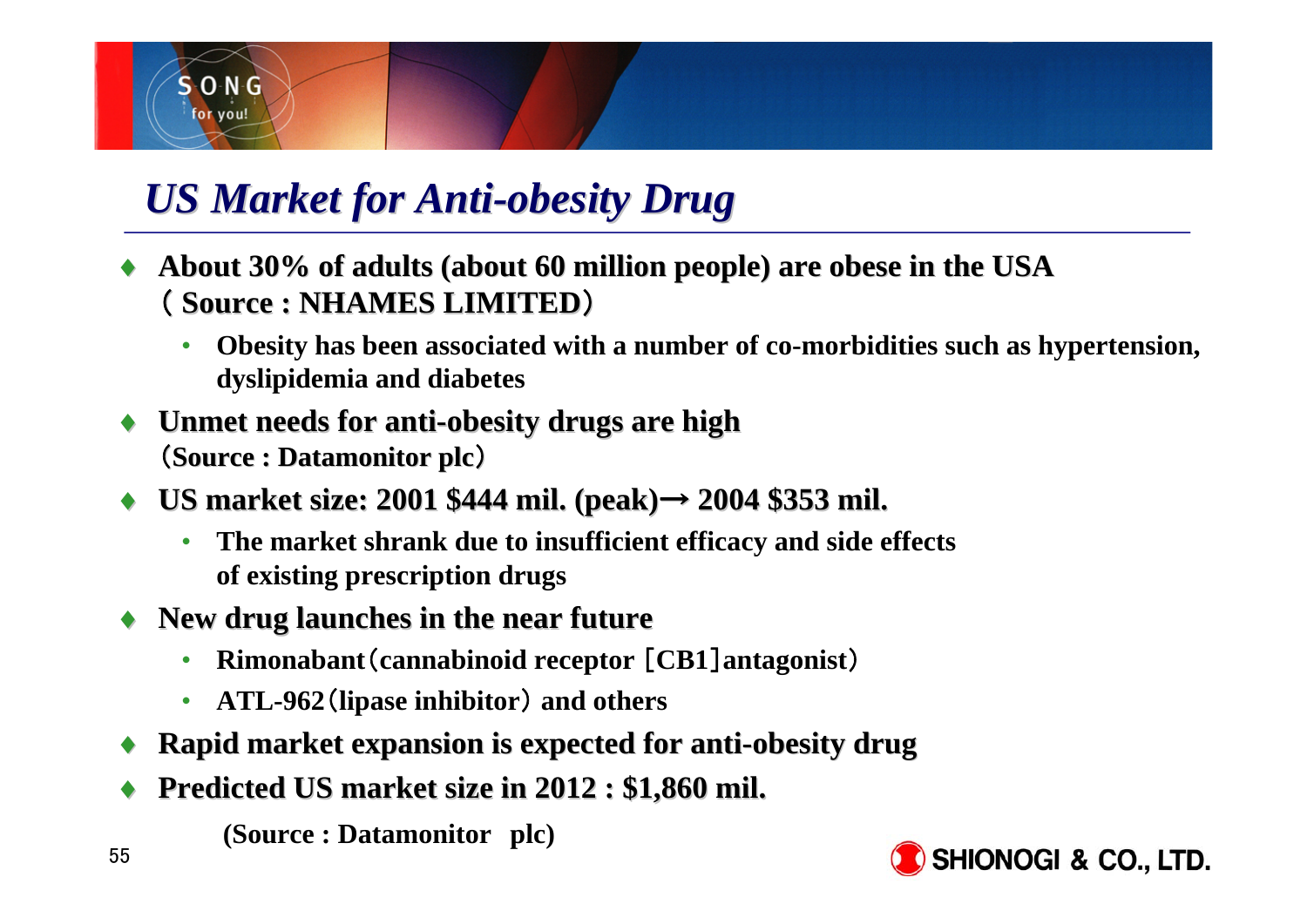

#### *Pharmacological Action and Characteristics of Anti Pharmacological Action and Characteristics of Anti-obesity Agents obesity Agents*

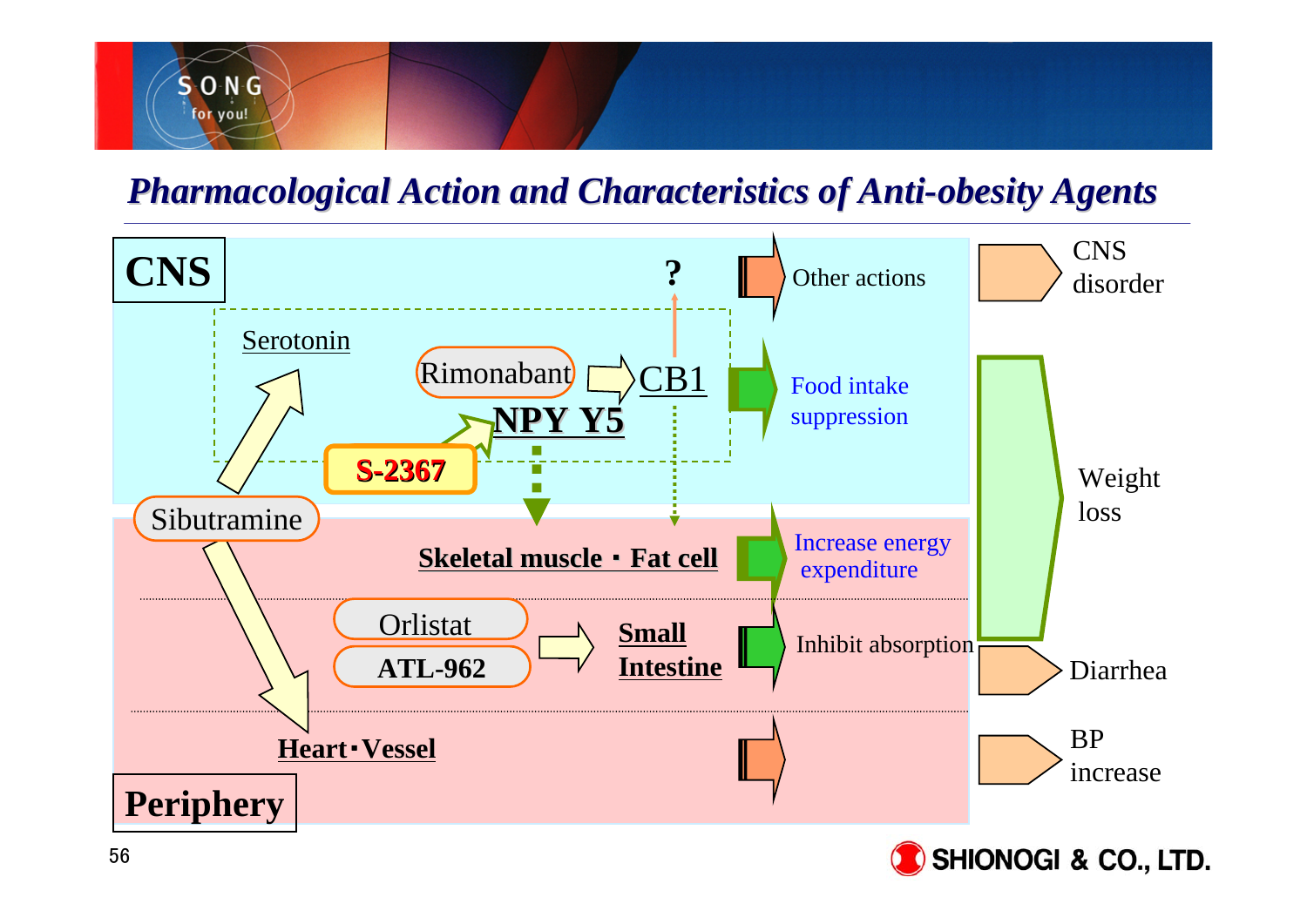# SONG for you!

#### *Suppression of Weight Gain in High Suppression of Weight Gain in High-fat Diet fat Diet-induced Obese Mice induced Obese Mice*



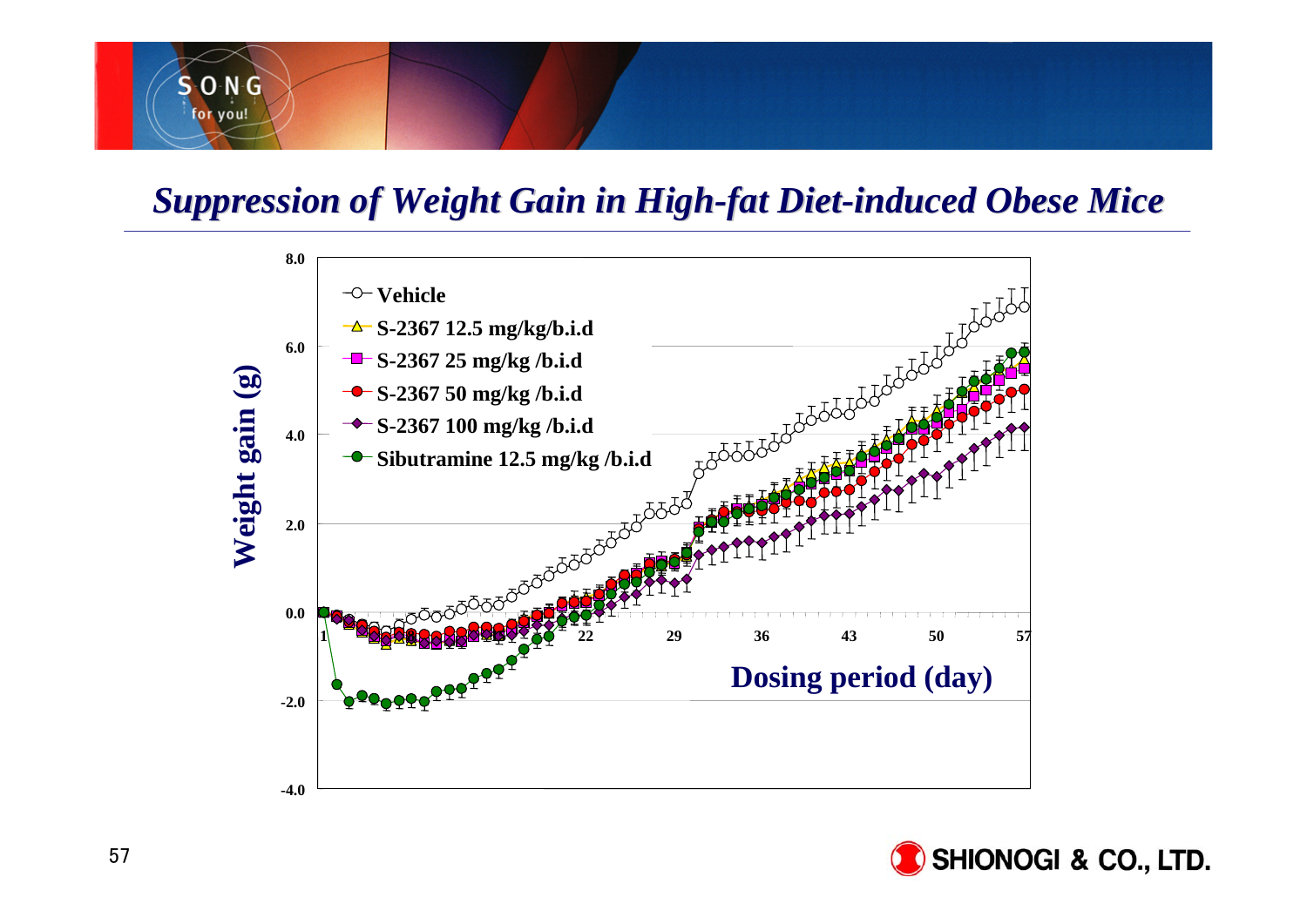

### *Plasma Concentration Change in Phase 1 Single Dose Study Plasma Concentration Change in Phase 1 Single Dose Study*

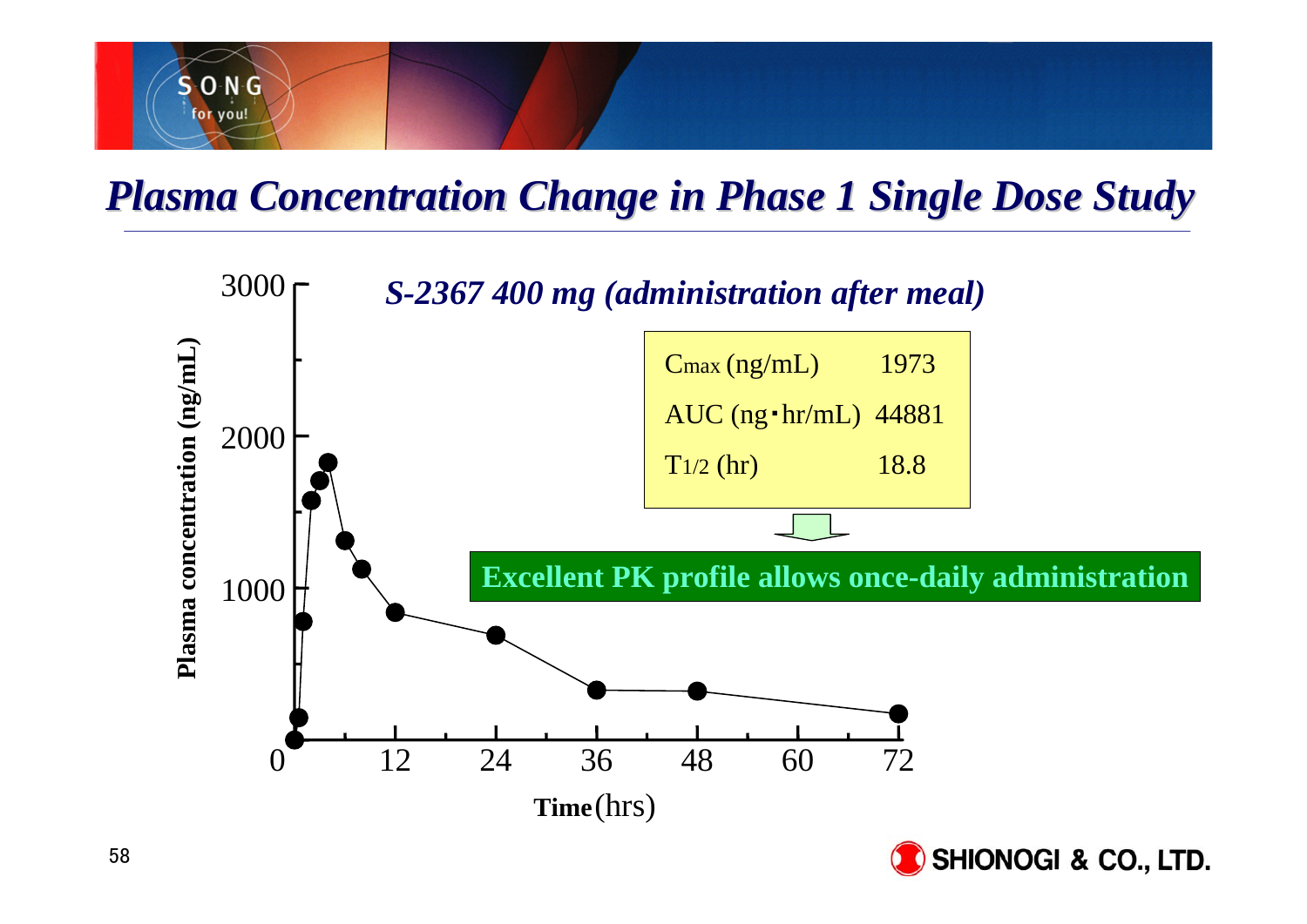

# **Phase 2a Proof of Concept Study**

♦ **Underway at 20 sites in the USA Underway at 20 sites in the USA**

- **Double blind placebo controlled study**
- **Subject**
	- **Healthy obese males/females including obesity patients with medically stable hypertension and hyperlipidemia**
- **Two arms to be examined**
	- **Group to confirm the efficacy of weight loss** (*main efficacy as anti-obesity drug*)
	- **Group to confirm the efficacy of weight maintenance after losing weight through a diet treatment**

(*to confirm the efficacy of NPY Y5 receptor antagonist under high NPY level*)

• **Enrollment already completed, key break due to 2Q of FY2006**

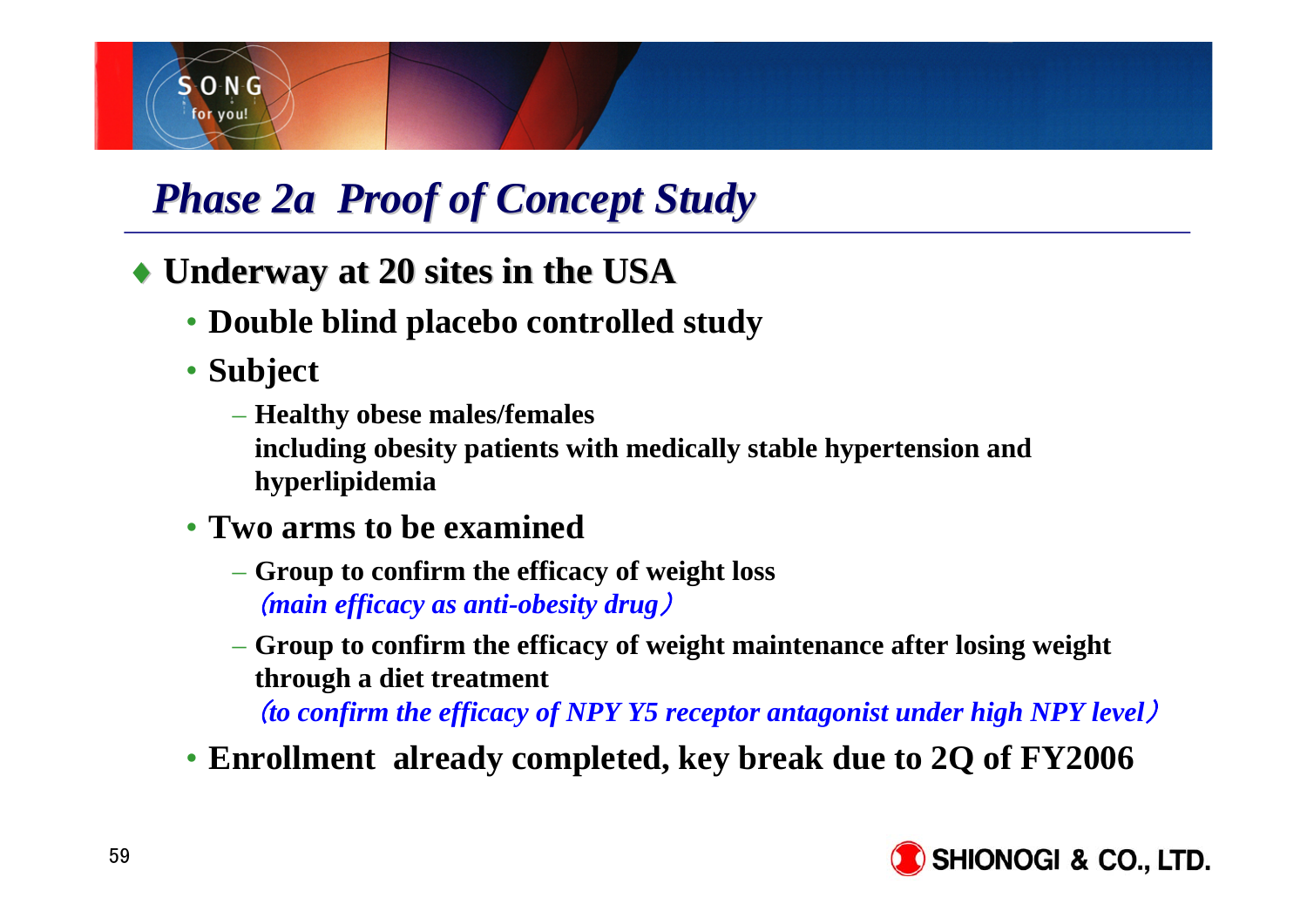# *S-5751*

SONG for you!

- •**Prostaglandin D2 Receptor Antagonist (oral)**
- • **Observed marked efficacy in animal asthma models**
	- **in rats, guinea pigs and sheep**
		- › **improved lung function after antigen challenge**
		- › **suppressed airway hyper responsiveness**
		- › **suppressed invasion of inflammatory cells involving airway inflammation**
- • **Target positioning: Oral asthma controller based on anti-inflammatory effects**

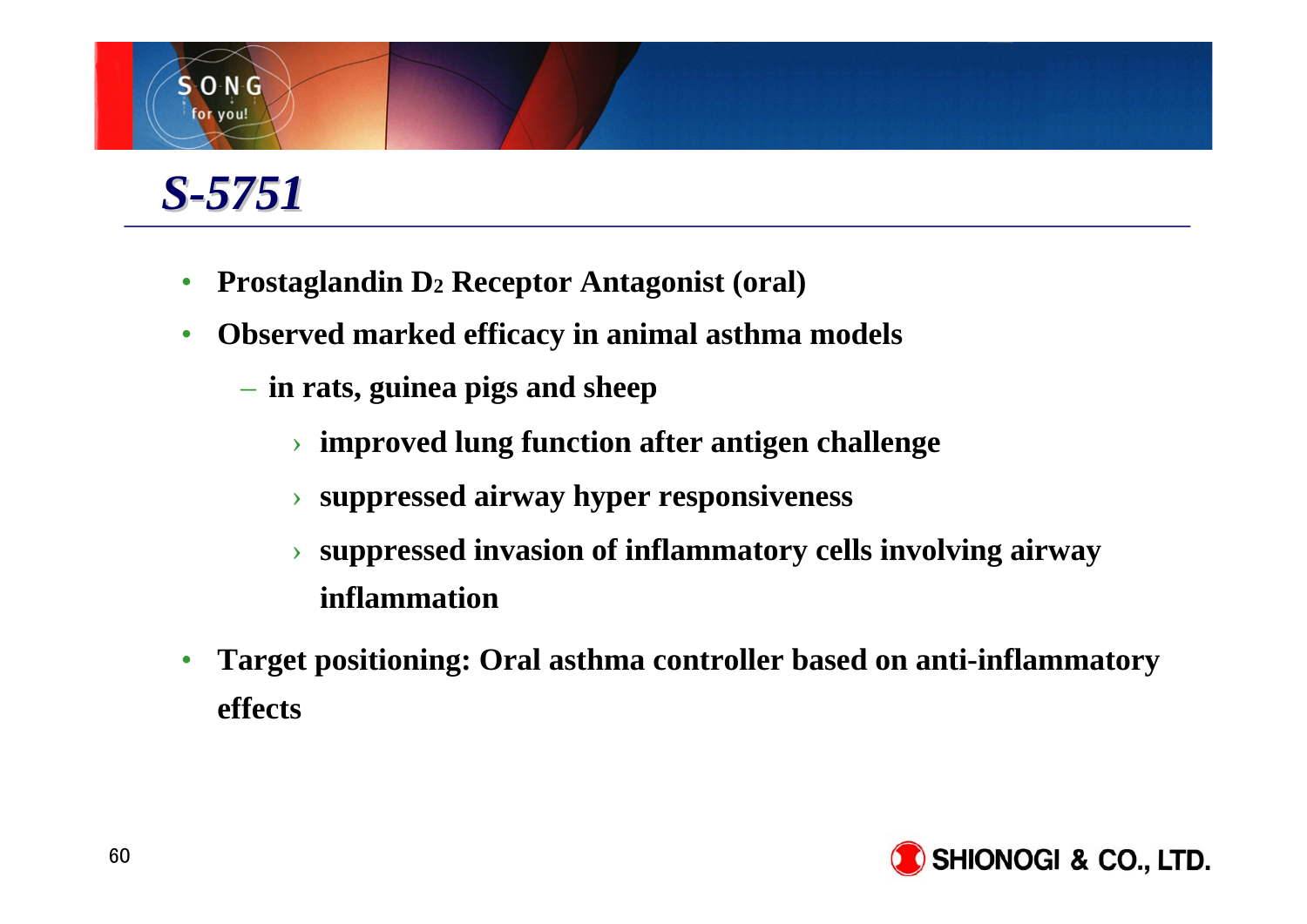

### *Unmet Needs in Asthma Therapy Unmet Needs in Asthma Therapy*



### **Unmet needs anti-inflammatory effects (non-steroid) safety (non-steroid), good compliance (oral)**

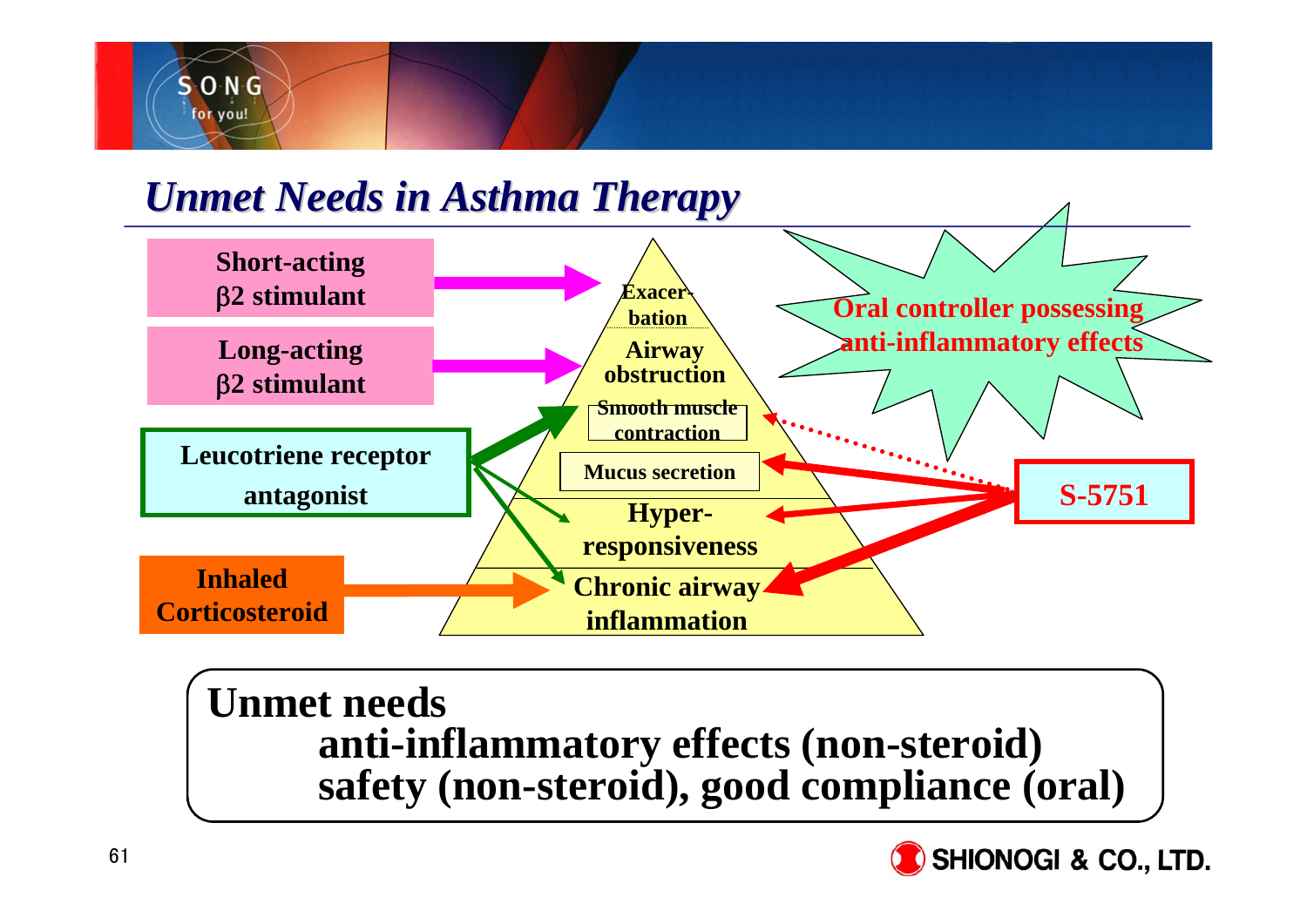

*Efficacy in Sheep Asthma Model Efficacy in Sheep Asthma Model*

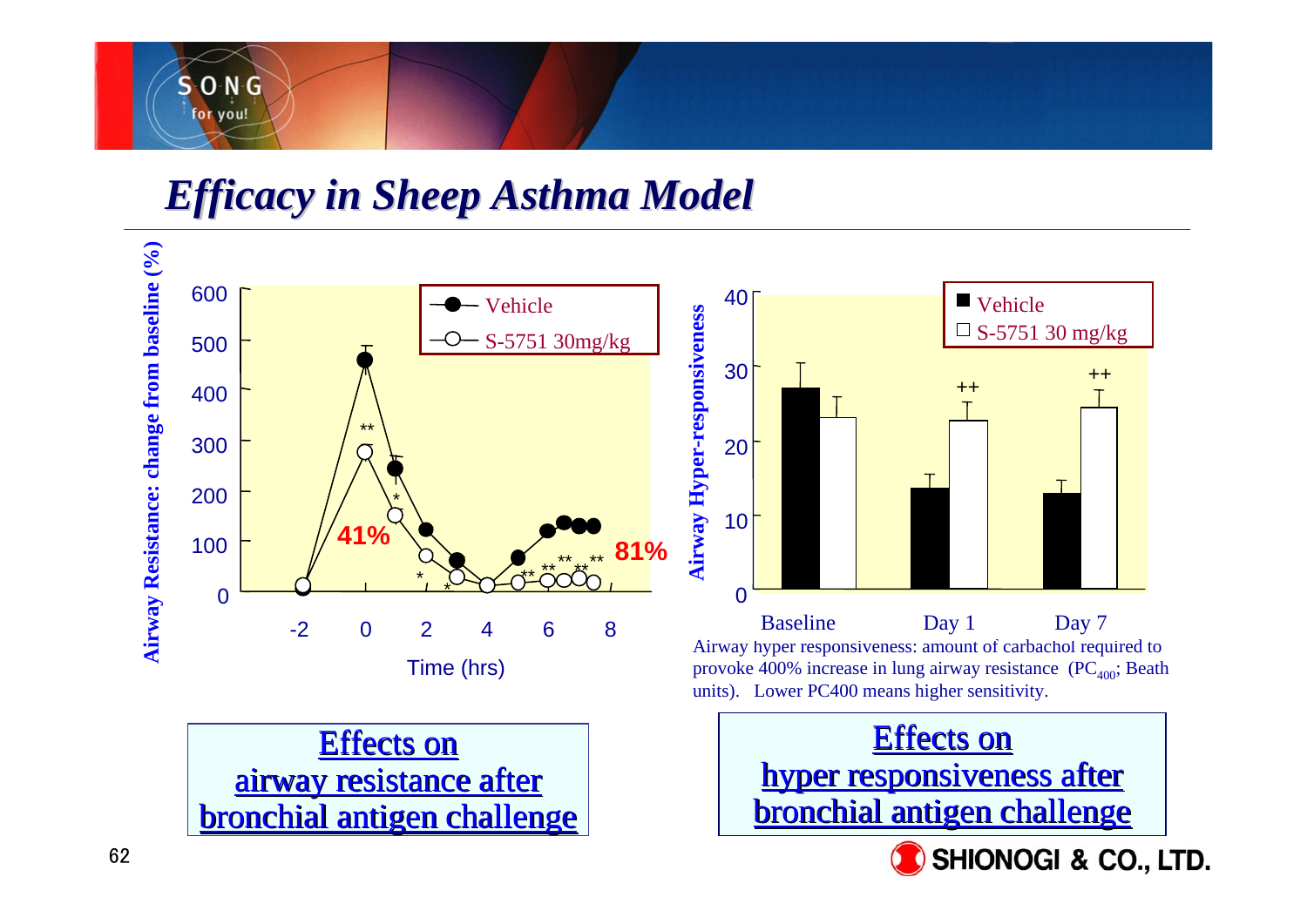

### *Past Clinical Studies Past Clinical Studies*

- **Clinical studies were conducted for Allergic Rhinitis (AR) as an indication**
	- **Phase 1 studies in healthy volunteers (5 studies)**
	- **Pharmacodynamics studies for AR (2 studies)**
	- **Phase 2 study in seasonal AR patients**
- **Over 400 subjects experienced S-5751 administration**
- **No significant side effects relating to safety**

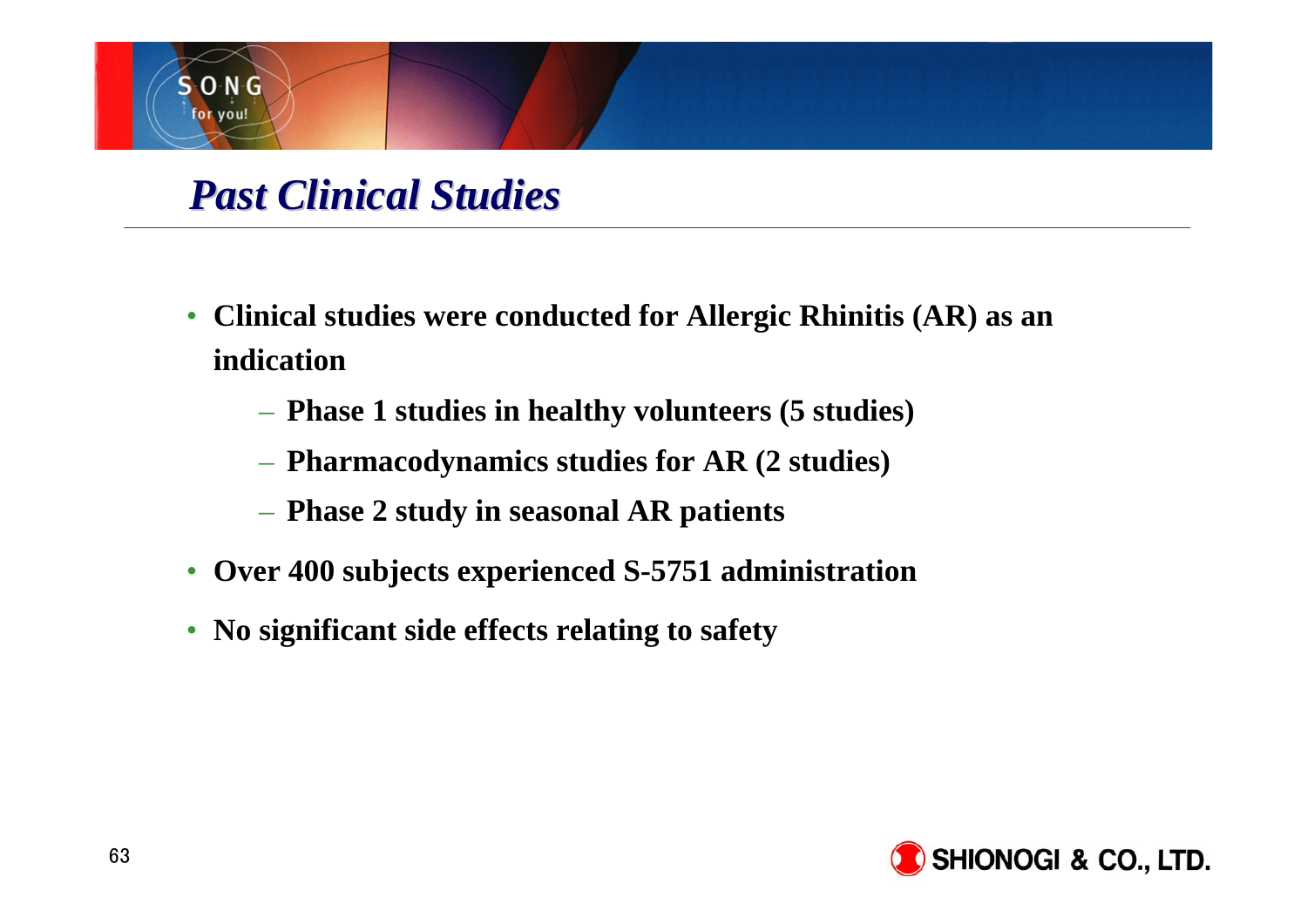

## *Phase 1 Study in Asthma Patients Phase 1 Study in Asthma Patients*

- **Conducted before Phase 2 study in asthma patients**
- $\bullet$ **January 2005: IND**
- **April to August 2005: study conducted**
	- **assessed safety in asthma patients**
	- **subjects: mild to moderate asthma patients**
	- **14-day multiple dose**
	- **27 subjects were dosed with S-5751**
	- **no significant side effects relating to safety**

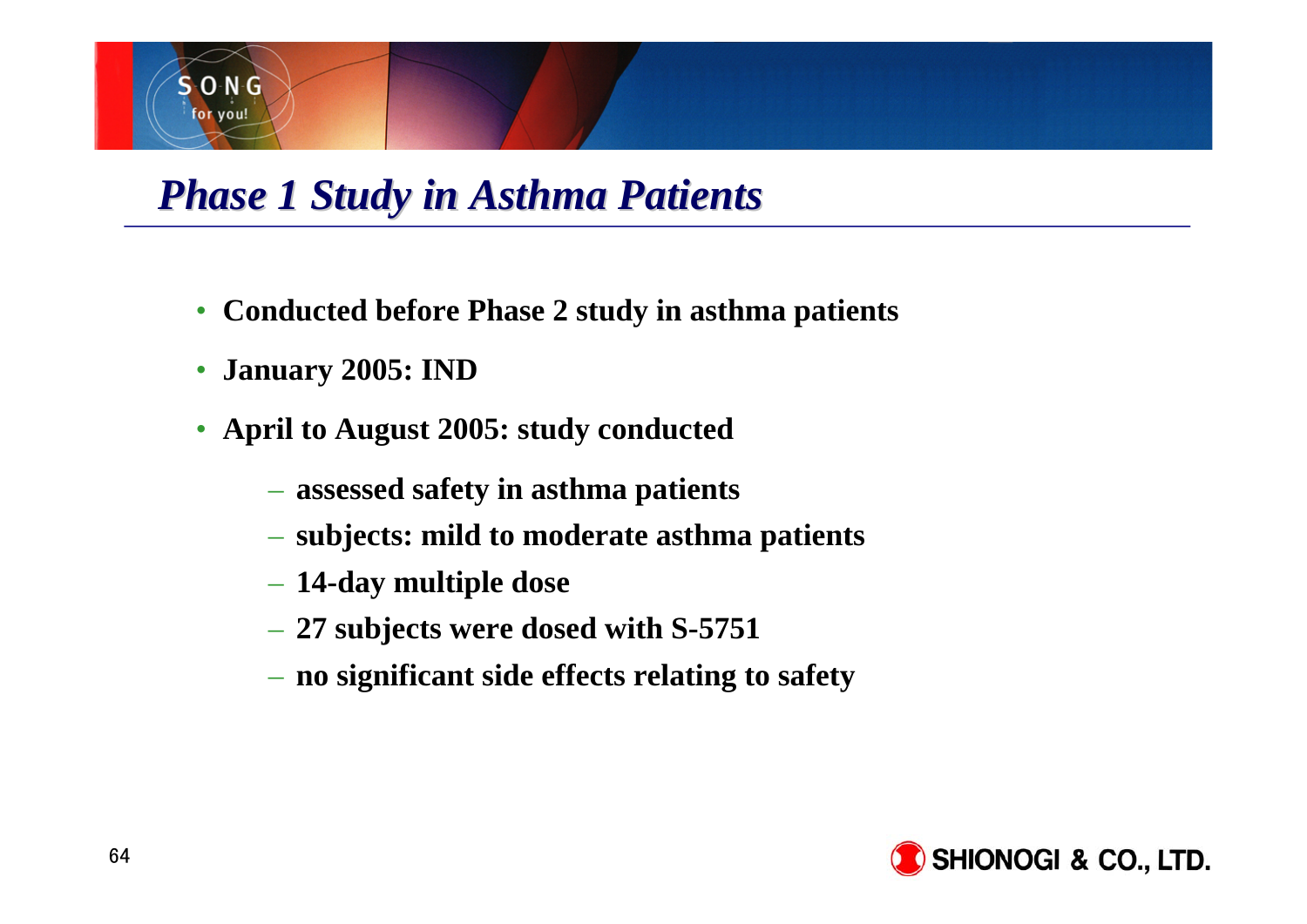

### *Clinical Development Status Clinical Development Status*

- $\bullet$  **Phase 2 study in asthma patients is ongoing**
	- **objectives: evaluate therapeutic effects and safety in asthma patients**
	- **subjects: mild to moderate asthma patients**
	- **300 patients to be randomized**
	- **8-week treatment period**
	- **about 30 sites in the USA and Eastern Europe**
	- **patient enrollment is progressing well**
	- **results to be available by the second half of fiscal 2006**

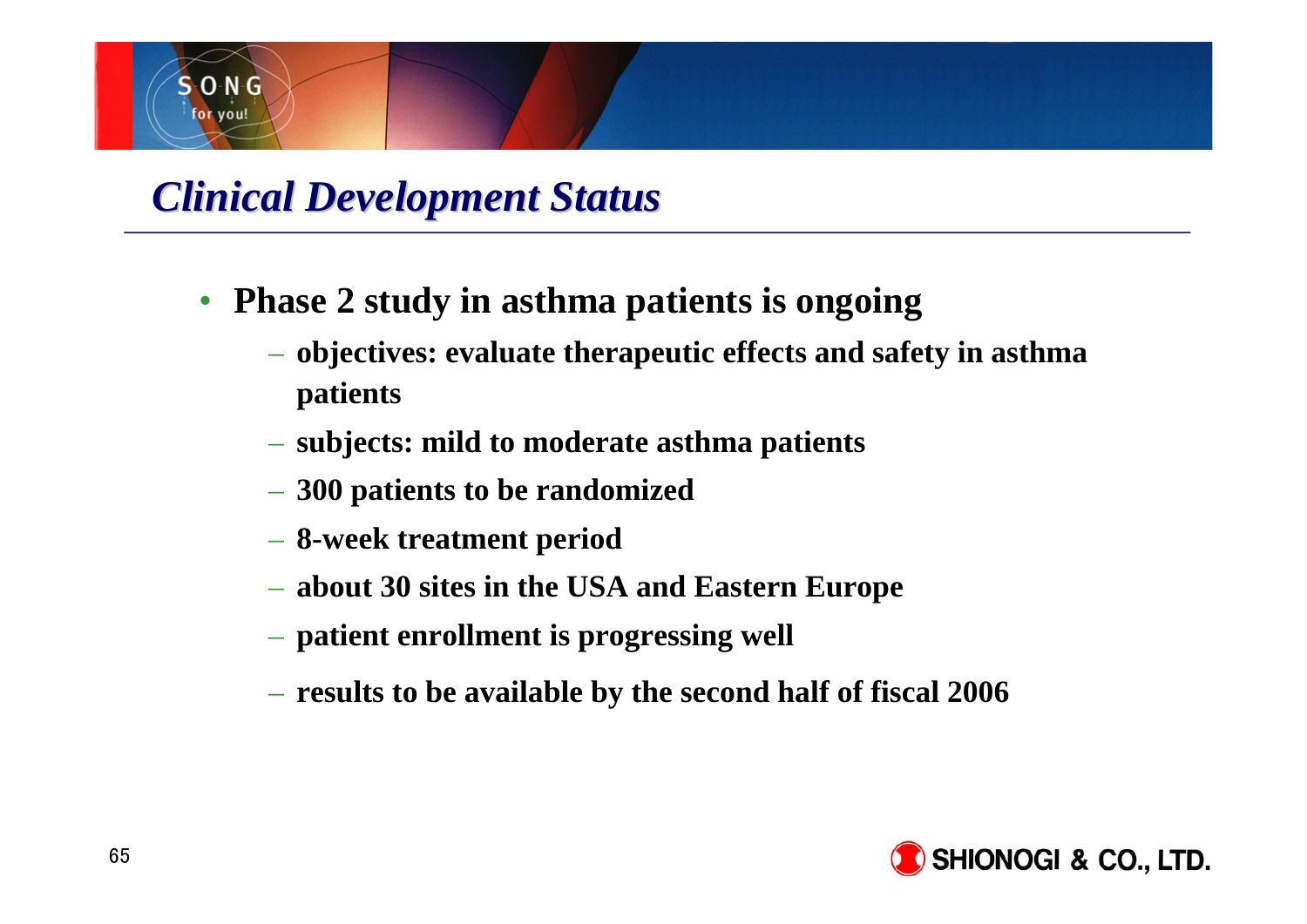

# *Duloxetine Duloxetine*(*Diabetic Neuropathic Pain Diabetic Neuropathic Pain; DNP*)

- ♦**Originator : Eli Lilly & Company**
- ♦**Nonproprietary name : Duloxetine hydrochloride**
- ♦**Serotonin Norepinephrine Reuptake Inhibitor (SNRI)**
- ♦**Target Disease : DNP**
- ♦ **First-line drug for DNP, so far there is no approved drug with high efficacy in Japan.**
- ♦**Expansion and strengthening of pipeline in MS area and pain area**
- ♦ **Life cycle management after approval for depression**
	- \***Eli Lilly obtained this indication in the USA in September 2004.**

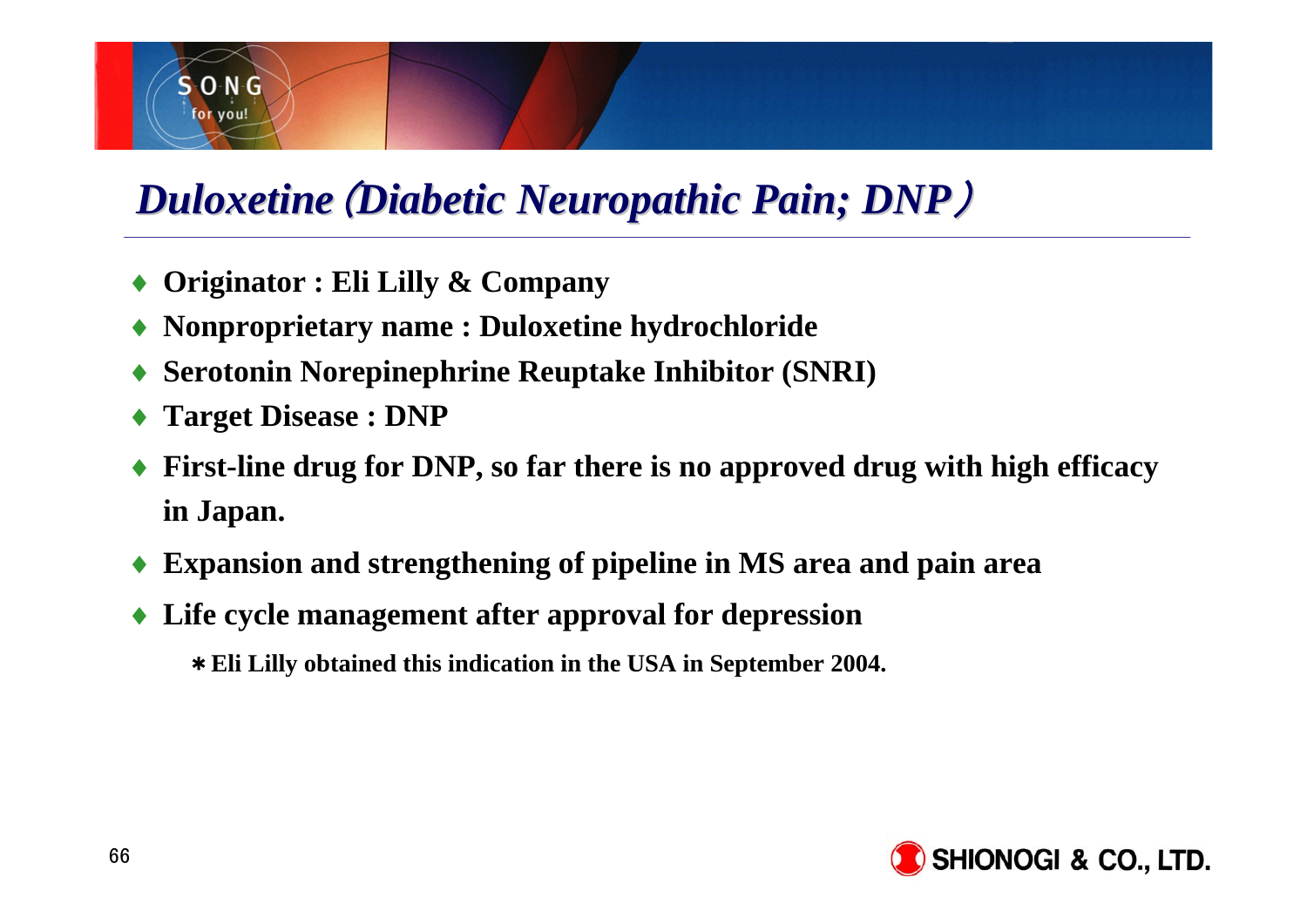

## *Phase 2 Clinical Trial Clinical Trial*

#### ♦ **Dose-Response Study Response Study**

- **Dosing period** :**13 weeks**
- **Target sample size** :**200 patients**
- **Study schedule** :
	- **FPI \***: **December 2005 December 2005**
	- **Code break Code break**: **March 2007**

### ◆ Continuation study following "Dose-Response Study"

- **Dosing period** :**52 weeks**
- **Target sample size** :**At least 50 subjects who have proceeded from "Dose-Response Study"**
- **Study schedule** :

– **FPI \***: **February 2006 February 2006 \* First Patient In \* First Patient In**

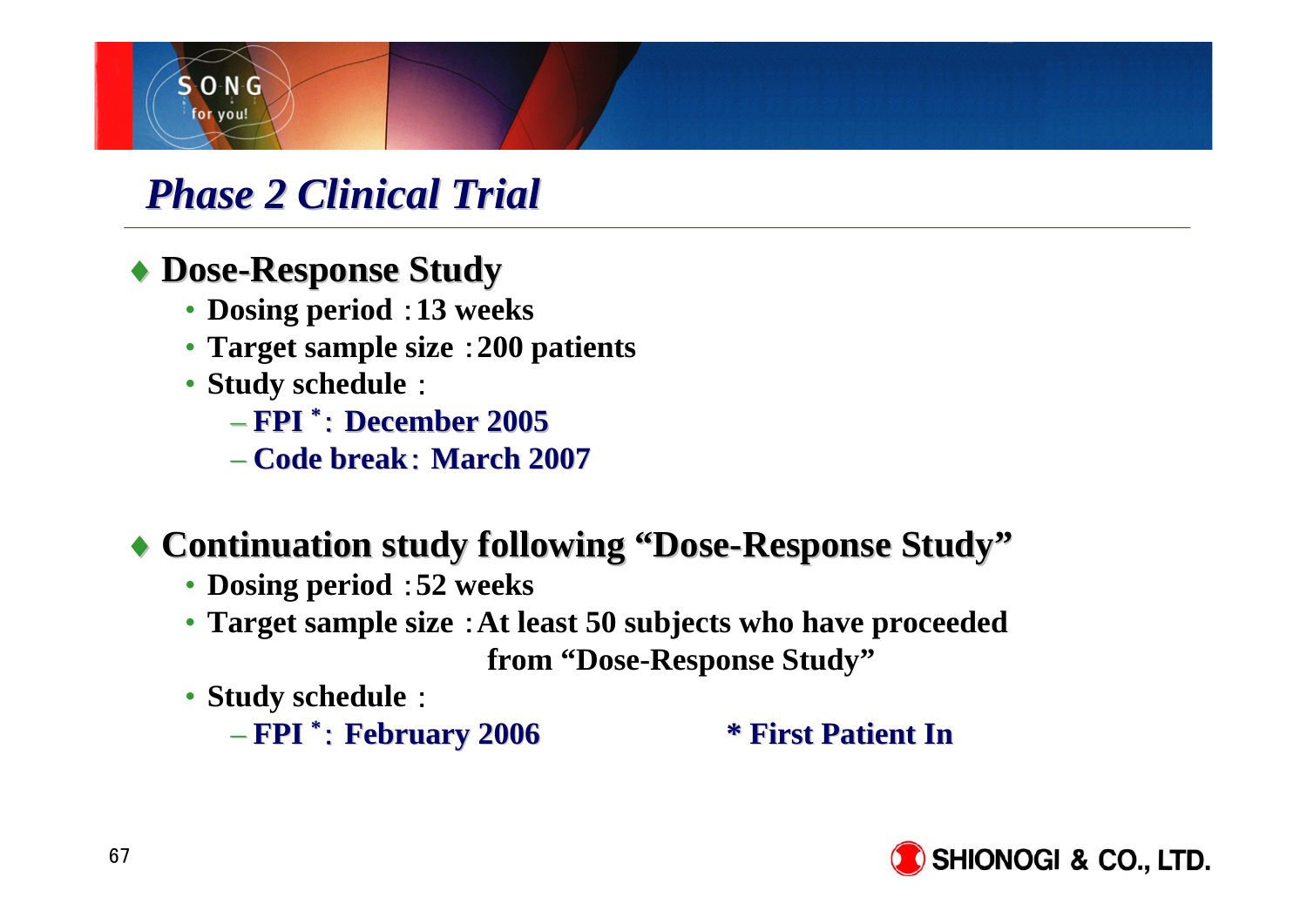

## *Shionogi R&D Pipeline Shionogi R&D Pipeline* (*DCS*<sup>~</sup> *Launch*)



**DCS: Drug Candidate Selection MS: Metabolic syndrome TA: Therapeutic area**

**In red** :**Stage up compounds**

○**: Novel candidate**

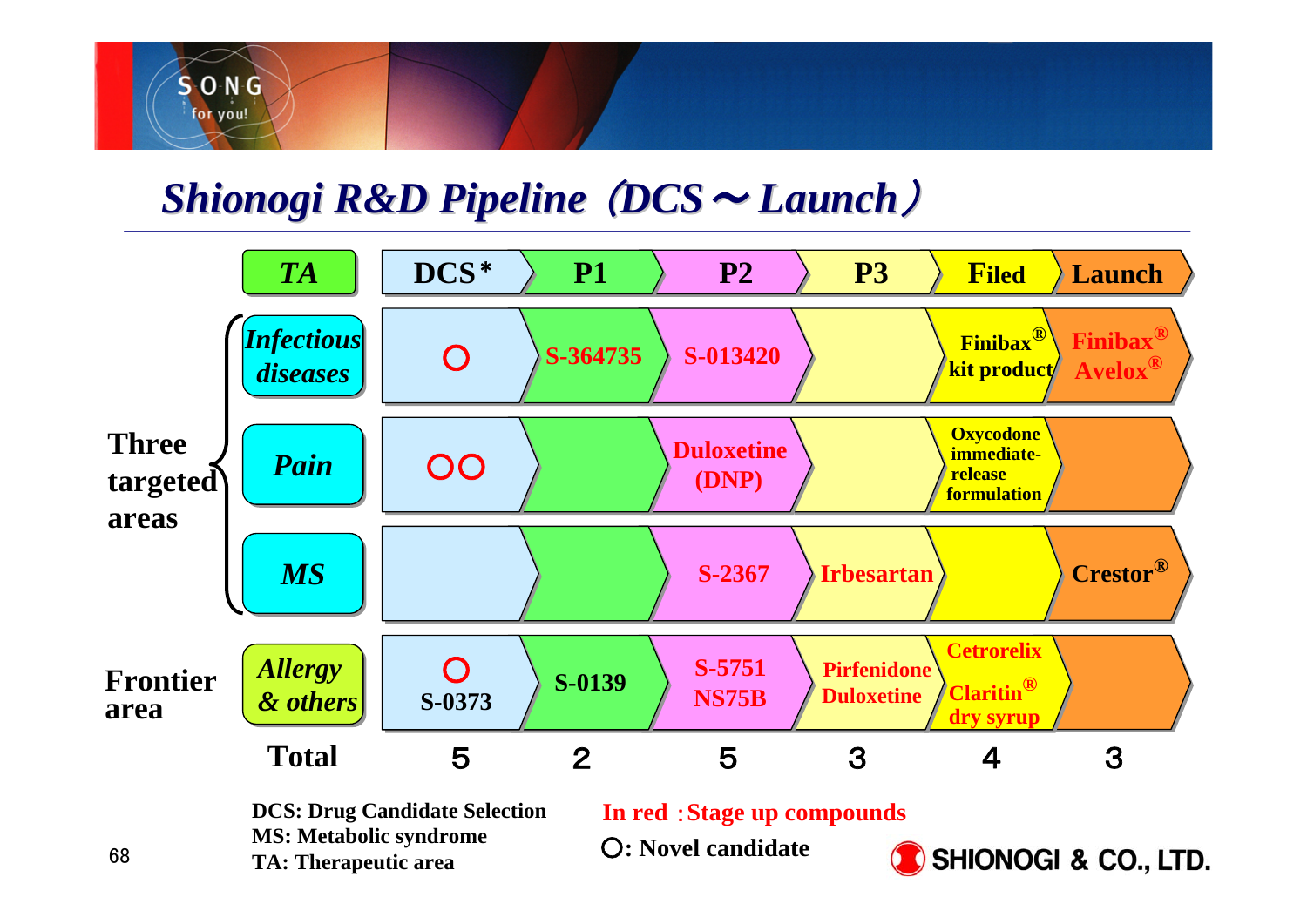

# *Milestones for fiscal Milestones for fiscal 2006*

#### ♦ **Advance development on schedule Advance development on schedule**

• **Launch 4 products** (**Cetrorelix**,**Claritin® dry syrup**,

**Oxycodone immediate-release formulation** ,**Finibax® kit product**)

- **NDA filing for 2 products** (**Irebesartan**,**Pirfenidone)**
- **Make a 'go/no-go' decisions for 4 products in Phase 2**  (**S-013420**,**Duloxetine**(**DNP**),**S-2367**,**S-5751**)

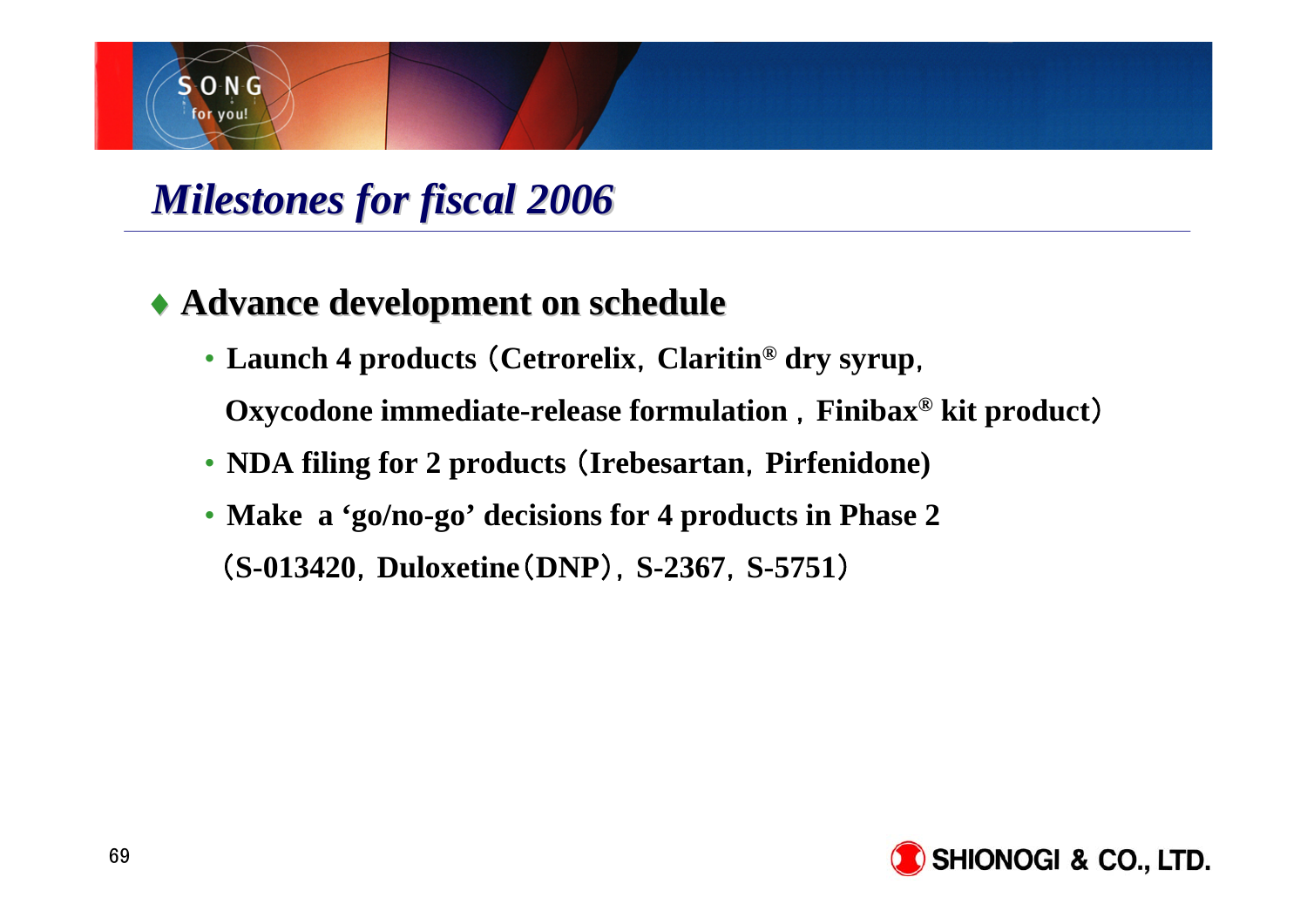

# **Shionogi's Licensing Activities**



**March 9 , 2006 March 9 , 2006**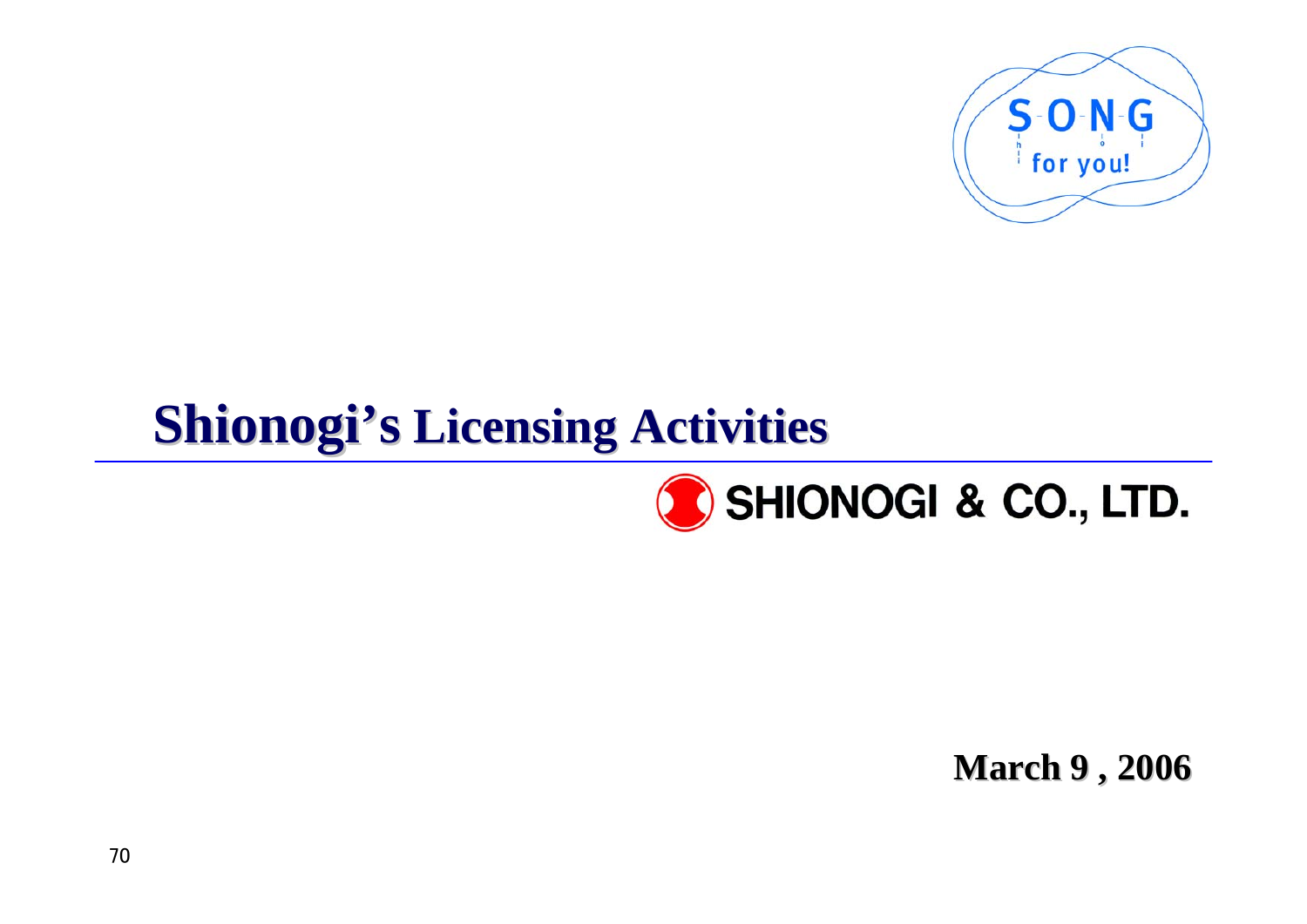

### **Shionogi's Licensing Function**



**Alliance health check**

**Consistent process through continuous activity structure High output through continuing cooperation with knowledge sharing** 

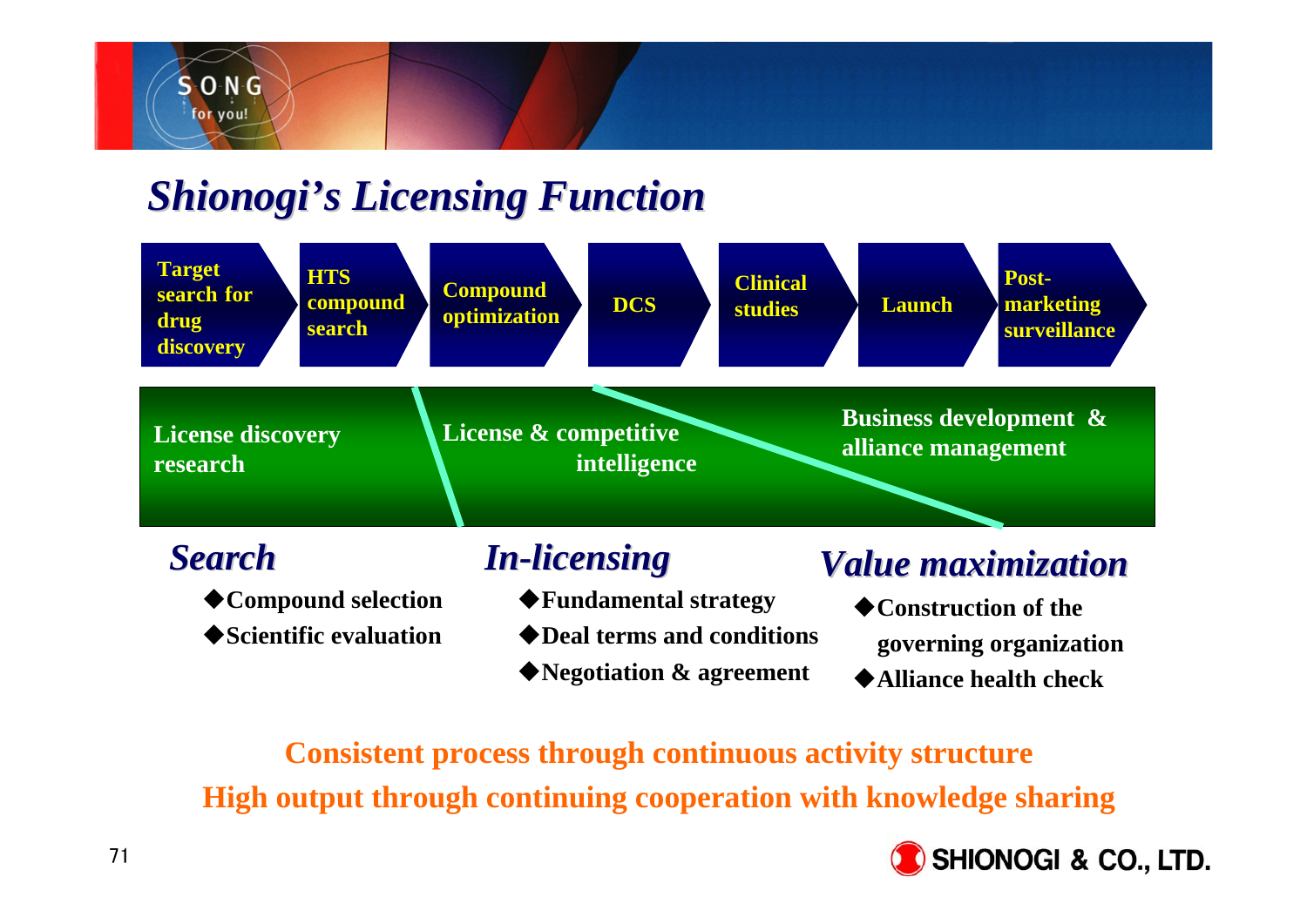

#### *Shionogi's Productive Alliance Activities with Academia and Bio-ventures*



72**DCS: Drug Candidate Selection**

**SHIONOGI & CO., LTD.**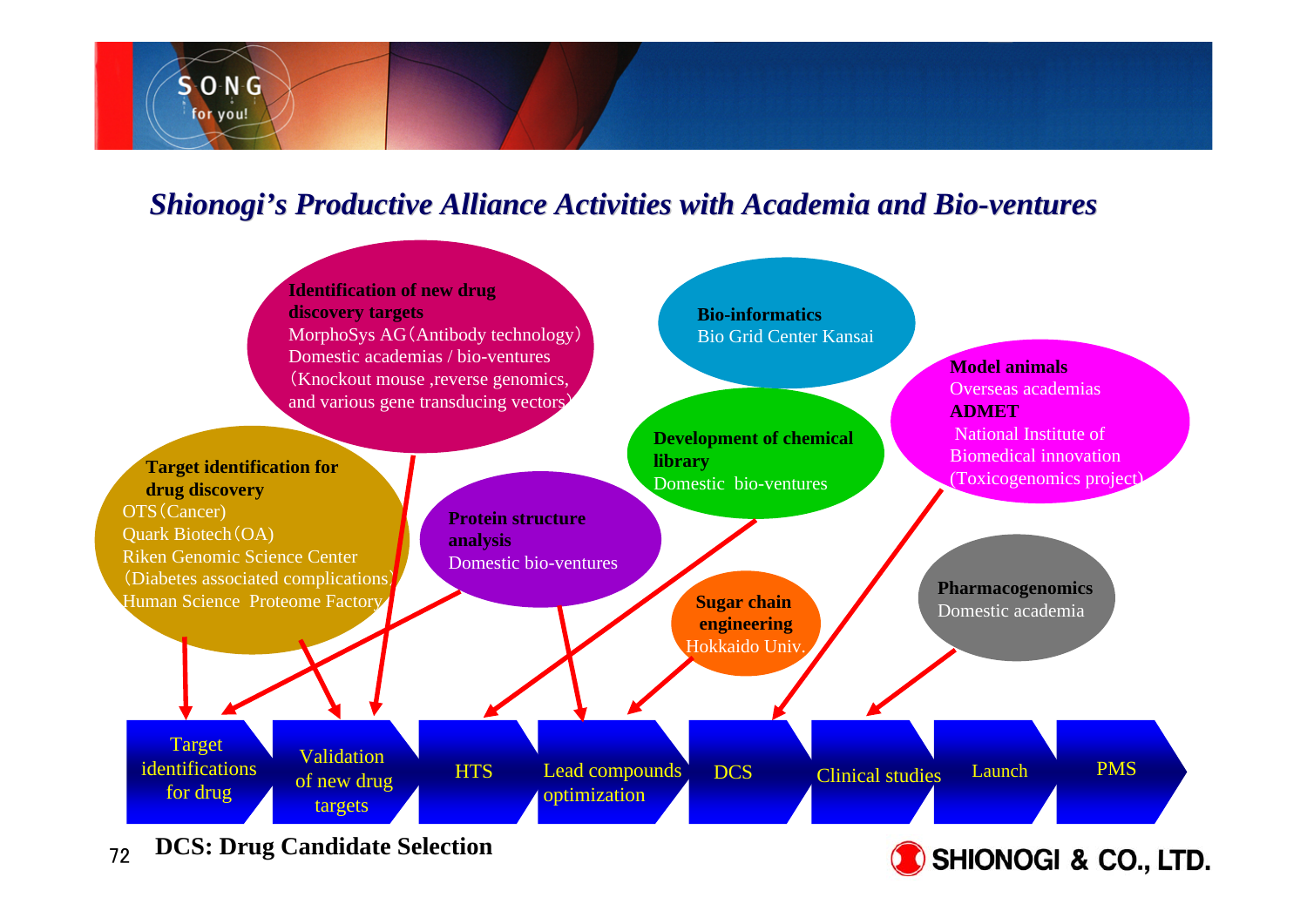

# *Approach to Licensing Opportunities Approach to Licensing Opportunities*

- $\bullet$  **Worldwide information exchange with about 170 pharma and bio-ventures**
- **At academic conferences in target R&D areas**
- $\bullet$ **At partnering conferences with bio-ventures**
- $\bullet$ **Trimming in-house database**



**Promote activities for exchange and collection of information**





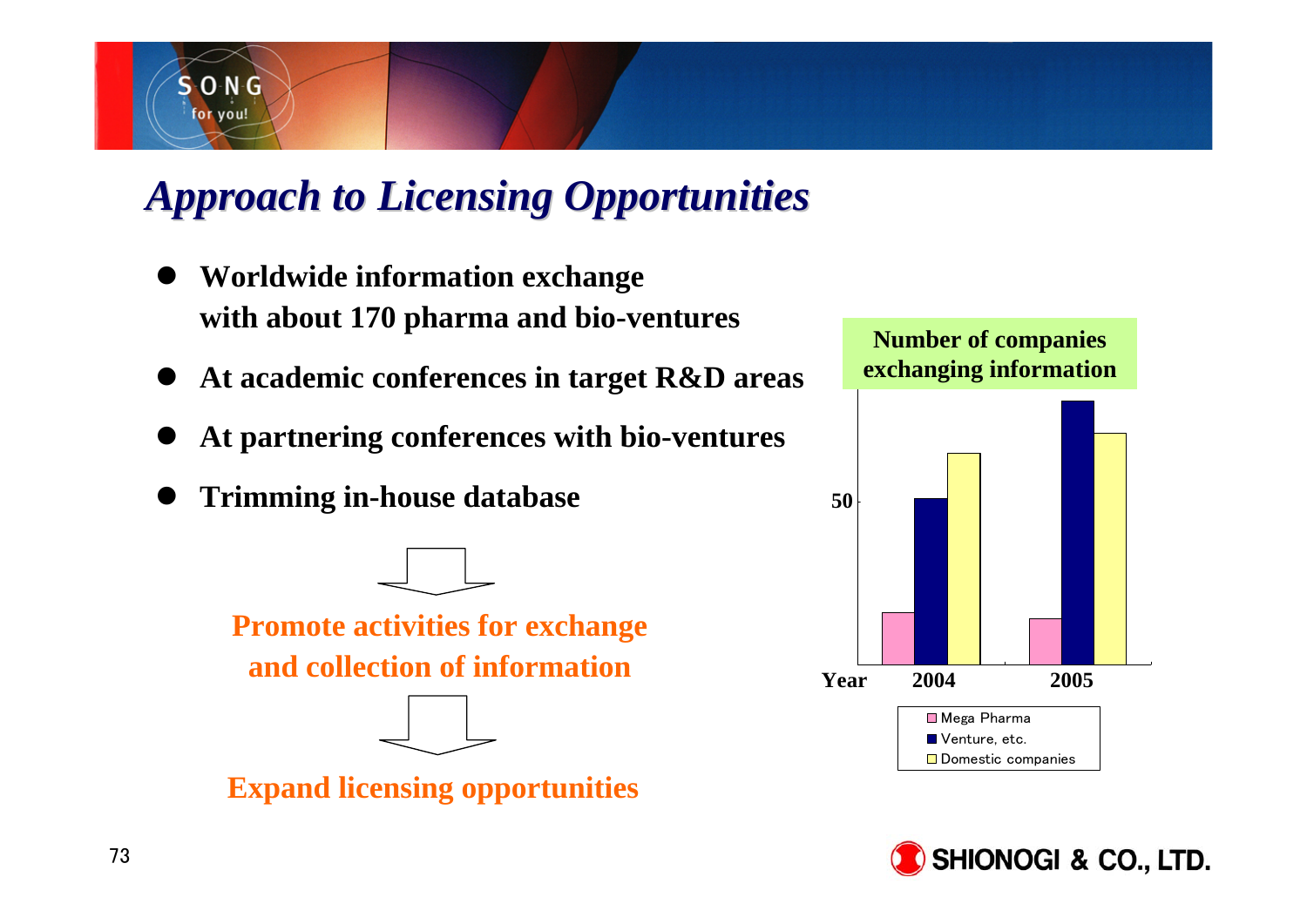

### *Evaluation System for Licensing Evaluation System for Licensing*



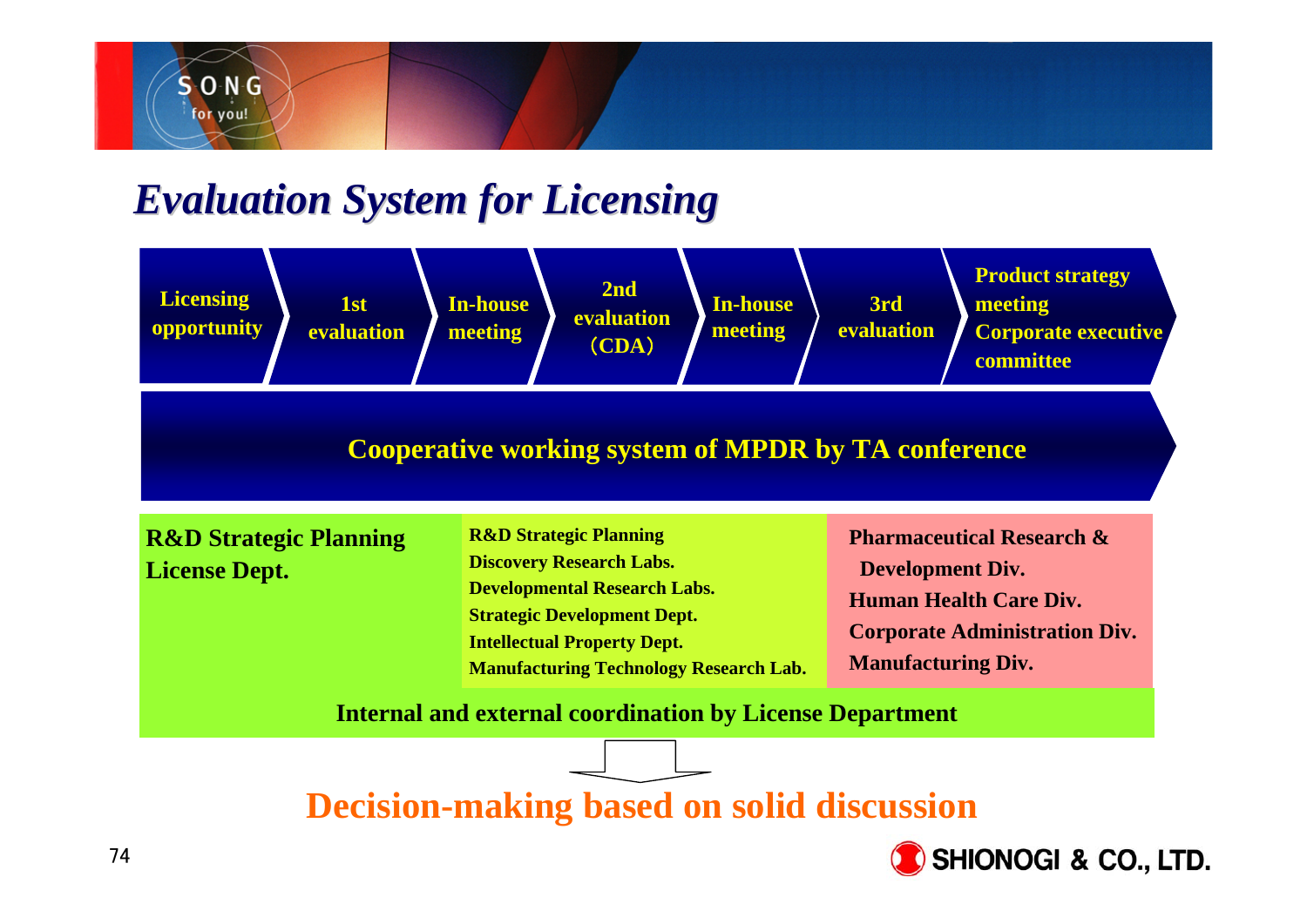

### **Shionogi R&D Pipeline (In-licensed Compounds)**

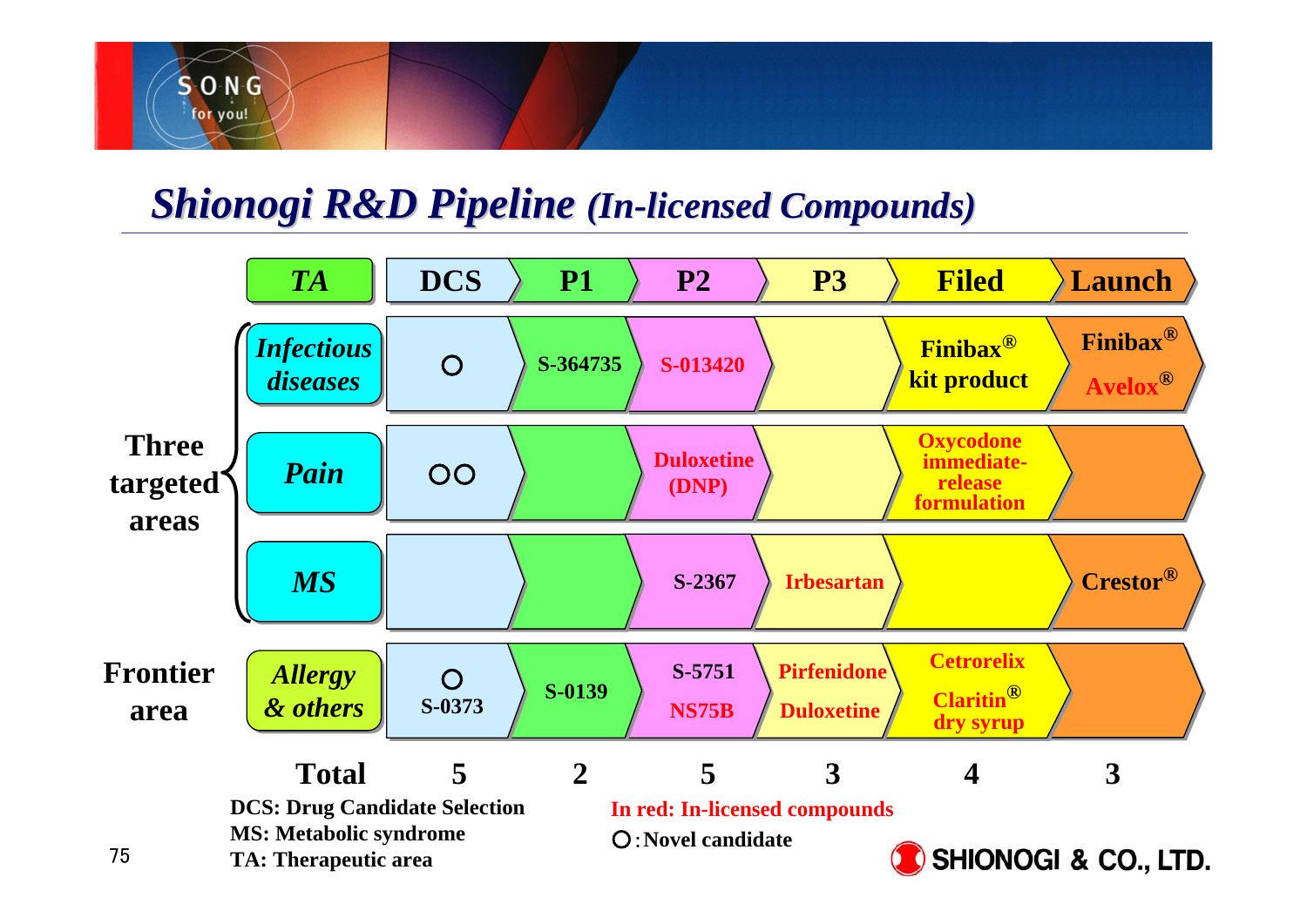

### *Conditions for Success in Alliance Conditions for Success in Alliance*



*References*: *The Warren Company, an Andersen Consulting alliances partner*

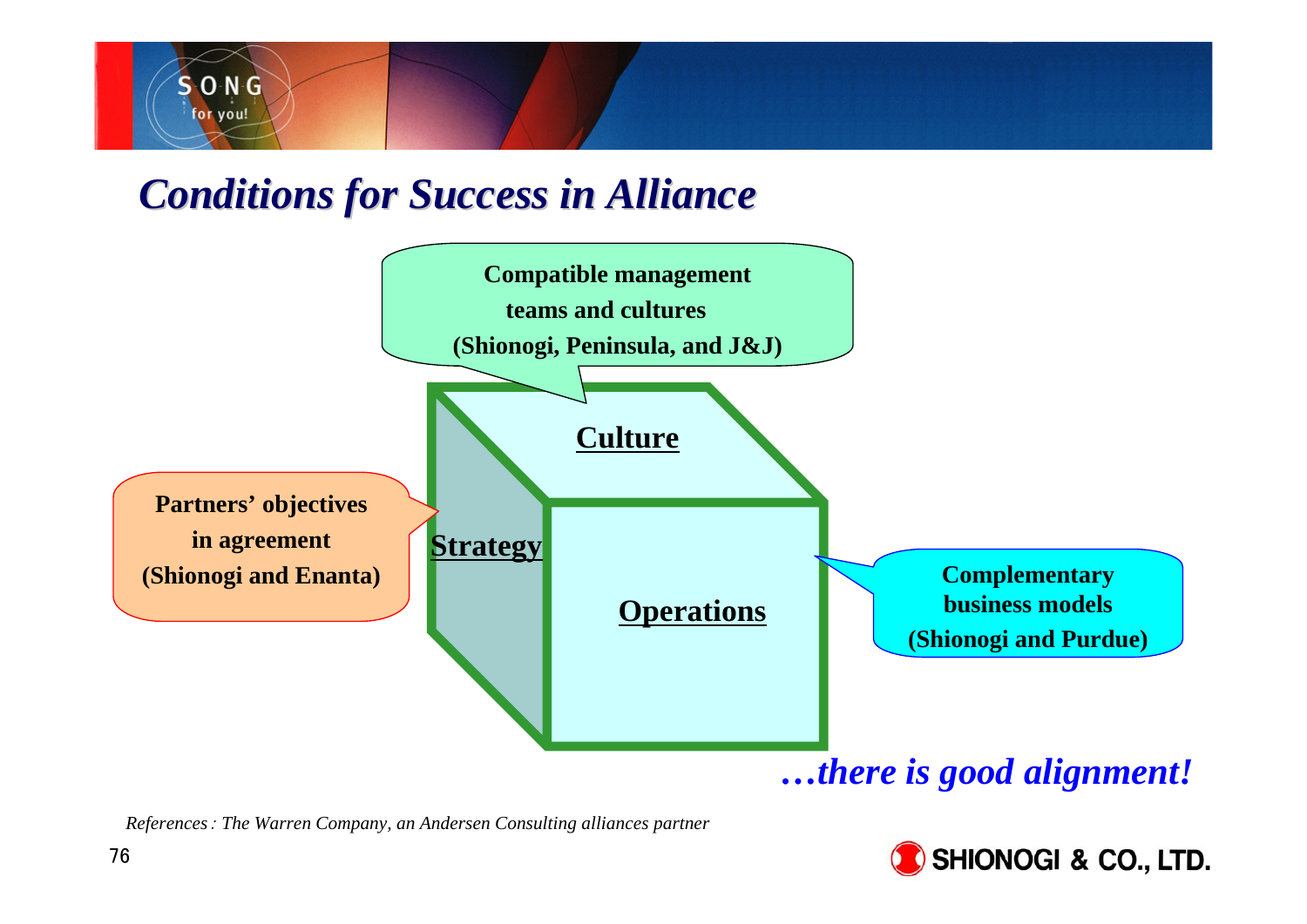

## *Alliance Management with Alliance Management with J&J*

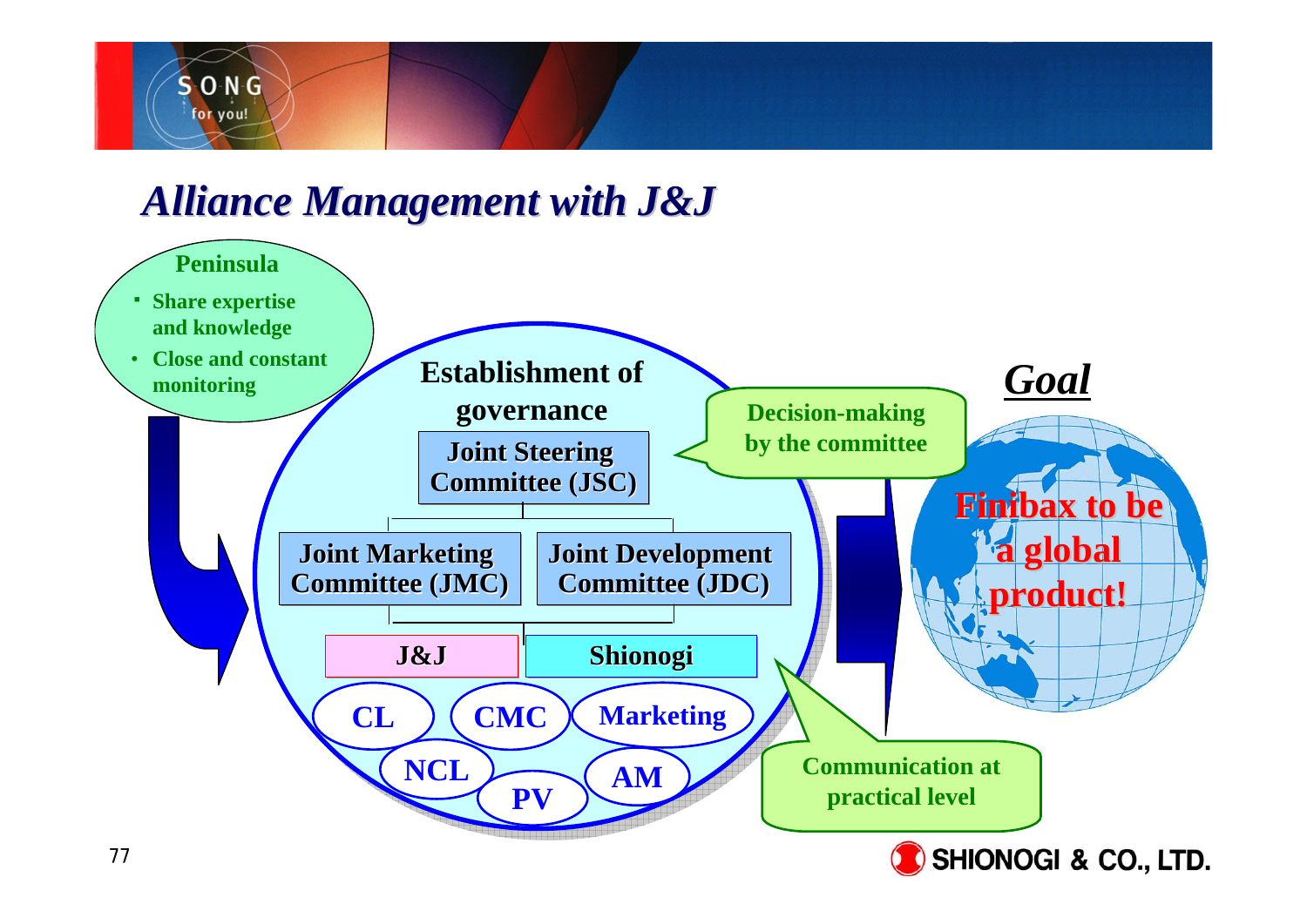

### *In-* and Out-licensing Activities – Toward 2006



#### **Collaborative research agreement with Purdue**

**Paid utmost respect to the alliance with Mundipharma Purdue through MS Contin and Oxycontin**

#### **Marketing alliance agreement with Galderma**

**Obtained an understanding about the benefit of the alliance with Shionogi**

### **Fiscal 2006**

#### **Platform technologies**

**To discover, foster and connect cuttingedge technologies to create novel drugs through alliances with both domestic and international academia and Bioclusters**

#### **In- and out-licensing**

**To focus activities on the three target areas Possible partnering of S-2367 & S-5751 Three Fs: Fast, Footwork & Finding - Find promising opportunities with nifty footwork**

#### **Alliance management**

**To maximize product value of Finibax ® Promote efficiency in managing the alliance with Purdue**

**Accelerate collaborative research activities for pain**